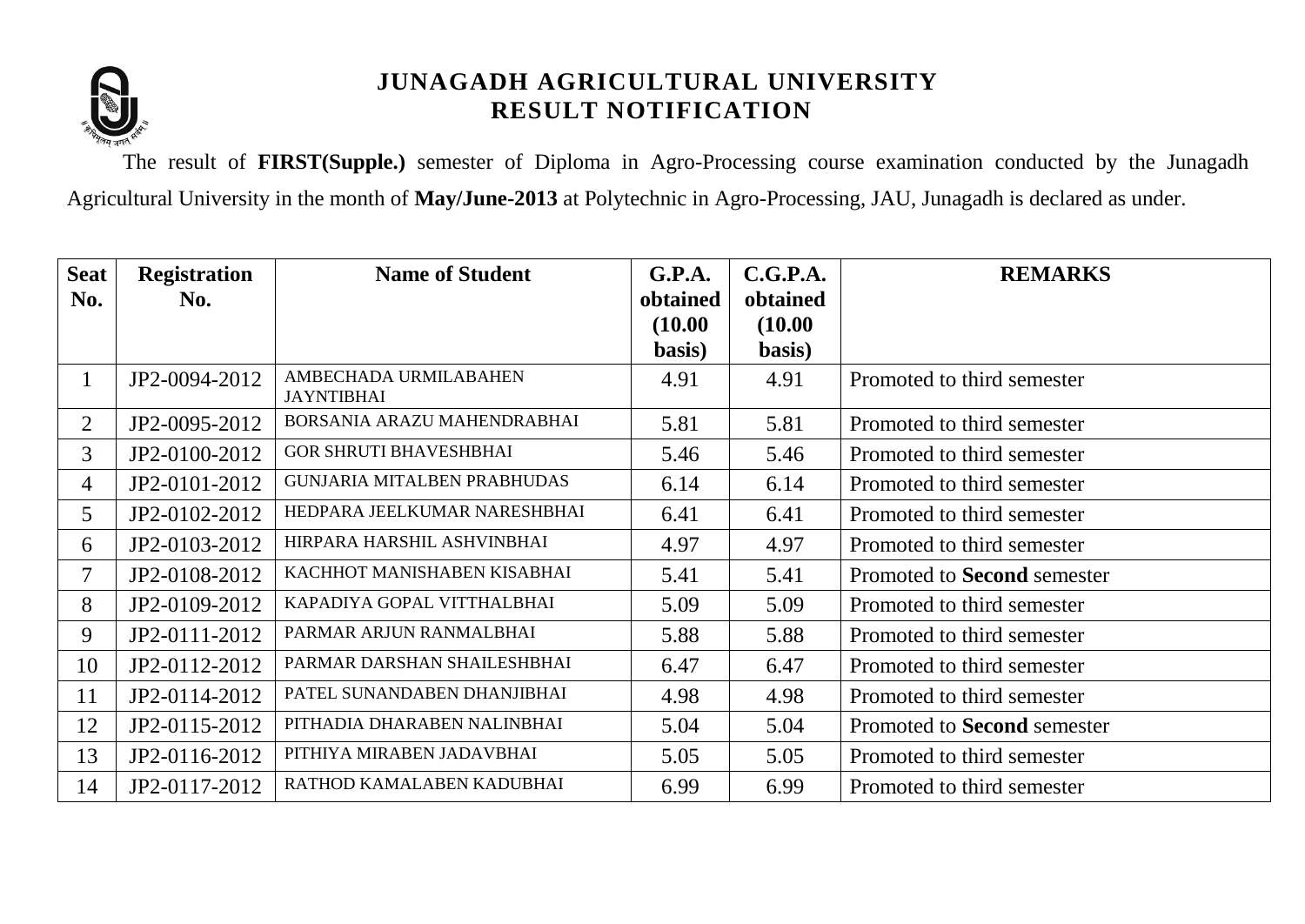| 15 | JP2-0124-2012 | VANIYA RAHUL GOVINDBHAI | 4.79 | 4.79 | 1. Not Promoted to third semester<br>2. On academic probation to clear the course(s)<br>AP.104 by third trial |
|----|---------------|-------------------------|------|------|---------------------------------------------------------------------------------------------------------------|
|    |               |                         |      |      | 3. He has also to clear the course(s) AP.201,<br>AP.206 and AP.208 of Second semester by<br>second trial      |

No. JAU / REG / EXAM / T-7 / 2924-27/ 2013 **REGISTRAR** Date: 19/07/2013

- 1. The Principal & Dean, College of Agril. Engineering and Tech. JAU, Junagadh
- 2. The Principal, Polytechnic in Agro-Processing, JAU, Junagadh.
- 3. The Director of Students' Welfare, JAU, Junagadh.
- 4. Table-4 of this office.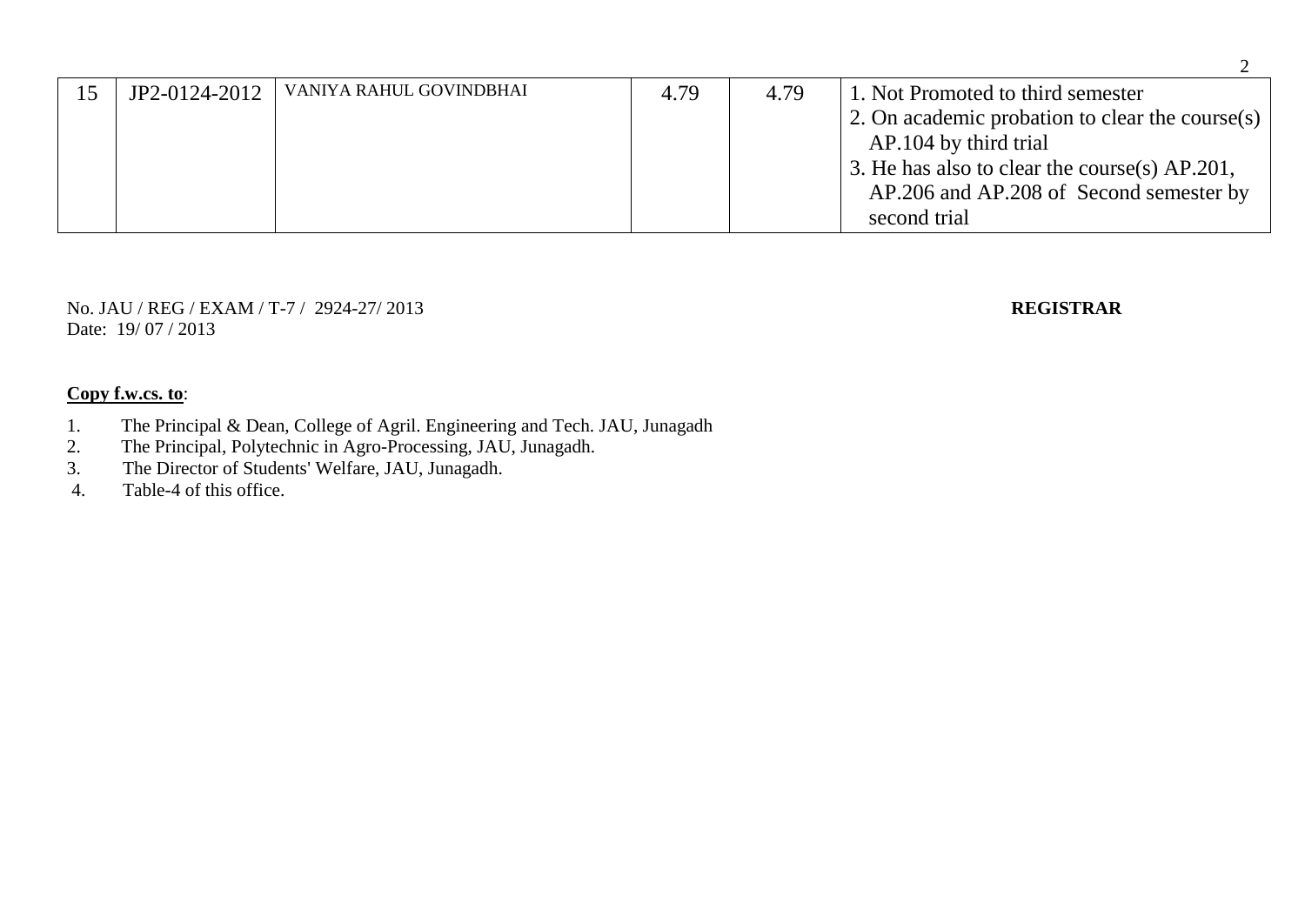

The result of **SECOND (Regular)** semester of Diploma in Agro-Processing course examination conducted by the Junagadh Agricultural University in the month of **May/June-2013** at Polytechnic in Agro-Processing, JAU, Junagadh is declared as

under.

| <b>Seat</b><br>No. | <b>Registration</b><br>No. | <b>Name of Student</b>                     | G.P.A.<br>obtained<br>(10.00)<br>basis) | C.G.P.A.<br>obtained<br>(10.00)<br>basis) | <b>REMARKS</b>                                                                                                                   |
|--------------------|----------------------------|--------------------------------------------|-----------------------------------------|-------------------------------------------|----------------------------------------------------------------------------------------------------------------------------------|
| $\mathbf{1}$       | JP2-0094-2012              | AMBECHADA URMILABAHEN<br><b>JAYNTIBHAI</b> | 3.84                                    | 4.38                                      | 1. Promoted to third semester<br>2. On academic probation to clear the course $(s)$<br>AP.201, AP.206 and AP.207 by second trial |
| $\overline{2}$     | JP2-0095-2012              | BORSANIA ARAZU MAHENDRABHAI                | 6.32                                    | 6.06                                      | Promoted to third semester                                                                                                       |
| 3                  | JP2-0096-2012              | CHUDASAMA KINJALBEN ARAJANBHAI             | 6.60                                    | 6.05                                      | Promoted to third semester                                                                                                       |
| 4                  | JP2-0097-2012              | CHUDASAMA MEHUL HIRABHAI                   | 6.38                                    | 6.22                                      | Promoted to third semester                                                                                                       |
| 5                  | JP2-0098-2012              | <b>DHARMIK SHUKLA</b>                      | 8.84                                    | 8.31                                      | Promoted to third semester                                                                                                       |
| 6                  | JP2-0099-2012              | <b>GARACHAR KAJAL KALABHAI</b>             | 5.77                                    | 5.29                                      | Promoted to third semester                                                                                                       |
| 7                  | JP2-0100-2012              | <b>GOR SHRUTI BHAVESHBHAI</b>              | 5.10                                    | 5.28                                      | 1. Promoted to third semester<br>2. On academic probation to clear the<br>$course(s)AP.201$ and $AP.208$ by second trial         |
| 8                  | JP2-0101-2012              | <b>GUNJARIA MITALBEN PRABHUDAS</b>         | 5.64                                    | 5.89                                      | 1. Promoted to third semester<br>2. On academic probation to clear the<br>course(s)AP.206 by second trial                        |
| 9                  | JP2-0102-2012              | HEDPARA JEELKUMAR NARESHBHAI               | 6.57                                    | 6.49                                      | Promoted to third semester                                                                                                       |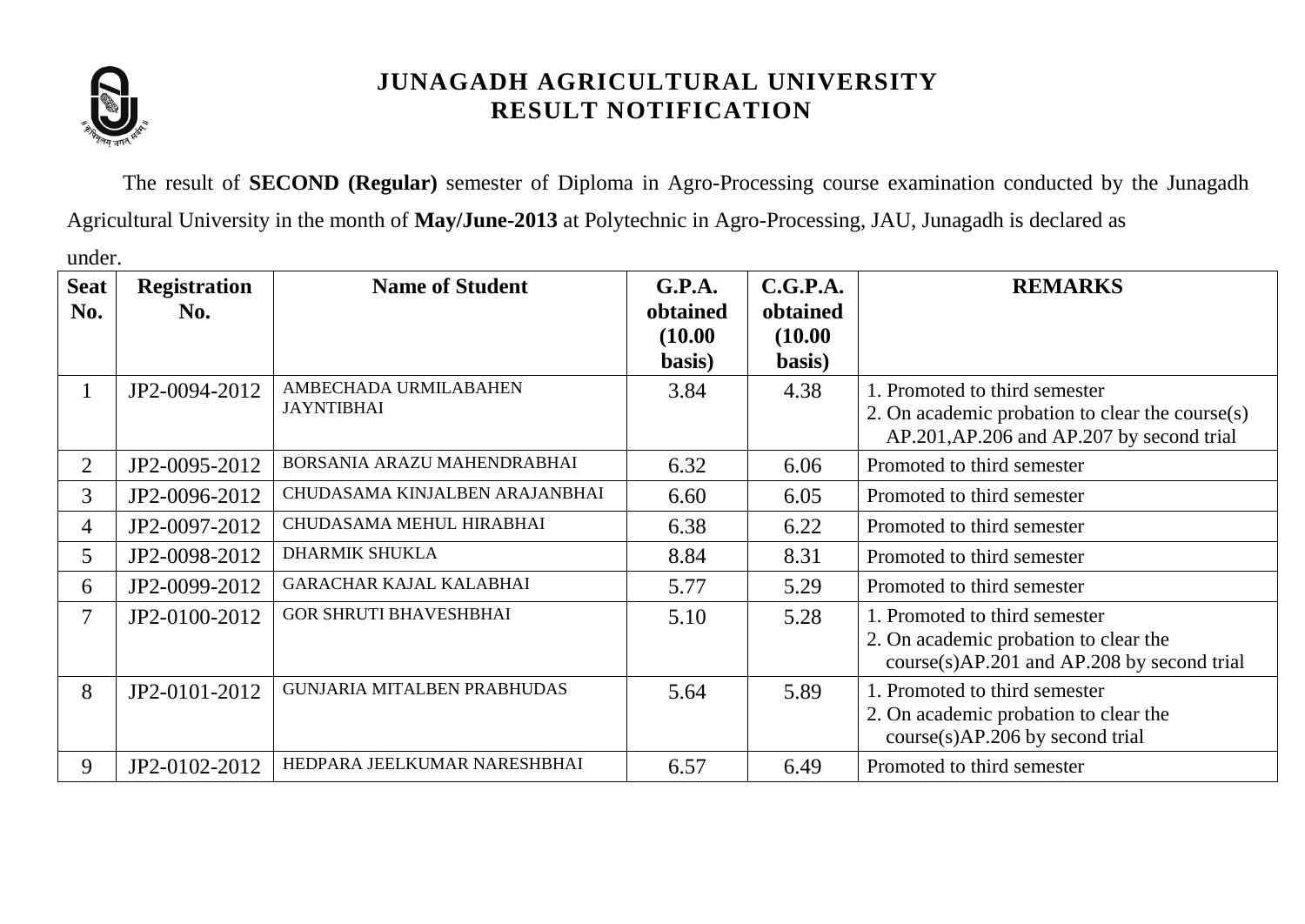| 10 | JP2-0103-2012 | HIRPARA HARSHIL ASHVINBHAI     | 3.88 | 4.42 | 1. Promoted to third semester<br>2. On academic probation to clear the<br>course(s)AP.201, AP.206, AP.207 and AP.208<br>by second trial |
|----|---------------|--------------------------------|------|------|-----------------------------------------------------------------------------------------------------------------------------------------|
| 11 | JP2-0104-2012 | JARSANIYA DHRUVKUMAR MANOJBHAI | 6.66 | 6.50 | Promoted to third semester                                                                                                              |
| 12 | JP2-0105-2012 | <b>JIGNESHKUMAR VAJA</b>       | 6.84 | 7.07 | Promoted to third semester                                                                                                              |
| 13 | JP2-0106-2012 | KACHA SEJALBEN MAHESHBHAI      | 6.48 | 6.16 | Promoted to third semester                                                                                                              |
| 14 | JP2-0107-2012 | KACHHOT AJAYBHAI RAMSINHBHAI   | 5.80 | 5.48 | 1. Promoted to third semester<br>2. On academic probation to clear the<br>course(s)AP.201 by second trial                               |
| 15 | JP2-0109-2012 | KAPADIYA GOPAL VITTHALBHAI     | 5.31 | 5.20 | Promoted to third semester                                                                                                              |
| 16 | JP2-0111-2012 | PARMAR ARJUN RANMALBHAI        | 6.02 | 5.95 | Promoted to third semester                                                                                                              |
| 17 | JP2-0112-2012 | PARMAR DARSHAN SHAILESHBHAI    | 7.06 | 6.76 | Promoted to third semester                                                                                                              |
| 18 | JP2-0113-2012 | PARMAR PREMJI BHIKHABHAI       | 7.00 | 7.14 | Promoted to third semester                                                                                                              |
| 19 | JP2-0114-2012 | PATEL SUNANDABEN DHANJIBHAI    | 4.97 | 4.97 | 1. Promoted to third semester<br>2. On academic probation to clear the course $(s)$<br>AP.201 and AP.206 by second trial                |
| 20 | JP2-0116-2012 | PITHIYA MIRABEN JADAVBHAI      | 4.54 | 4.79 | 1. Promoted to third semester<br>2. On academic probation to clear the<br>course(s)AP.201, AP.204, AP.206 and AP.208<br>by second trial |
| 21 | JP2-0117-2012 | RATHOD KAMALABEN KADUBHAI      | 6.50 | 6.75 | Promoted to third semester                                                                                                              |
| 22 | JP2-0118-2012 | RAVALIYA DARPAN LAXMANBHAI     | 4.46 | 4.89 | 1. Promoted to third semester<br>2. On academic probation to clear the<br>$course(s)AP.201, AP.204$ and $AP.208$ by<br>second trial     |

2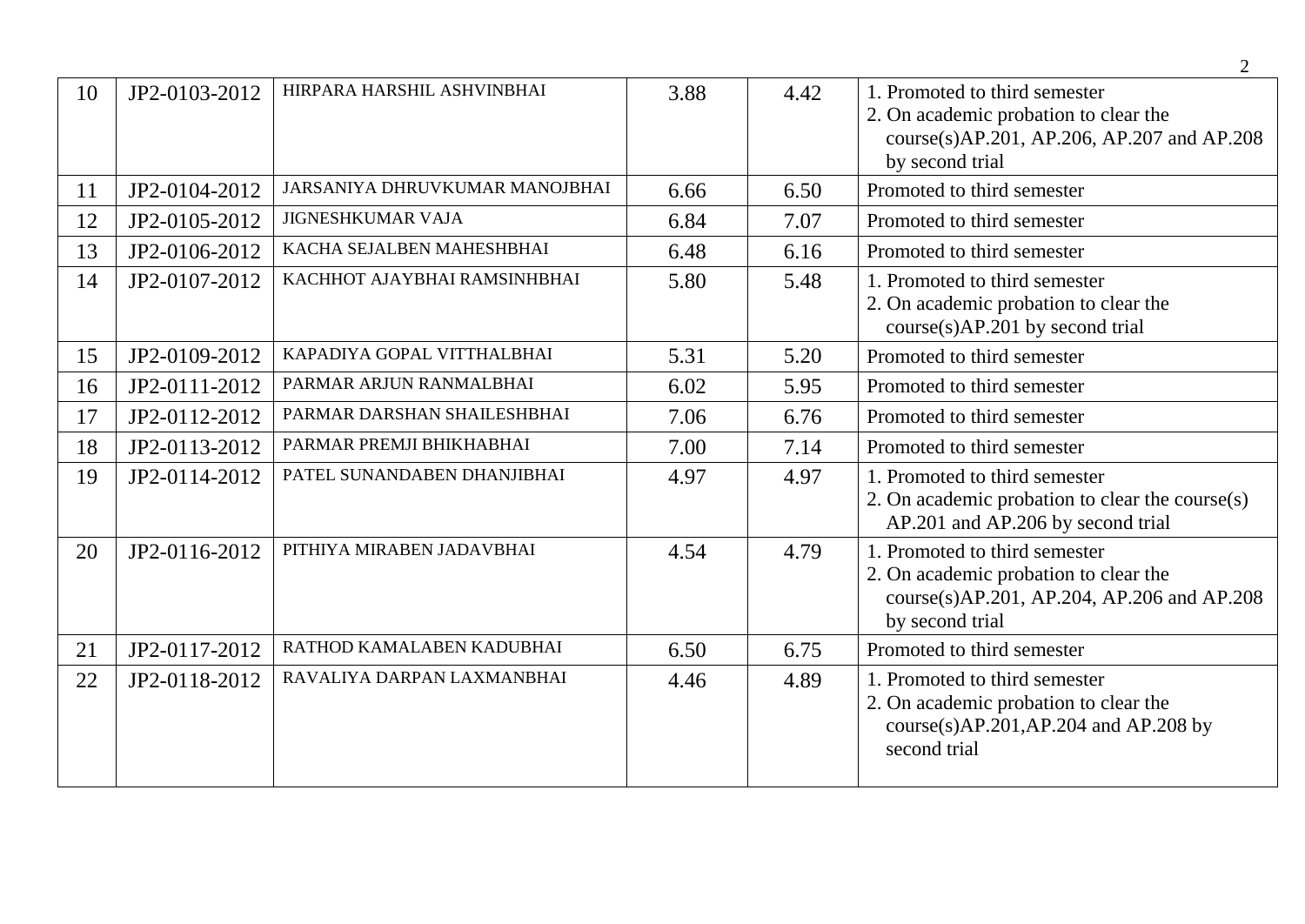| 23 | JP2-0120-2012 | SAVALIYA KRUPALI MUKESHBHAI   | 6.25 | 6.01 | 1. Promoted to third semester<br>2. On academic probation to clear the<br>course(s)AP.208 by second trial                                                                                                         |
|----|---------------|-------------------------------|------|------|-------------------------------------------------------------------------------------------------------------------------------------------------------------------------------------------------------------------|
| 24 | JP2-0122-2012 | SORATHIYA PRASHANT BHIKHUBHAI | 7.51 | 7.21 | Promoted to third semester                                                                                                                                                                                        |
| 25 | JP2-0124-2012 | VANIYA RAHUL GOVINDBHAI       | 4.65 | 4.72 | 1. Not Promoted to third semester<br>2. On academic probation to clear the course(s)<br>AP.201, AP.206 and AP.208 by second trial<br>3. He has also to clear the course(s) AP.104 of<br>First sem. by third trial |
| 26 | JP2-0125-2012 | VORA CHIRAG KISHORBHAI        | 5.40 | 5.42 | Promoted to third semester                                                                                                                                                                                        |
| 27 | JP2-0126-2012 | ZANKAT KISHANKUMAR MERUBHAI   | 8.18 | 8.06 | Promoted to third semester                                                                                                                                                                                        |
| 28 | JP2-0079-2011 | KARMUR SHAILESH BATUKBHAI     | 7.46 | 6.67 | Promoted to third semester                                                                                                                                                                                        |

No. JAU / REG / EXAM / T-7 / 2928-31 / 2013 **REGISTRAR** Date: 19 / 07 / 2013

- 1. The Principal & Dean, College of Agril. Engineering and Tech. JAU, Junagadh
- 2. The Principal, Polytechnic in Agro-Processing, JAU, Junagadh (5 copies).
- 3. The Director of Students' Welfare, JAU, Junagadh.
- 4. Table-4 of this office.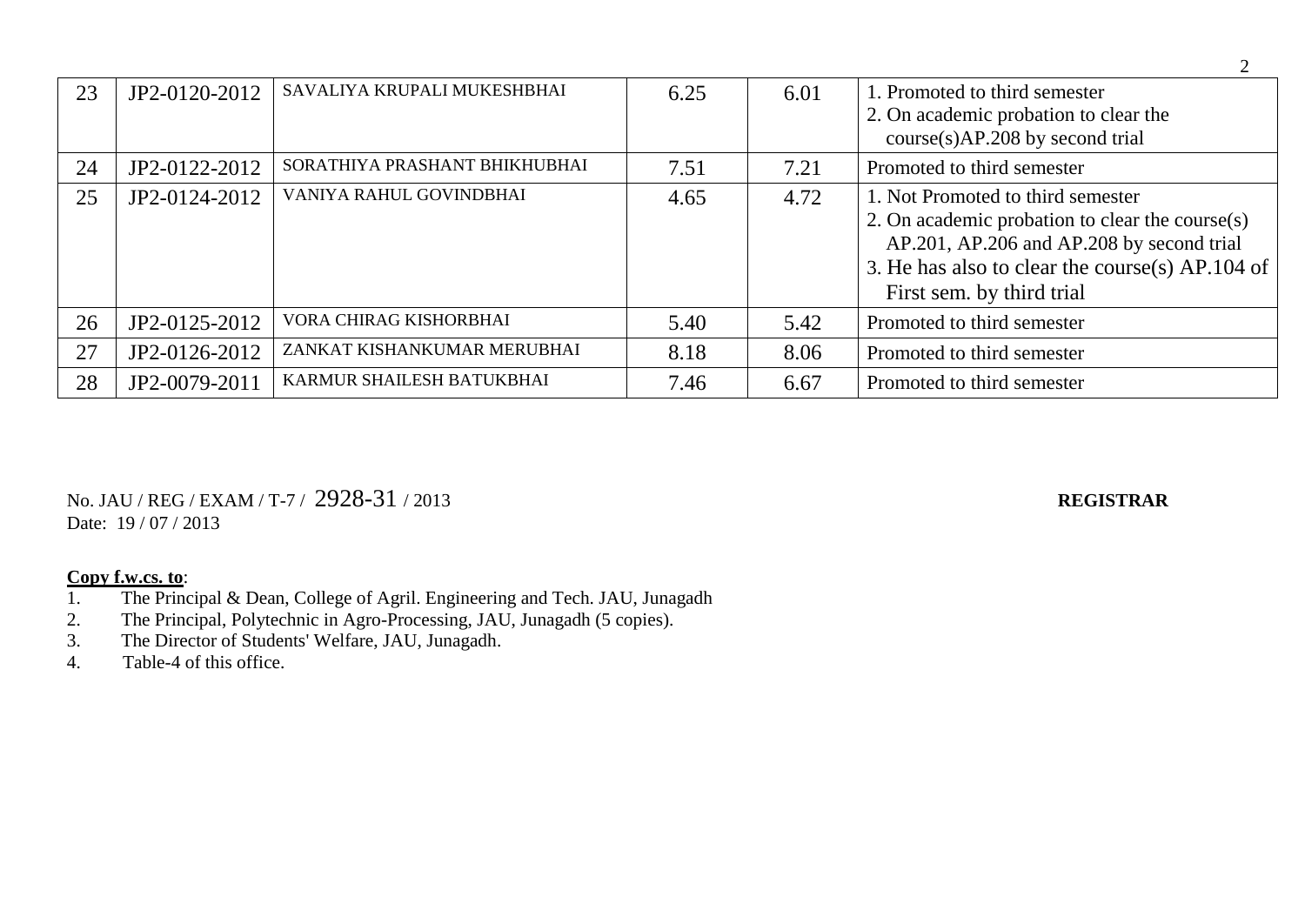

The result of **THIRD(Supple.)** semester of Diploma in Agro-Processing course examination conducted by the Junagadh Agricultural University in the month of **May/June-2013** at Polytechnic in Agro-Processing, JAU, Junagadh is declared as under.

| <b>Seat</b><br>No. | <b>Registration</b><br>No. | <b>Name of Student</b>                        | G.P.A.<br>obtained<br>(10.00)<br>basis) | C.G.P.A.<br>obtained<br>(10.00)<br>basis) | <b>REMARKS</b>             |
|--------------------|----------------------------|-----------------------------------------------|-----------------------------------------|-------------------------------------------|----------------------------|
| 1                  | JP2-0063-2011              | BARAD SANJAYKUMAR DEVSIBHAI                   | 4.86                                    | 5.07                                      | Promoted to fifth semester |
| $\overline{2}$     | JP2-0069-2011              | CHARIYA SANJAY BACHUBHAI                      | 4.78                                    | 4.86                                      | Promoted to fifth semester |
| 3                  | JP2-0070-2011              | CHAVADA KAUSHIKKUMAR<br><b>BHAGAVANJIBHAI</b> | 5.69                                    | 5.71                                      | Promoted to fifth semester |
| 4                  | JP2-0071-2011              | DAMOR SEJALBEN PRAKASHBHAI                    | 5.08                                    | 4.95                                      | Promoted to fifth semester |
| 5 <sup>1</sup>     | JP2-0074-2011              | HATHILA PRAGNABEN NARVATBHAI                  | 4.99                                    | 5.00                                      | Promoted to fifth semester |
| 6                  | JP2-0076-2011              | JOTVA RAMESHBHAI MENSIBHAI                    | 5.03                                    | 4.94                                      | Promoted to fifth semester |
| $\tau$             | JP2-0078-2011              | KANERIYA JEKILKUMAR DHIRAJLAL                 | 5.75                                    | 5.73                                      | Promoted to fifth semester |
| 8                  | JP2-0080-2011              | KATHAROTIYA KRUNAL MUKESHBHAI                 | 5.01                                    | 5.52                                      | Promoted to fifth semester |
| 9                  | JP2-0081-2011              | KORAT DIPALIBEN NITINBHAI                     | 4.87                                    | 4.96                                      | Promoted to fifth semester |
| 10                 | JP2-0082-2011              | MAKVANA KISHAN MANOJBHAI                      | 5.21                                    | 5.19                                      | Promoted to fifth semester |
| 11                 | JP2-0084-2011              | ODEDARA HEENABEN JIVABHAI                     | 5.23                                    | 5.16                                      | Promoted to fifth semester |
| 12                 | JP2-0092-2011              | SEVARA SHITALBEN HARADASBHAI                  | 5.12                                    | 5.02                                      | Promoted to fifth semester |
| 13                 | JP2-0093-2011              | VASAIYA RONAKBEN MALSINGBHAI                  | 5.25                                    | 5.33                                      | Promoted to fifth semester |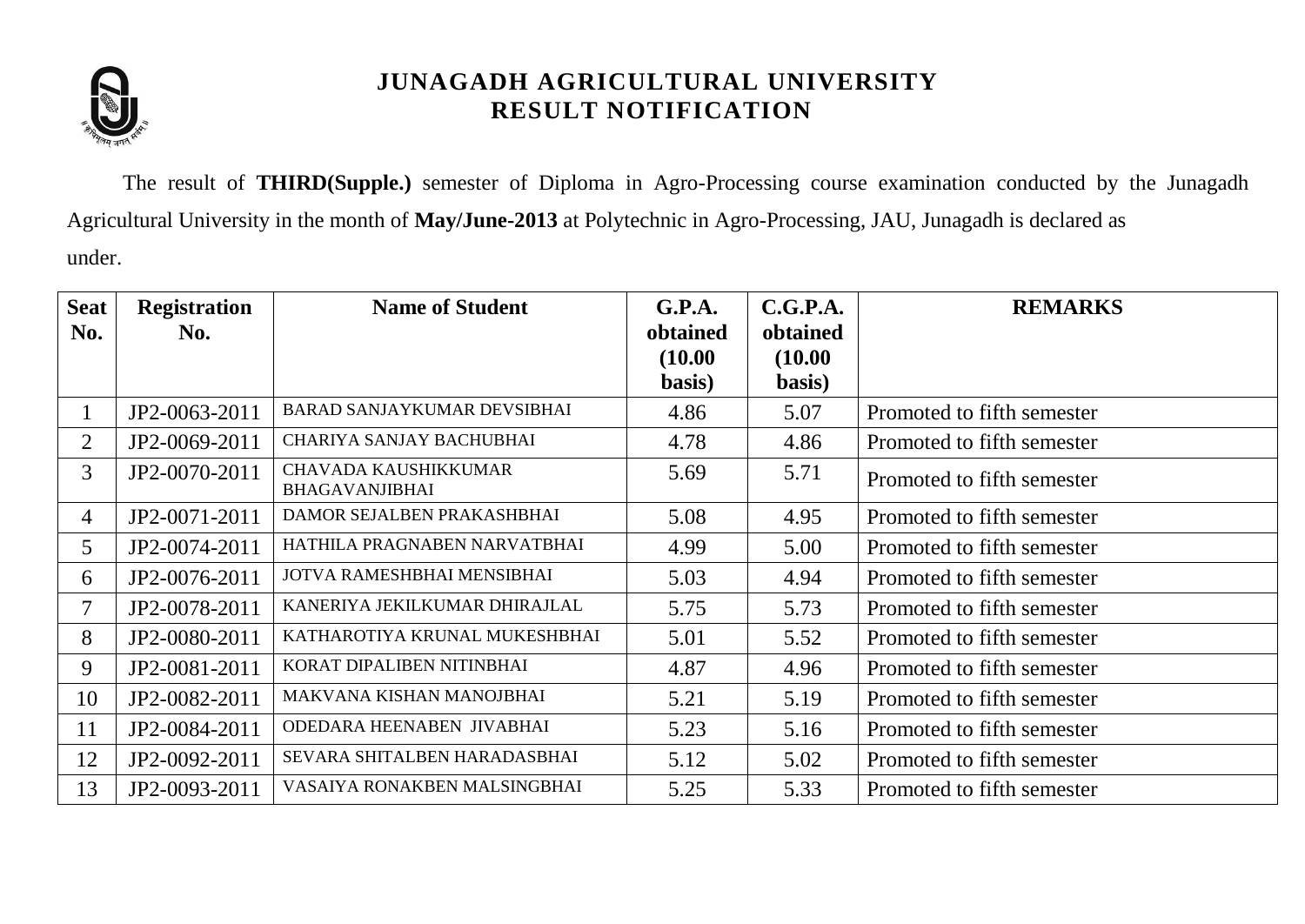| 14    | JP2-0033-2010 | DAMOR KAPEELABEN KALSINGBHAI              | 4.97 | 4.83 | Promoted to fifth semester |
|-------|---------------|-------------------------------------------|------|------|----------------------------|
| 15    | JP2-0038-2010 | KAMANI NIKHILKUMAR KISHORBHAI             | 5.39 | 5.26 | Promoted to fifth semester |
| 16    | JP2-0044-2010 | NANDANIYA DILIPKUMAR VASABHAI             | 5.12 | 5.07 | Promoted to fifth semester |
| 1 $7$ | JP2-0045-2010 | NANDANIYA HIRENKUMAR<br><b>GOVINDBHAI</b> | 5.22 | 5.21 | Promoted to fifth semester |
| 18    | JP2-0048-2010 | RATHOD KINJALBEN DEVARAJBHAI              | 5.37 | 5.22 | Promoted to fifth semester |

No. JAU / REG / EXAM / T-7 /2932-35 / 2013 **REGISTRAR** Date: 19/ 07 / 2013

- 1. The Principal & Dean, College of Agril. Engineering and Tech. JAU, Junagadh<br>2. The Principal, Polytechnic in Agro-Processing, JAU, Junagadh (5 copies).
- 2. The Principal, Polytechnic in Agro-Processing, JAU, Junagadh (5 copies).
- 3. The Director of Students' Welfare, JAU, Junagadh.
- 4. Table-4 of this office.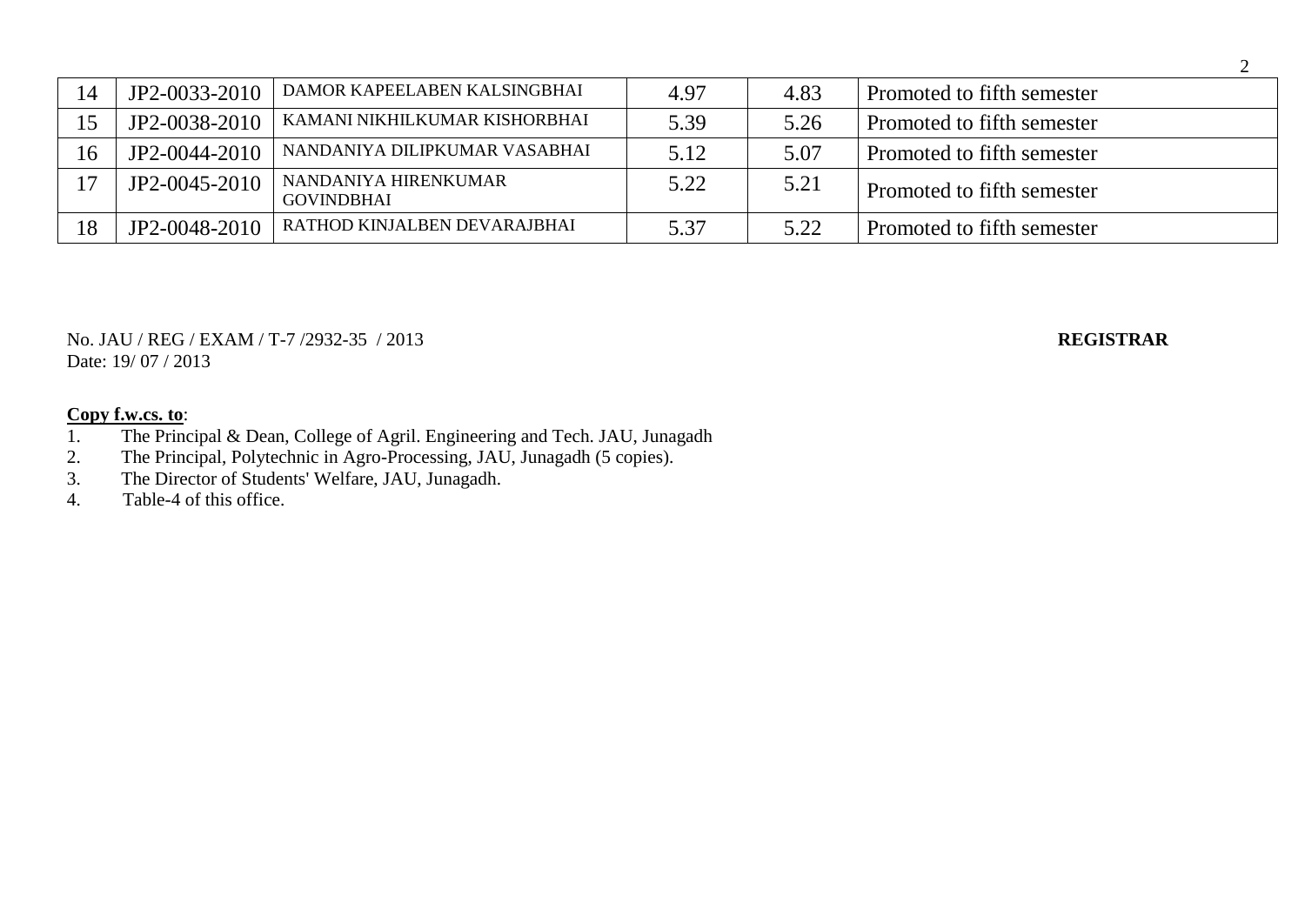

The result of **Fourth (Regular)** semester of Diploma in Agro-Processing course examination conducted by the Junagadh Agricultural University in the month of **May/June-2013** at Polytechnic in Agro-Processing, JAU, Junagadh is declared as under.

| <b>Seat</b><br>No. | <b>Registration</b><br>No. | <b>Name of Student</b>                               | G.P.A.<br>obtained | C.G.P.A.<br>obtained | <b>REMARKS</b>                                                                                                              |
|--------------------|----------------------------|------------------------------------------------------|--------------------|----------------------|-----------------------------------------------------------------------------------------------------------------------------|
|                    |                            |                                                      | (10.00)<br>basis)  | (10.00)<br>basis)    |                                                                                                                             |
|                    | JP2-0061-2011              | <b>BAKALI SAMAD ANISH</b>                            | 7.93               | 8.01                 | Promoted to fifth semester                                                                                                  |
| $\overline{2}$     | JP2-0062-2011              | <b>BALAS NILESHKUMAR BHEEKHUBHAI</b>                 | 5.91               | 6.36                 | Promoted to fifth semester                                                                                                  |
| 3                  | JP2-0063-2011              | BARAD SANJAYKUMAR DEVSIBHAI                          | 3.95               | 4.80                 | 1. Promoted to fifth semester<br>2. On academic probation to clear the courses<br>AP.401, AP.405 and AP.406 by second trial |
| $\overline{4}$     | JP2-0064-2011              | BATHAVAR KAUSHIKKUMAR NAJABHAI                       | 8.46               | 8.25                 | Promoted to fifth semester                                                                                                  |
| 5                  | JP2-0068-2011              | CHARIYA PRAFUL PARBATBHAI                            | 6.35               | 6.08                 | Promoted to fifth semester                                                                                                  |
| 6                  | JP2-0069-2011              | CHARIYA SANJAY BACHUBHAI                             | 4.05               | 4.67                 | 1. Promoted to fifth semester<br>2. On academic probation to clear the courses AP.405<br>and AP.406 by second trial         |
| 7                  | JP2-0070-2011              | <b>CHAVADA KAUSHIKKUMAR</b><br><b>BHAGAVANJIBHAI</b> | 5.79               | 5.73                 | Promoted to fifth semester                                                                                                  |
| 8                  | JP2-0071-2011              | DAMOR SEJALBEN PRAKASHBHAI                           | 4.45               | 4.83                 | 1. Promoted to fifth semester<br>2. On academic probation to clear the courses AP.406<br>by second trial                    |
| 9                  | JP2-0073-2011              | GOHIL RAHULBHAI BABUBHAI                             | 5.21               | 5.65                 | 1. Promoted to fifth semester<br>2. On academic probation to clear the courses AP.406<br>by second trial                    |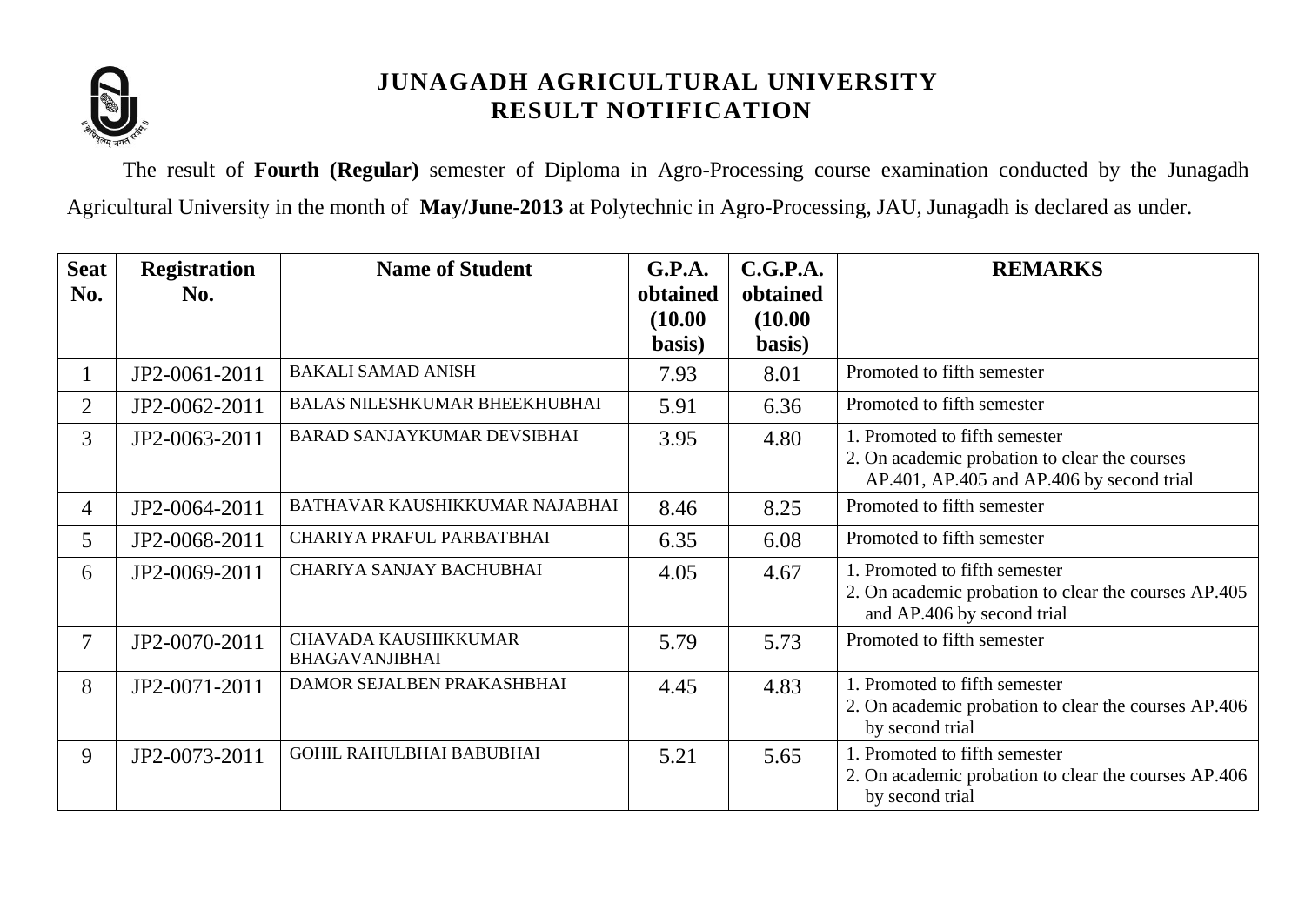|    |               |                                 |      |      | $\overline{2}$                                                                                                              |
|----|---------------|---------------------------------|------|------|-----------------------------------------------------------------------------------------------------------------------------|
| 10 | JP2-0074-2011 | HATHILA PRAGNABEN NARVATBHAI    | 4.66 | 4.92 | 1. Promoted to fifth semester<br>2. On academic probation to clear the courses AP.405<br>and AP.406 by second trial         |
| 11 | JP2-0076-2011 | JOTVA RAMESHBHAI MENSIBHAI      | 3.89 | 4.68 | 1. Promoted to fifth semester<br>2. On academic probation to clear the courses<br>AP.401, AP.404 and AP.406 by second trial |
| 12 | JP2-0077-2011 | KAMANI BHAVESH PRAGJI           | 6.28 | 6.46 | Promoted to fifth semester                                                                                                  |
| 13 | JP2-0078-2011 | KANERIYA JEKILKUMAR DHIRAJLAL   | 5.87 | 5.76 | Promoted to fifth semester                                                                                                  |
| 14 | JP2-0080-2011 | KATHAROTIYA KRUNAL MUKESHBHAI   | 4.91 | 5.37 | 1. Promoted to fifth semester<br>2. On academic probation to clear the courses AP.405<br>by second trial                    |
| 15 | JP2-0081-2011 | KORAT DIPALIBEN NITINBHAI       | 4.69 | 4.89 | 1. Promoted to fifth semester<br>2. On academic probation to clear the courses AP.401 and<br>AP.406 by second trial         |
| 16 | JP2-0082-2011 | MAKVANA KISHAN MANOJBHAI        | 4.82 | 5.10 | 1. Promoted to fifth semester<br>2. On academic probation to clear the courses AP.401<br>and AP.406 by second trial         |
| 17 | JP2-0083-2011 | MARADIYA ASHRUTI BHAGAVANJIBHAI | 7.56 | 7.15 | Promoted to fifth semester                                                                                                  |
| 18 | JP2-0084-2011 | ODEDARA HEENABEN JIVABHAI       | 5.42 | 5.22 | Promoted to fifth semester                                                                                                  |
| 19 | JP2-0086-2011 | ODEDRA SONAL RINABHAI           | 7.53 | 8.00 | Promoted to fifth semester                                                                                                  |
| 20 | JP2-0087-2011 | PATEL KRISHNABAHEN RANJITBHAI   | 6.46 | 6.86 | Promoted to fifth semester                                                                                                  |
| 21 | JP2-0088-2011 | RAM ANKITABEN AMRABHAI          | 6.75 | 6.41 | Promoted to fifth semester                                                                                                  |
| 22 | JP2-0089-2011 | RATHOD DISHA BHAGVANJIBHAI      | 6.86 | 6.93 | Promoted to fifth semester                                                                                                  |
| 23 | JP2-0091-2011 | SARVANI ANJUMKHAN ABBASKHAN     | 6.30 | 5.99 | Promoted to fifth semester                                                                                                  |
| 24 | JP2-0092-2011 | SEVARA SHITALBEN HARADASBHAI    | 4.41 | 4.87 | 1. Promoted to fifth semester<br>2. On academic probation to clear the courses<br>AP.401, AP.405 and AP.406 by second trial |
| 25 | JP2-0093-2011 | VASAIYA RONAKBEN MALSINGBHAI    | 5.10 | 5.27 | 1. Promoted to fifth semester<br>2. On academic probation to clear the courses AP.405<br>by second trial                    |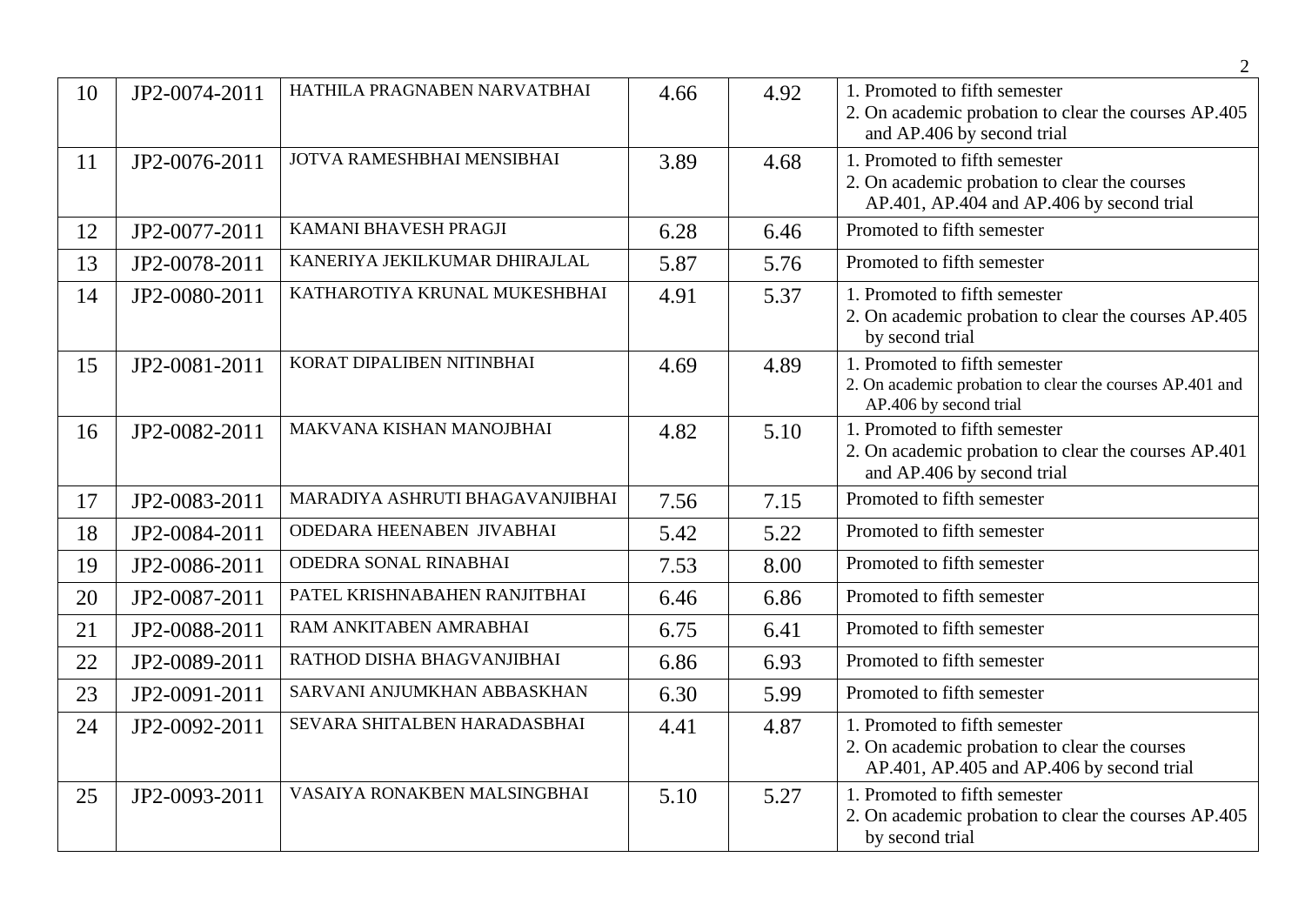| 26 | JP2-0027-2010 | ASODARIYA MAYABEN HARESHBHAI              | 5.32 | 5.36 | 1. Promoted to fifth semester<br>2. On academic probation to clear the courses AP.405<br>by second trial                               |
|----|---------------|-------------------------------------------|------|------|----------------------------------------------------------------------------------------------------------------------------------------|
| 27 | JP2-0033-2010 | DAMOR KAPEELABEN KALSINGBHAI              | 4.74 | 4.81 | 1. Promoted to fifth semester<br>2. On academic probation to clear the courses AP.405<br>by second trial                               |
| 28 | JP2-0038-2010 | KAMANI NIKHILKUMAR KISHORBHAI             | 5.12 | 5.23 | 1. Promoted to fifth semester<br>2. On academic probation to clear the courses AP.405<br>by second trial                               |
| 29 | JP2-0039-2010 | KUKADIYA BHARAT HARSUKHBHAI               | 6.66 | 5.82 | Promoted to fifth semester                                                                                                             |
| 30 | JP2-0044-2010 | NANDANIYA DILIPKUMAR VASABHAI             | 4.44 | 4.92 | 1. Promoted to fifth semester<br>2. On academic probation to clear the courses<br>AP.401, AP.404, AP.405 and AP.406 by second<br>trial |
| 31 | JP2-0045-2010 | NANDANIYA HIRENKUMAR<br><b>GOVINDBHAI</b> | 4.40 | 5.01 | 1. Promoted to fifth semester<br>2. On academic probation to clear the courses<br>AP.401, AP.405 and AP.406 by second trial            |
| 32 | JP2-0048-2010 | RATHOD KINJALBEN DEVARAJBHAI              | 5.37 | 5.25 | Promoted to fifth semester                                                                                                             |

No. JAU / REG / EXAM / T-7 / 2936-39 / 2013 **REGISTRAR** Date: 19 / 07 / 2013

2

- 1. The Principal & Dean, College of Agril. Engineering and Tech. JAU, Junagadh
- 2. The Principal, Polytechnic in Agro-Processing, JAU, Junagadh (5 copies).
- 3. The Director of Students' Welfare, JAU, Junagadh.
- 4. Table-4 of this office.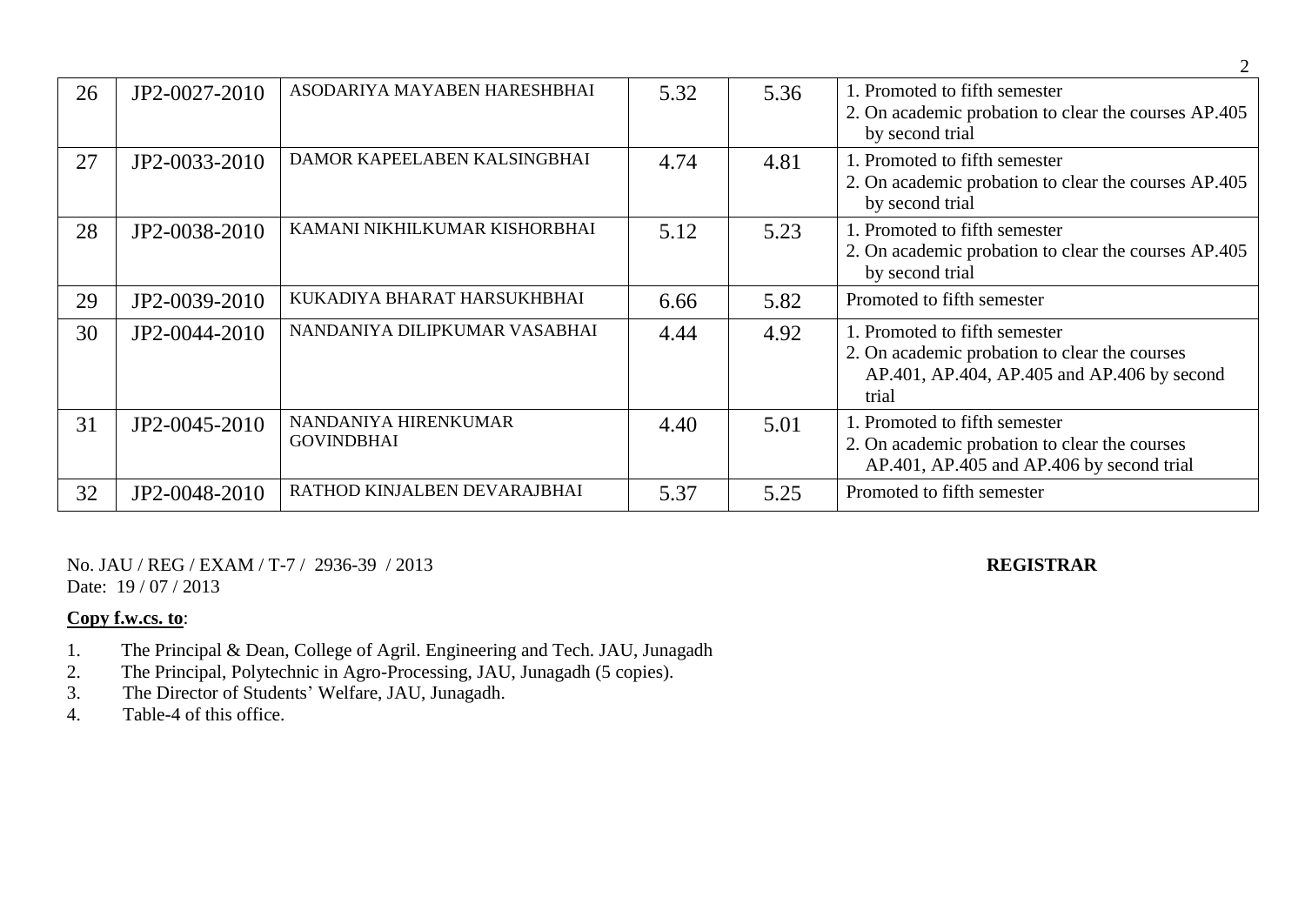

The result of **FIFTH(New Supple.)** semester of Diploma in Agro-Processing course examination conducted by the Junagadh

Agricultural University in the month of **June-2013** at Polytechnic in Agro-Processing, JAU, Junagadh is declared as under.

| <b>Seat</b><br>No. | <b>Registration</b><br>No. | <b>Name of Student</b>        | G.P.A.<br>obtained<br>(10.00) | C.G.P.A.<br>obtained<br>(10.00) | <b>REMARKS</b> |
|--------------------|----------------------------|-------------------------------|-------------------------------|---------------------------------|----------------|
|                    |                            |                               | basis)                        | basis)                          |                |
|                    | JP2-0028-2010              | <b>BAKU RAJA DEVSI</b>        | 5.41                          | 5.43                            |                |
| ↑                  | JP2-0036-2010              | <b>JOTVA DINESH RAMBHAI</b>   | 4.72                          | 4.99                            |                |
| 3                  | JP2-0041-2010              | <b>MALAM SANJAY BACHUBHAI</b> | 6.05                          | 6.13                            |                |
| 4                  | JP2-0043-2010              | NAKUM PRAFULKUMAR DEVABHAI    | 5.57                          | 5.80                            |                |
|                    | JP2-0060-2010              | VISANA RAJESH CHHAGANBHAI     | 5.62                          | 5.94                            |                |

No. JAU / REG / EXAM / T-7 /2100-03 / 2013 **REGISTRAR** Date: 19/06/2013

- 1. The Principal & Dean, College of Agril. Engineering and Tech. JAU, Junagadh
- 2. The Principal, Polytechnic in Agro-Processing, JAU, Junagadh (5 copies).
- 3. The Director of Students' Welfare, JAU, Junagadh.<br>4. Table-4 of this office.
- Table-4 of this office.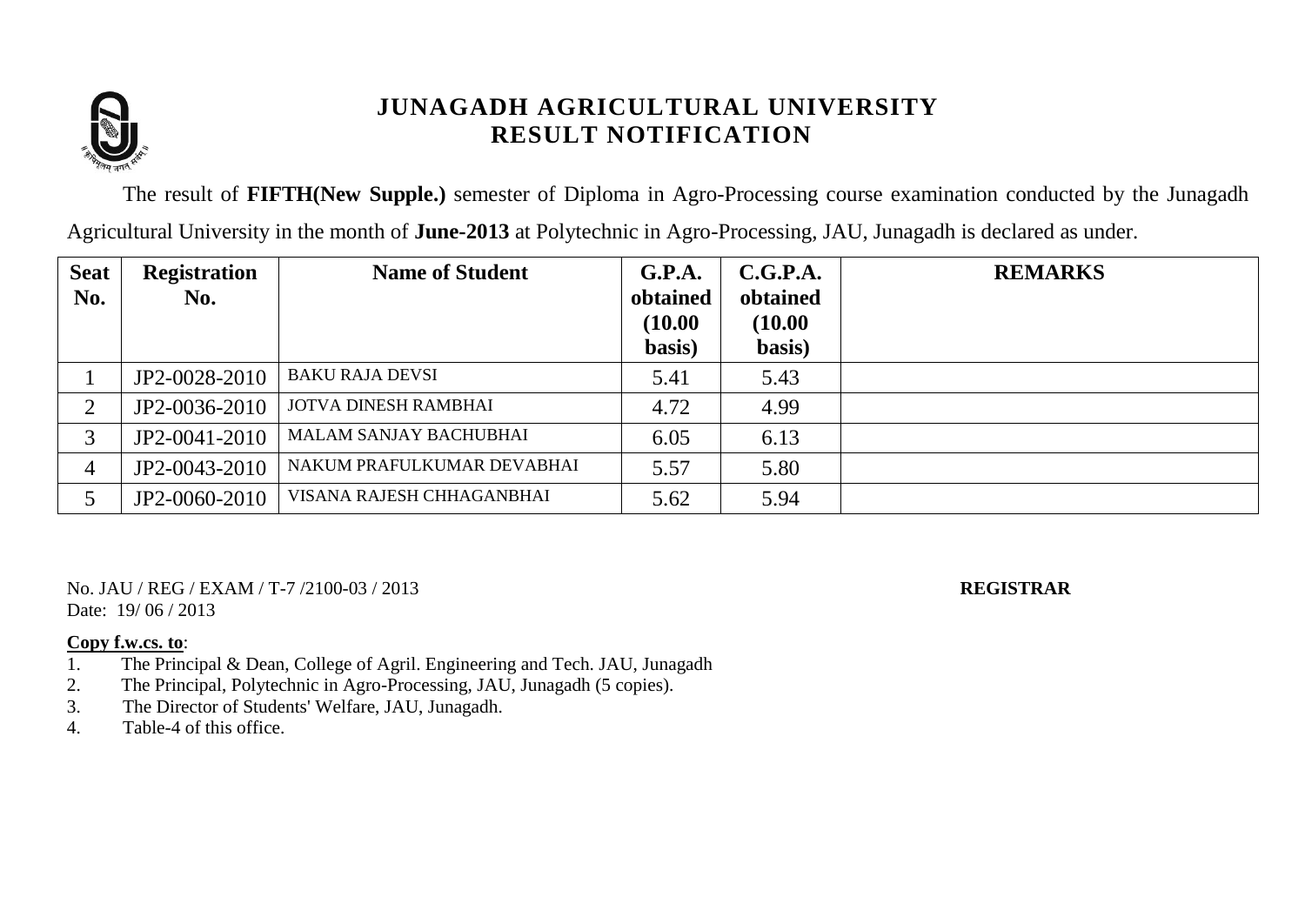

The result of **FIFTH(Old Supple.)** semester of Diploma in Agro-Processing course examination conducted by the Junagadh Agricultural University in the month of **May/June-2013** at Polytechnic in Agro-Processing, JAU, Junagadh is declared as under.

| <b>Seat</b><br>No. | <b>Registration</b><br>No. | <b>Name of Student</b> | G.P.A.<br>obtained<br>(10.00<br>basis) | C.G.P.A.<br>obtained<br>(10.00)<br>basis) | <b>REMARKS</b> |
|--------------------|----------------------------|------------------------|----------------------------------------|-------------------------------------------|----------------|
|                    | JP2-0024-2009              | VAJA SONALBEN MULUBHAI | 4.96                                   | 4.73                                      |                |

No. JAU / REG / EXAM / T-7 / 2092-95/ 2013 **REGISTRAR** Date: 19/06/2013

- 1. The Principal & Dean, College of Agril. Engineering and Tech. JAU, Junagadh
- 2. The Principal, Polytechnic in Agro-Processing, JAU, Junagadh (5 copies).
- 3. The Director of Students' Welfare, JAU, Junagadh.
- 4. Table-4 of this office.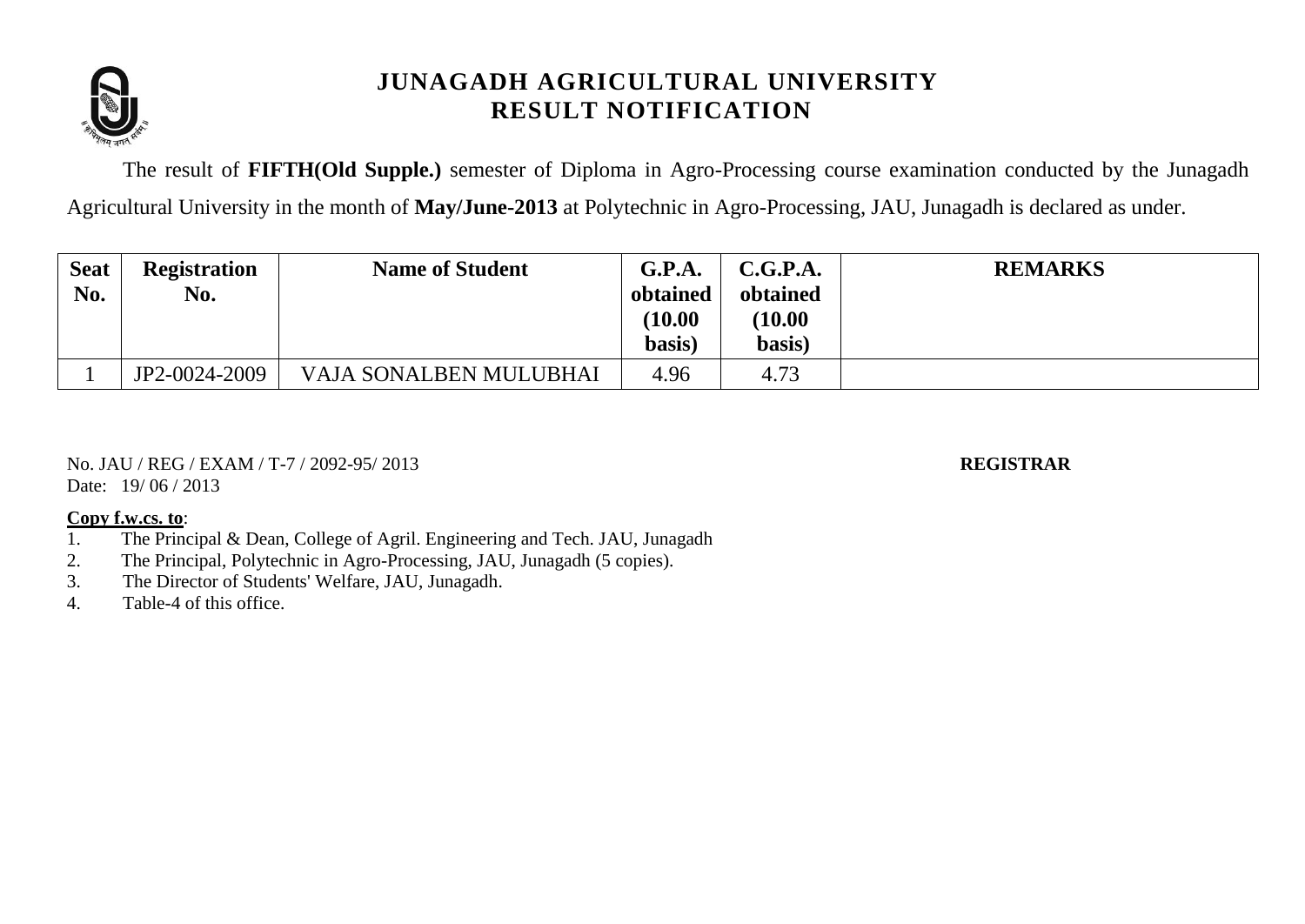The result of **SIXTH (New Regular)** semester of Diploma in Agro-Processing course examination conducted by the Junagadh Agricultural University in the month of **JUNE -2013** at Polytechnic in Agro-Processing, JAU, Junagadh is declared as under.

| <b>Seat</b>    | <b>Registration</b> | <b>Name of Student</b>                            | G.P.A.   | C.G.P.A. | <b>REMARKS</b>                      |
|----------------|---------------------|---------------------------------------------------|----------|----------|-------------------------------------|
| No.            | No.                 |                                                   | obtained | obtained |                                     |
|                |                     |                                                   | (10.00)  | (10.00)  |                                     |
|                |                     |                                                   | basis)   | basis)   |                                     |
| $\mathbf{1}$   | JP2-0028-2010       | <b>BAKU RAJA DEVSI</b>                            | 7.50     | 5.78     | Pass Class                          |
| $\overline{2}$ | JP2-0030-2010       | <b>BAMBHANIYA DILIPKUMAR</b><br>VARAJANGBHAI      | 7.00     | 6.24     | <b>Second Class</b>                 |
| $\overline{3}$ | JP2-0031-2010       | <b>BLOCH NILOFAR SAFEEMAHMAD</b>                  | 7.60     | 7.74     | <b>First Class with Distinction</b> |
| $\overline{4}$ | JP2-0032-2010       | <b>CHAUHAN DIVYESHKUMAR</b><br><b>DINESHBHAI</b>  | 7.00     | 6.94     | <b>First Class</b>                  |
| 5 <sup>5</sup> | JP2-0034-2010       | DANGODARA ALPESH PANCHABHAI                       | 7.20     | 7.05     | <b>First Class</b>                  |
| 6              | JP2-0035-2010       | DODIA HARESH RAMBHAI                              | 6.90     | 6.69     | <b>First Class</b>                  |
| $\overline{7}$ | JP2-0036-2010       | <b>JOTVA DINESH RAMBHAI</b>                       | 6.70     | 5.28     | Pass Class                          |
| 8              | JP2-0037-2010       | KAMALIYA KANABHAI NATHABHAI                       | 6.80     | 6.65     | <b>First Class</b>                  |
| 9              | JP2-0040-2010       | <b>LADANI YAGNIKKUMAR</b><br><b>PARSHOTAMBHAI</b> | 8.20     | 7.37     | <b>First Class</b>                  |
| 10             | JP2-0041-2010       | <b>MALAM SANJAY BACHUBHAI</b>                     | 7.10     | 6.29     | <b>Second Class</b>                 |
| 11             | JP2-0042-2010       | NAKUM MILANKUMAR GOGANBHAI                        | 7.40     | 6.78     | <b>First Class</b>                  |
| 12             | JP2-0043-2010       | NAKUM PRAFULKUMAR DEVABHAI                        | 6.90     | 5.99     | Pass Class                          |
| 13             | JP2-0046-2010       | PARMAR VISHAKHA KHIMAJIBHAI                       | 7.10     | 6.89     | <b>First Class</b>                  |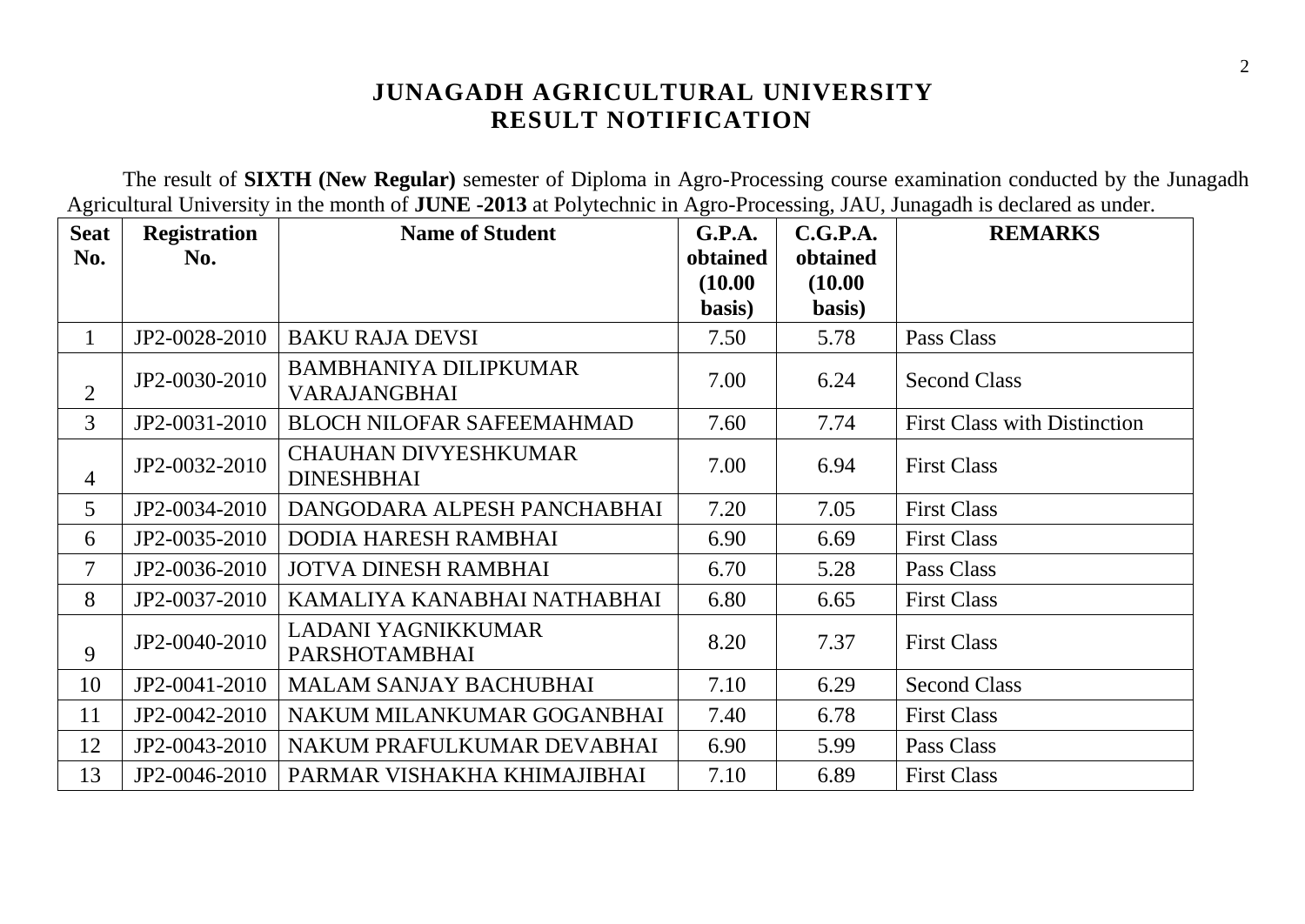| 14 | JP2-0049-2010 | RATHOD PARUL KHIMJIBHAI                         | 6.40 | 5.85 | Pass Class          |
|----|---------------|-------------------------------------------------|------|------|---------------------|
| 15 | JP2-0050-2010 | SAU DINESHKUMAR LAKHMANBHAI                     | 7.50 | 7.05 | <b>First Class</b>  |
| 16 | JP2-0051-2010 | <b>SHINGALA ASHISHKUMAR</b><br><b>JAMANBHAI</b> | 8.10 | 6.60 | <b>First Class</b>  |
| 17 | JP2-0052-2010 | <b>SHIR SURESH DEVABHAI</b>                     | 7.50 | 7.02 | <b>First Class</b>  |
| 18 | JP2-0053-2010 | SOLANKI JINALBEN RASIKLAL                       | 6.80 | 7.30 | <b>First Class</b>  |
| 19 | JP2-0054-2010 | <b>SOLANKI MAHESH NARANBHAI</b>                 | 7.00 | 6.79 | <b>First Class</b>  |
| 20 | JP2-0057-2010 | <b>VADALIYA SADHANABEN</b><br><b>BHIMABHAI</b>  | 7.20 | 5.95 | Pass Class          |
| 21 | JP2-0058-2010 | VADHER RAMESHBHAI NATHUBHAI                     | 7.30 | 7.15 | <b>First Class</b>  |
| 22 | JP2-0059-2010 | <b>VALA RAKESH BHIMSHIBHAI</b>                  | 7.40 | 6.49 | <b>Second Class</b> |
| 23 | JP2-0060-2010 | VISANA RAJESH CHHAGANBHAI                       | 7.60 | 6.22 | <b>Second Class</b> |

No. JAU / REG / EXAM / T-7 / 2104-07/ 2013 **REGISTRAR**

Date: 19 /06/2013

- 1. The Principal & Dean, College of Agril. Engineering and Tech. JAU, Junagadh
- 2. The Principal, Polytechnic in Agro-Processing, JAU, Junagadh (5 copies).
- 3. The Director of Students' Welfare, JAU, Junagadh.
- 4. Table-4 of this office.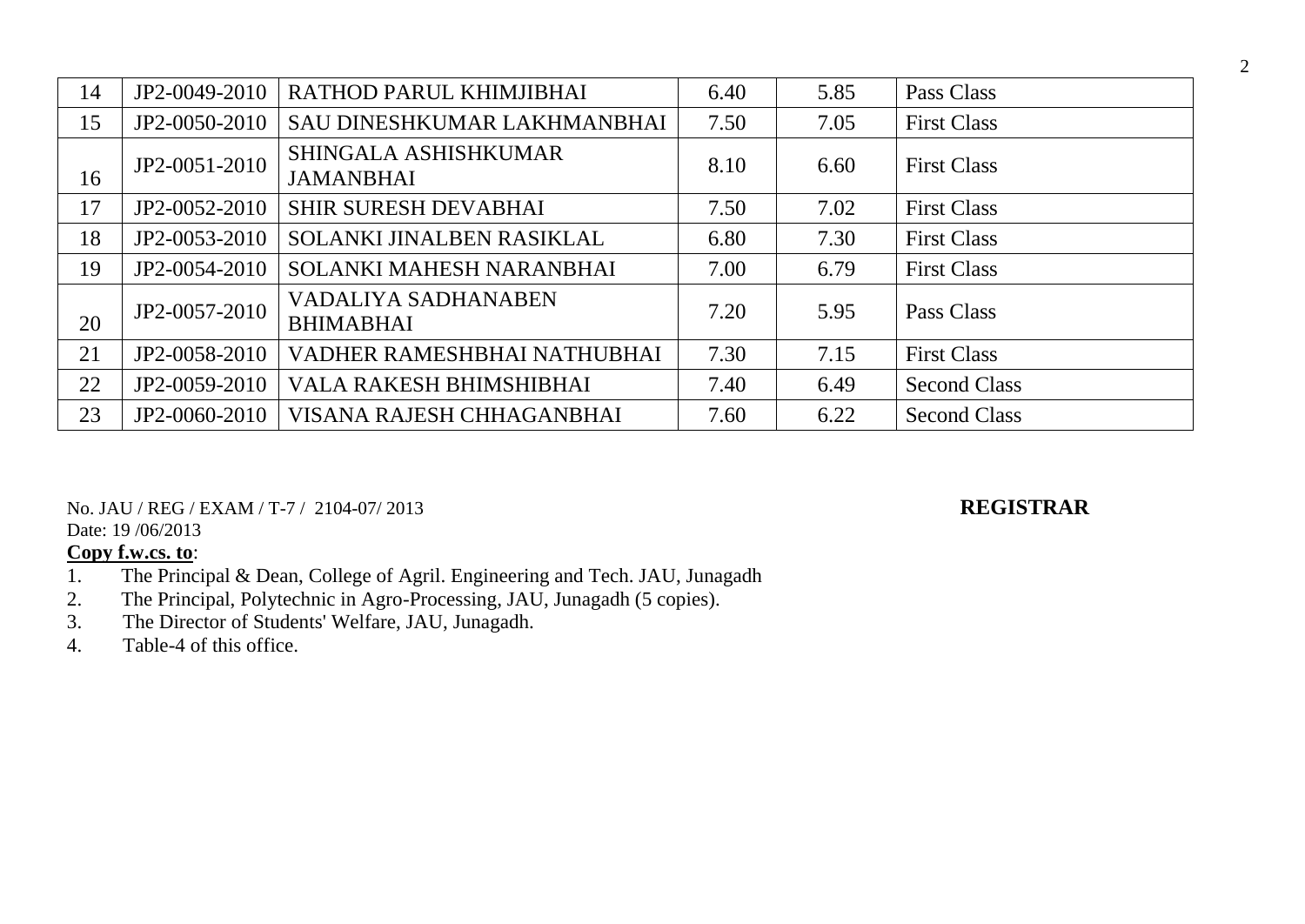

The result of **SIXTH (Old Regular)** semester of Diploma in Agro-Processing course examination conducted by the Junagadh Agricultural University in the month of **JUNE -2013** at Polytechnic in Agro-Processing, JAU, Junagadh is declared as under.

| <b>Seat</b><br>No. | <b>Registration</b><br>No. | <b>Name of Student</b> | G.P.A.<br>obtained<br>(10.00)<br>basis) | C.G.P.A.<br>obtained<br>(10.00)<br>basis) | <b>REMARKS</b> |
|--------------------|----------------------------|------------------------|-----------------------------------------|-------------------------------------------|----------------|
|                    | JP2-0024-2009              | VAJA SONALBEN MULUBHAI | 6.90                                    | 5.10                                      | Pass Class     |

## No. JAU / REG / EXAM / T-7 / **2096-99** / 2013 **REGISTRAR**

Date: 19/06/2013

- 1. The Principal & Dean, College of Agril. Engineering and Tech. JAU, Junagadh
- 2. The Principal, Polytechnic in Agro-Processing, JAU, Junagadh (5 copies).
- 3. The Director of Students' Welfare, JAU, Junagadh.
- 4. Table-4 of this office.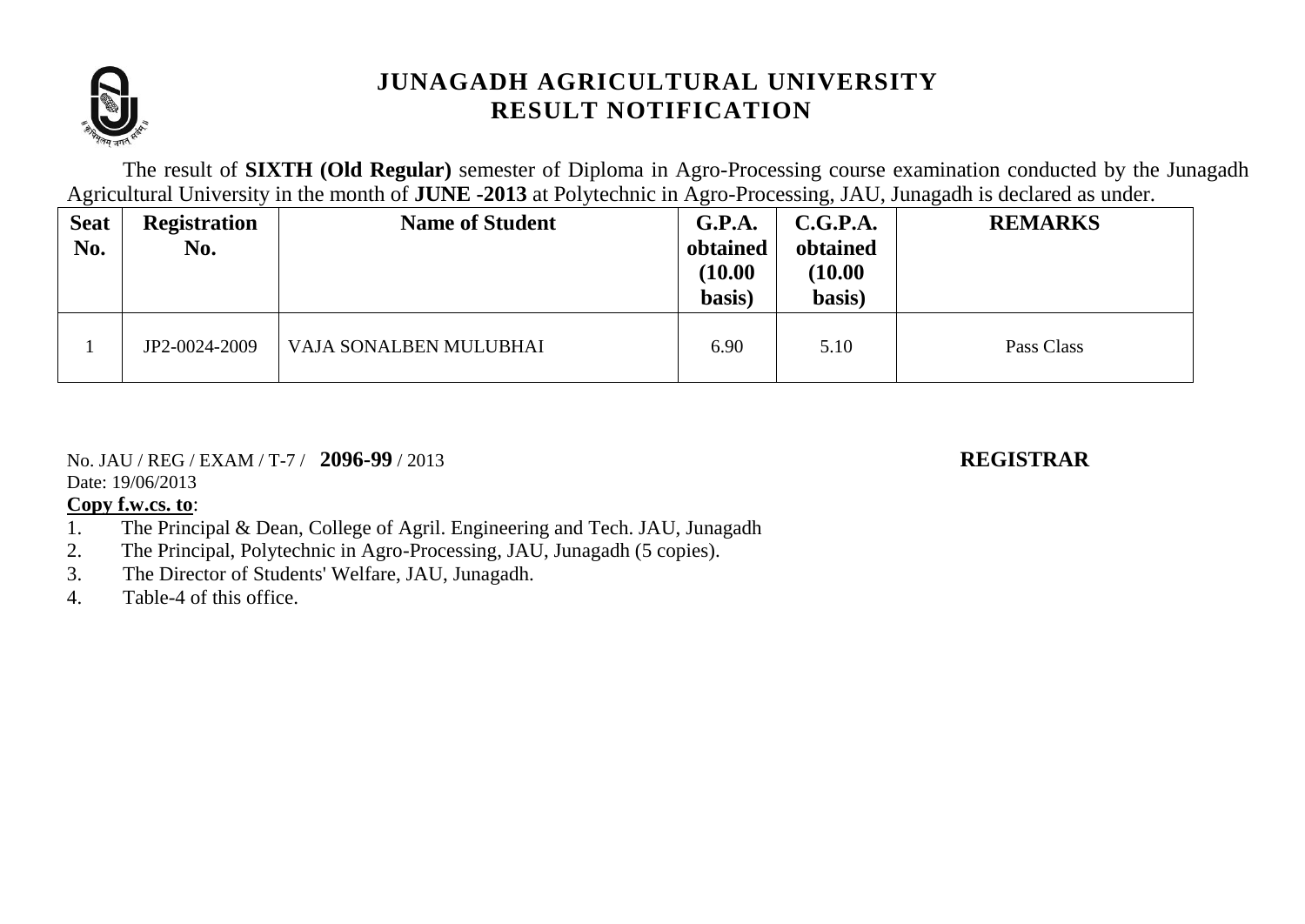

The result of **FIRST(New Supple.)** semester of Diploma in Horticulture course examination conducted by the Junagadh Agricultural University in the month of **May-2013** at Polytechnic in Horticulture, JAU, Junagadh is declared as under.

| <b>Seat</b><br>No. | <b>Registration</b><br>No. | <b>Name of Student</b>                           | G.P.A.<br>obtained<br>(10.00)<br>basis) | C.G.P.A.<br>obtained<br>(10.00)<br>basis) | <b>REMARKS</b>                                                                                                                                                     |
|--------------------|----------------------------|--------------------------------------------------|-----------------------------------------|-------------------------------------------|--------------------------------------------------------------------------------------------------------------------------------------------------------------------|
| $\mathbf{1}$       | JP7-0093-2012              | APARNATHI NILESHGIRI<br><b>RAMESHGIRI</b>        | 3.04                                    | 3.04                                      | 1. Not Promoted to Second semester<br>2. On academic probation to clear the course(s) FRT.1.1,<br>VEG.1.1, FLR.1.1, NRM.1.1, PPT.1.1 and BOT.1.1 by<br>third trial |
| $\overline{2}$     | JP7-0094-2012              | <b>BALAS HETALBEN RAMESHBHAI</b>                 | 4.92                                    | 4.92                                      | Promoted to Third semester                                                                                                                                         |
| 3                  | JP7-0095-2012              | <b>BALDHA KAUSHAL VRAJLAL</b>                    | 5.22                                    | 5.22                                      | Promoted to Third semester                                                                                                                                         |
| 4                  | JP7-0098-2012              | BHUT BHAGYASHRI JAYANTIBHAI                      | 5.94                                    | 5.94                                      | Promoted to Third semester                                                                                                                                         |
| 5 <sup>5</sup>     | JP7-0101-2012              | <b>CHAVADA PARTHKUMAR</b><br><b>PARSOTAMBHAI</b> | 4.60                                    | 4.60                                      | Promoted to Third semester                                                                                                                                         |
| 6                  | JP7-0102-2012              | <b>CHHELANA KARANBHAI</b><br><b>RAIYABHAI</b>    | 4.01                                    | 4.01                                      | 1. Not Promoted to Second semester<br>2. On academic probation to clear the course(s) VEG.1.1,<br>NRM.1.1, PPT.1.1 and BOT.1.1 by third trial                      |
| $\tau$             | JP7-0108-2012              | KARAMATA RAMESHKUMAR<br><b>RANABHAI</b>          | 3.78                                    | 3.78                                      | 1. Not Promoted to Second semester<br>2. On academic probation to clear the course(s) VEG.1.1,<br>FLR.1.1, NRM.1.1, PPT.1.1 and BOT.1.1 by third trial             |
| 8                  | JP7-0110-2012              | KATARIYA NAIMISH MUKESHBHAI                      | 2.96                                    | 2.96                                      | 1. Not Promoted to Second semester<br>2. On academic probation to clear the course(s) FRT.1.1,<br>VEG.1.1, FLR.1.1, NRM.1.1, PPT.1.1 and BOT.1.1 by<br>third trial |
| 9                  | JP7-0113-2012              | NAGHERA HIRAL ARAJANBHAI                         | 5.13                                    | 5.13                                      | Promoted to Third semester                                                                                                                                         |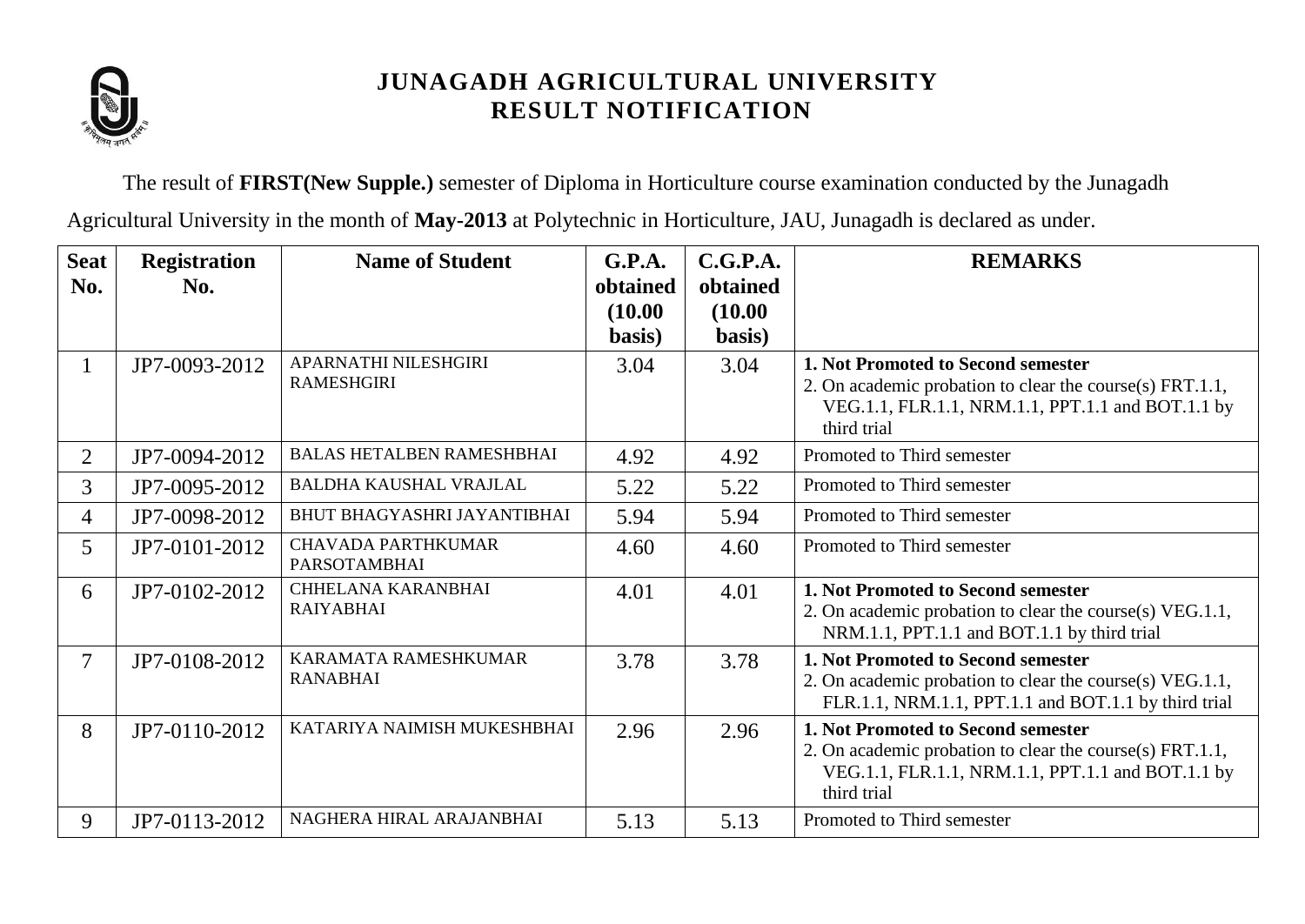First Semester (New Regular) Diploma in Horticulture 2

| 10 | JP7-0116-2012 | PATEL PALCHHAI BHARATBHAI        | 5.21 | 5.21 | Promoted to Third semester                                                                                                                                                                                                                    |
|----|---------------|----------------------------------|------|------|-----------------------------------------------------------------------------------------------------------------------------------------------------------------------------------------------------------------------------------------------|
|    | JP7-0120-2012 | SOLANKI ARVINDKUMAR<br>LAKHABHAI | 4.13 | 4.13 | 1. Not Promoted to Third semester<br>2. On academic probation to clear the course(s) VEG.1.1<br>and BOT.1.1 by third trial<br>3. He has also to clear the course(s) FRT.2.2, FLR.2.2 and<br>PHT.2.1 of <b>Second</b> semester by second trial |

No. JAU / REG / EXAM / T-7 / 2908-11 / 2013 **REGISTRAR** Date: 19 / 07 / 2013

# **Copy f.w.cs. to:**<br>1. The Princ

- 1. The Principal & Dean, College of Agriculture, JAU, Junagadh
- 2. The Principal, Polytechnic in Horticulture, JAU, Junagadh (5 copies).
- 3. The Director of Students' Welfare, JAU, Junagadh.<br>4. Table-4 of this office.
- Table-4 of this office.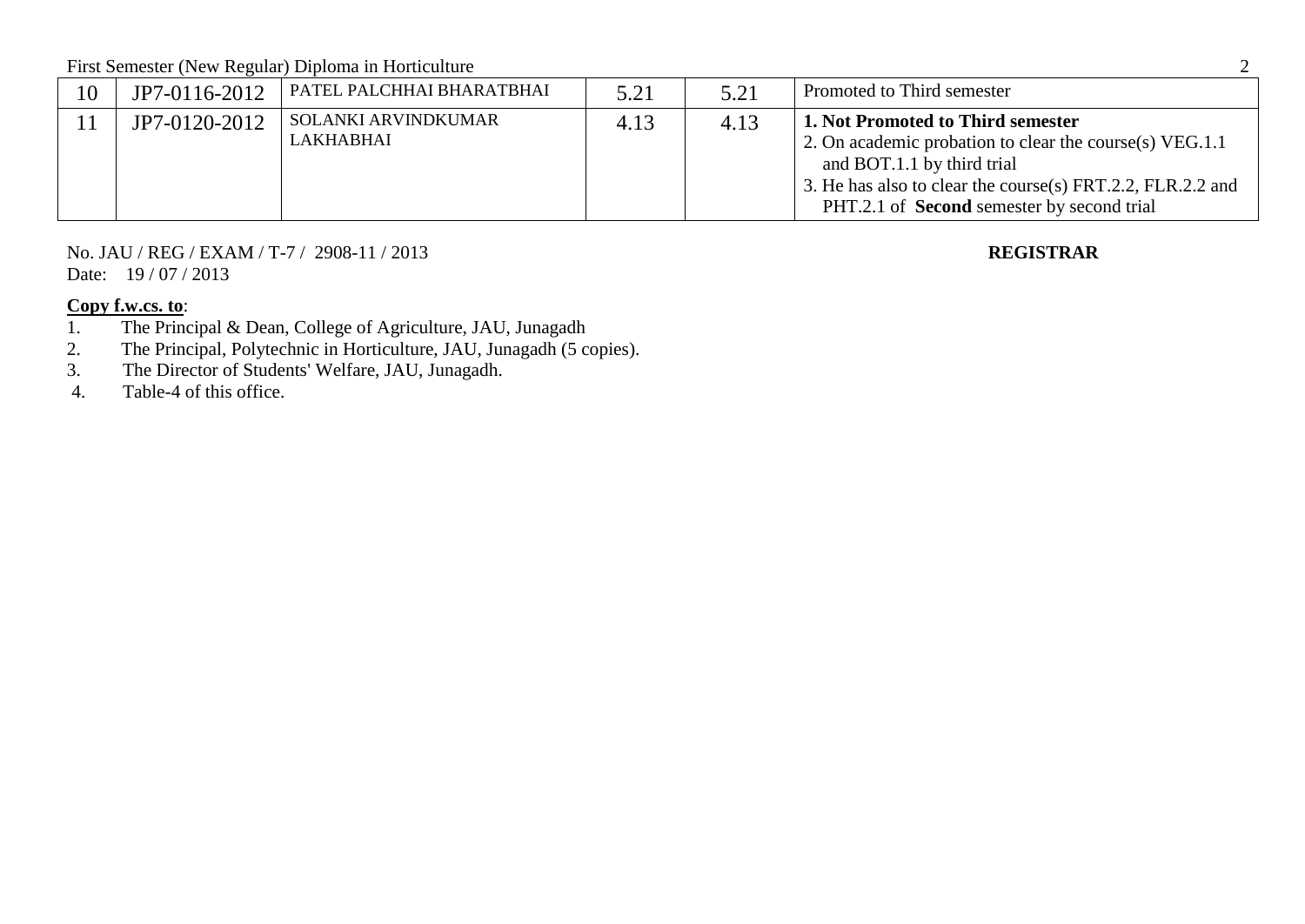

The result of **SECOND(Regular)** semester of Diploma in Horticulture course examination conducted by the Junagadh Agricultural University in the month of **MAY-2013** at Polytechnic in Horticulture, JAU, Junagadh is declared as under.

| <b>Seat</b><br>No. | <b>Registration</b><br>No. | <b>Name of Student</b>           | G.P.A.<br>obtained | C.G.P.A.<br>obtained | <b>REMARKS</b>                                                                                                   |
|--------------------|----------------------------|----------------------------------|--------------------|----------------------|------------------------------------------------------------------------------------------------------------------|
|                    |                            |                                  | (10.00)<br>basis)  | (10.00)<br>basis)    |                                                                                                                  |
| $\mathbf{1}$       | JP7-0094-2012              | <b>BALAS HETALBEN RAMESHBHAI</b> | 5.02               | 4.97                 | 1. Promoted to Third semester<br>2. On academic probation to clear<br>the course(s) PHT.2.1 by<br>second trial   |
| $\overline{2}$     | JP7-0095-2012              | <b>BALDHA KAUSHAL VRAJLAL</b>    | 4.97               | 5.09                 | 1. Promoted to Third semester<br>2. On academic probation to clear<br>the course(s) PHT.2.1 by<br>second trial   |
| 3 <sup>1</sup>     | JP7-0096-2012              | <b>BHALU ANAND PARSOTAMBHAI</b>  | 7.88               | 7.89                 | Promoted to Third semester                                                                                       |
| 4                  | JP7-0097-2012              | BHETARIYA KRISHNABEN ABHA        | 6.04               | 6.03                 | Promoted to Third semester                                                                                       |
| $5^{\circ}$        | JP7-0098-2012              | BHUT BHAGYASHRI JAYANTIBHAI      | 5.82               | 5.87                 | Promoted to Third semester                                                                                       |
| 6                  | JP7-0099-2012              | <b>BHUT MANSI SHANTILAL</b>      | 5.11               | 5.27                 | 1. Promoted to Third semester<br>2. On academic probation to clear<br>the course(s) $PHT.2.1$ by<br>second trial |
|                    | JP7-0100-2012              | CHAUHAN PIYUSH PREMAJIBHAI       | 5.96               | 6.11                 | Promoted to Third semester                                                                                       |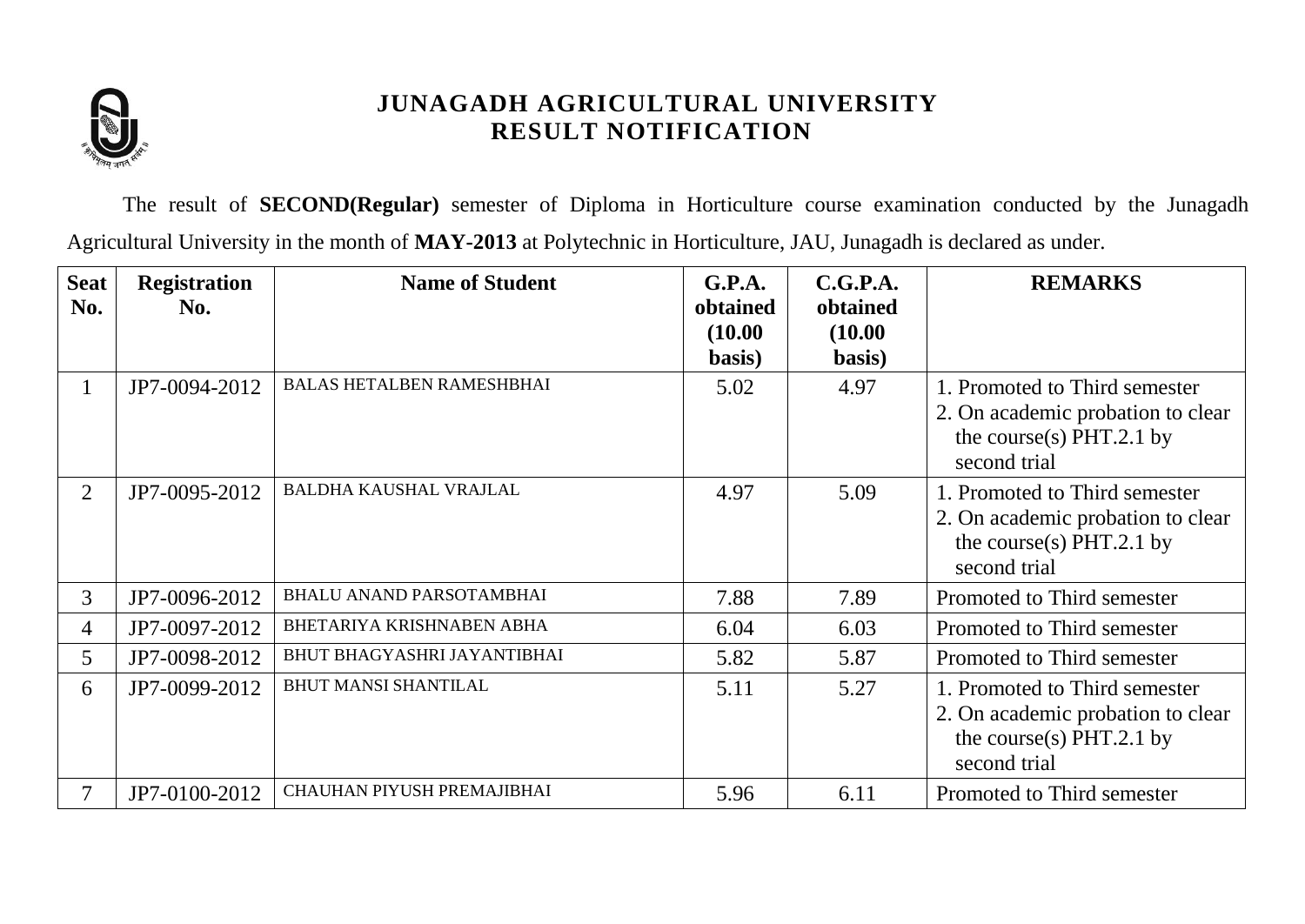|    |               |                                  |      |      | $\overline{2}$                                                                                                                                                                                                                                     |
|----|---------------|----------------------------------|------|------|----------------------------------------------------------------------------------------------------------------------------------------------------------------------------------------------------------------------------------------------------|
| 8  | JP7-0101-2012 | CHAVADA PARTHKUMAR PARSOTAMBHAI  | 4.57 | 4.59 | 1. Promoted to Third semester<br>2. On academic probation to clear<br>the course(s) $VEG.2.2$ and<br>PHT.2.1 by second trial                                                                                                                       |
| 9  | JP7-0103-2012 | GAJERA DIVYESHKUMAR PARSOTAMBHAI | 6.75 | 6.87 | Promoted to Third semester                                                                                                                                                                                                                         |
| 10 | JP7-0104-2012 | GAJERA MAULIKKUMAR NILESHBHAI    | 7.32 | 7.20 | Promoted to Third semester                                                                                                                                                                                                                         |
| 11 | JP7-0105-2012 | GANVIT JIGISHAKUMARI BIPINBHAI   | 6.40 | 6.65 | Promoted to Third semester                                                                                                                                                                                                                         |
| 12 | JP7-0106-2012 | JADAV SANDIPKUMAR KISHORBHAI     | 5.84 | 6.20 | Promoted to Third semester                                                                                                                                                                                                                         |
| 13 | JP7-0107-2012 | KAMANI ANKITABEN GOPALBHAI       | 8.17 | 8.34 | Promoted to Third semester                                                                                                                                                                                                                         |
| 14 | JP7-0109-2012 | KARETHA KISHANKUMAR KHODABHAI    | 6.48 | 7.10 | Promoted to Third semester                                                                                                                                                                                                                         |
| 15 | JP7-0111-2012 | KHUNT HIREN PACHABHAI            | 7.34 | 7.66 | Promoted to Third semester                                                                                                                                                                                                                         |
| 16 | JP7-0112-2012 | KODAVALA YOGESH DHIRAJLAL        | 5.44 | 5.41 | Promoted to Third semester                                                                                                                                                                                                                         |
| 17 | JP7-0113-2012 | NAGHERA HIRAL ARAJANBHAI         | 5.52 | 5.33 | Promoted to Third semester                                                                                                                                                                                                                         |
| 18 | JP7-0114-2012 | PARMAR RAJDIP PRATAPBHAI         | 7.14 | 7.62 | Promoted to Third semester                                                                                                                                                                                                                         |
| 19 | JP7-0115-2012 | PARMAR VIRAT MAHENDRA            | 9.22 | 9.21 | Promoted to Third semester                                                                                                                                                                                                                         |
| 20 | JP7-0116-2012 | PATEL PALCHHAI BHARATBHAI        | 6.04 | 5.65 | Promoted to Third semester                                                                                                                                                                                                                         |
| 21 | JP7-0117-2012 | POLARA BRIJESHKUMAR DINESHBHAI   | 6.27 | 6.56 | Promoted to Third semester                                                                                                                                                                                                                         |
| 22 | JP7-0118-2012 | RAMOLIYA MOHIT PARSOTAMBHAI      | 8.04 | 8.10 | Promoted to Third semester                                                                                                                                                                                                                         |
| 23 | JP7-0119-2012 | SAVALIYA MEHUL CHANDUBHAI        | 6.13 | 6.44 | Promoted to Third semester                                                                                                                                                                                                                         |
| 24 | JP7-0120-2012 | SOLANKI ARVINDKUMAR LAKHABHAI    | 4.33 | 4.24 | 1. Not Promoted to Third<br>semester<br>2. On academic probation to clear<br>the course(s) FRT.2.2, FLR.2.2<br>and PHT.2.1 by second trial<br>3. He has also to clear the<br>$course(s) VEG.1.1$ and BOT.<br>1.1 of <b>First</b> semester by third |
|    |               |                                  |      |      | trial                                                                                                                                                                                                                                              |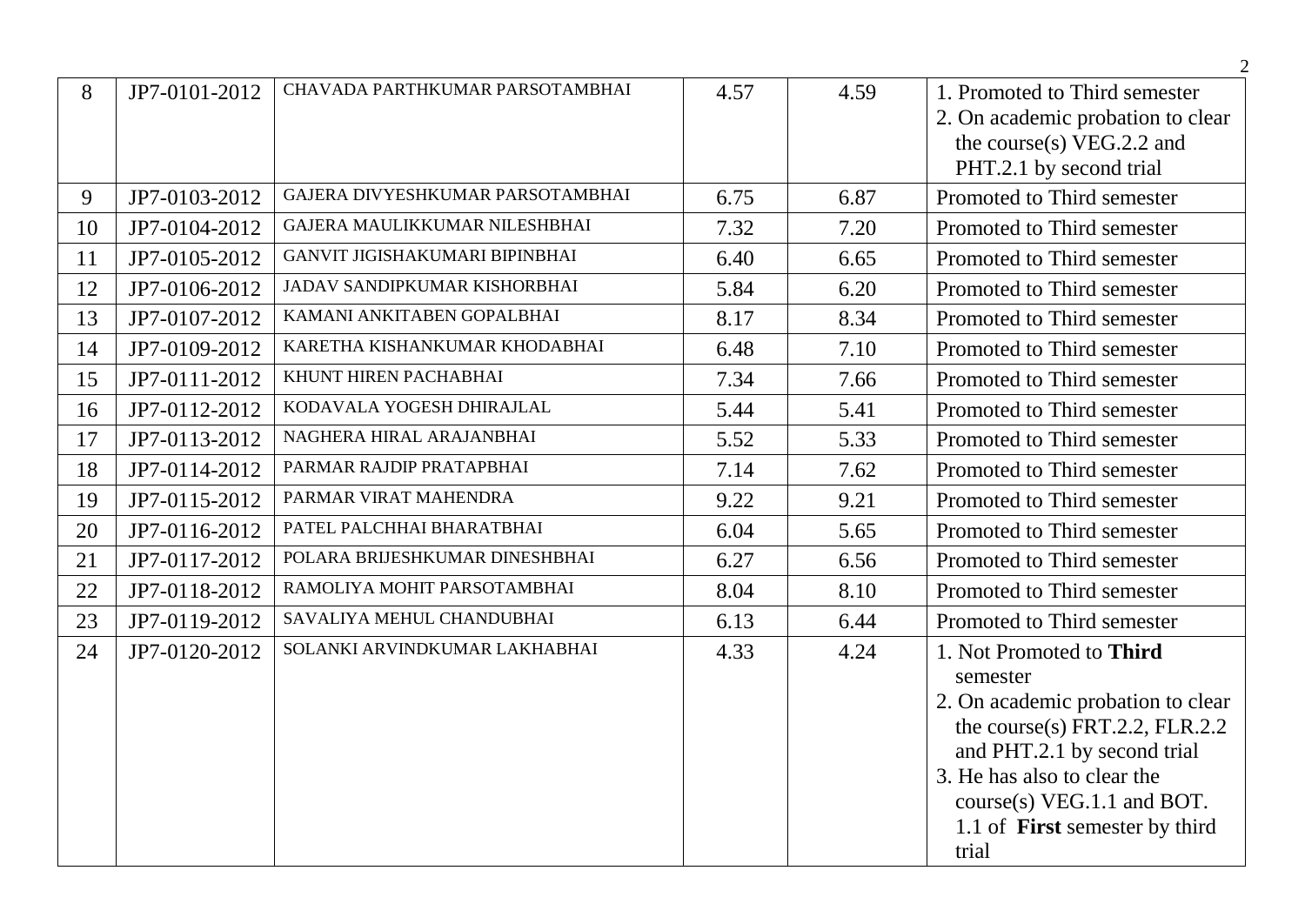| 25 | JP7-0121-2012 | SOLANKI VIJAYKUMAR NAGABHAI   | 5.41 | 5.49 | Promoted to Third semester                                                                                                          |
|----|---------------|-------------------------------|------|------|-------------------------------------------------------------------------------------------------------------------------------------|
| 26 | JP7-0122-2012 | TANK SAGAR SHANTILAL          | 6.18 | 6.00 | Promoted to Third semester                                                                                                          |
| 27 | JP7-0123-2012 | VADHER YASHKUMAR RAJSHIBHAI   | 5.42 | 5.31 | Promoted to Third semester                                                                                                          |
| 28 | JP7-0124-2012 | VALA VAISHALIBEN BATUKBHAI    | 7.37 | 6.81 | Promoted to Third semester                                                                                                          |
| 29 | JP7-0125-2012 | VAVALIYA DIVYANG ASHVINBHAI   | 4.63 | 5.04 | 1. Promoted to Third semester<br>2. On academic probation to clear<br>the course(s) VEG.2.2, FLR.2.2<br>and PHT.2.1 by second trial |
| 30 | JP7-0127-2012 | ZALA ASHOKKUMAR NAGABHAI      | 6.47 | 6.50 | Promoted to Third semester                                                                                                          |
| 31 | JP7-0061-2011 | <b>BAKU KRUPABEN NAGABHAI</b> | 4.48 | 4.58 | 1. Promoted to Third semester<br>2. On academic probation to clear<br>the course(s) $FLR.2.2$ and<br>PHT.2.1 by second trial        |

# No. JAU / REG / EXAM / T-7 / 2912-15/ 2013 **REGISTRAR**

Date: 19 /07/2013

- 1. The Principal & Dean, College of Agriculture, JAU, Junagadh
- 2. The Principal, Polytechnic in Horticulture, JAU, Junagadh (5 copies).
- 3. The Director of Students' Welfare, JAU, Junagadh.
- 4. Table-4 of this office..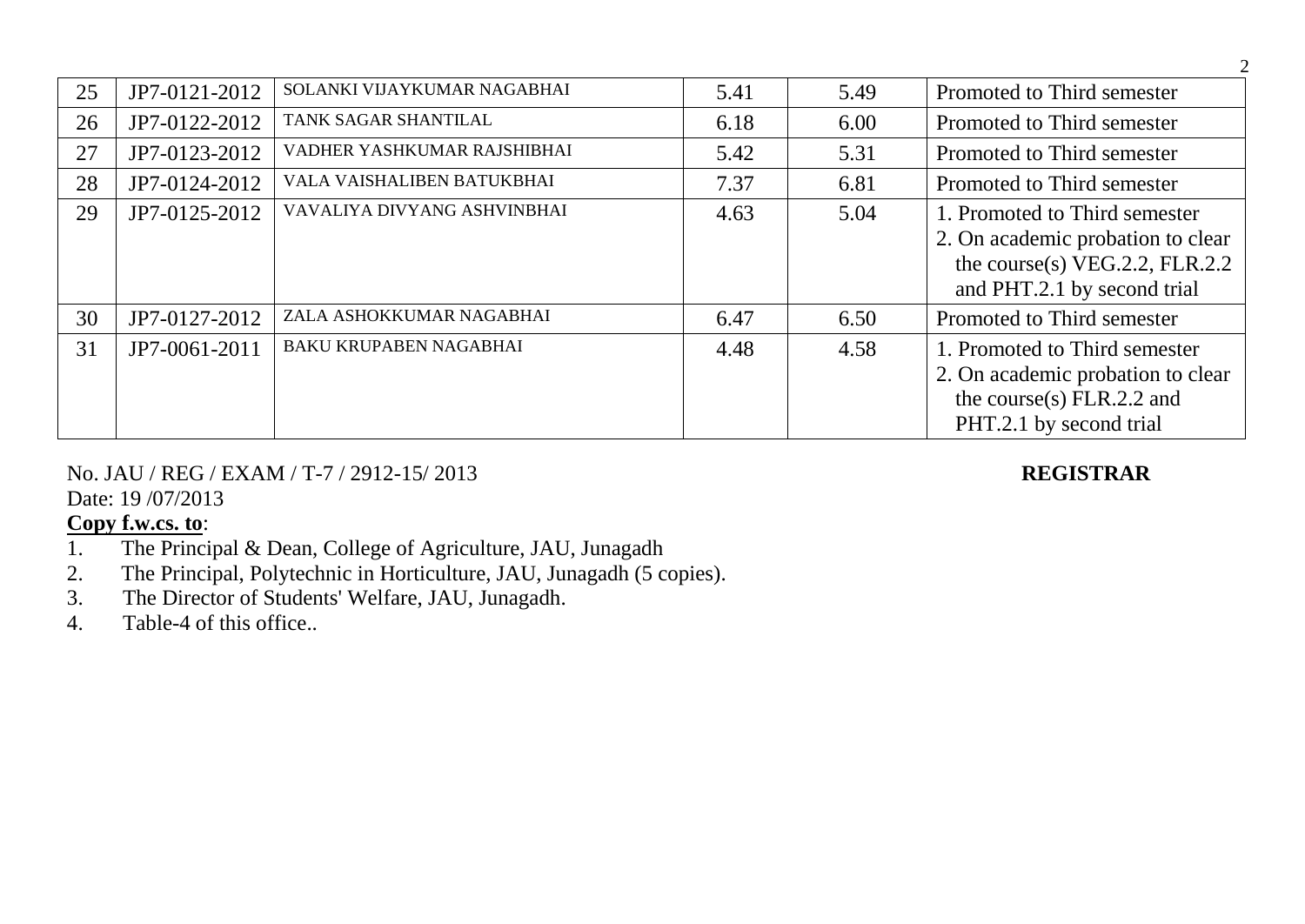

### **AERADA DINESH BHARAT**

The result of **THIRD(Supple.)** semester of Diploma in Horticulture course examination conducted by the Junagadh Agricultural

University in the month of **MAY-2013** at Polytechnic in Horticulture, JAU, Junagadh is declared as under.

| <b>Seat</b><br>No. | <b>Registration</b><br>No. | <b>Name of Student</b> | G.P.A.<br>obtained<br>(10.00)<br>basis) | C.G.P.A.<br>obtained<br>(10.00)<br>basis) | <b>REMARKS</b>             |
|--------------------|----------------------------|------------------------|-----------------------------------------|-------------------------------------------|----------------------------|
|                    | JP7-0058-2011              | AERADA DINESH BHARAT   | 4.76                                    | 4.84                                      | Promoted to Fifth semester |

No. JAU / REG / EXAM / T-7 / 2916-19/ 2013 **REGISTRAR** Date: 19/07/2013

- 1. The Principal & Dean, College of Agriculture, JAU, Junagadh
- 2. The Principal, Polytechnic in Horticulture, JAU, Junagadh (5 copies).
- 3. The Director of Students' Welfare, JAU, Junagadh.
- 4. Table-4 of this office..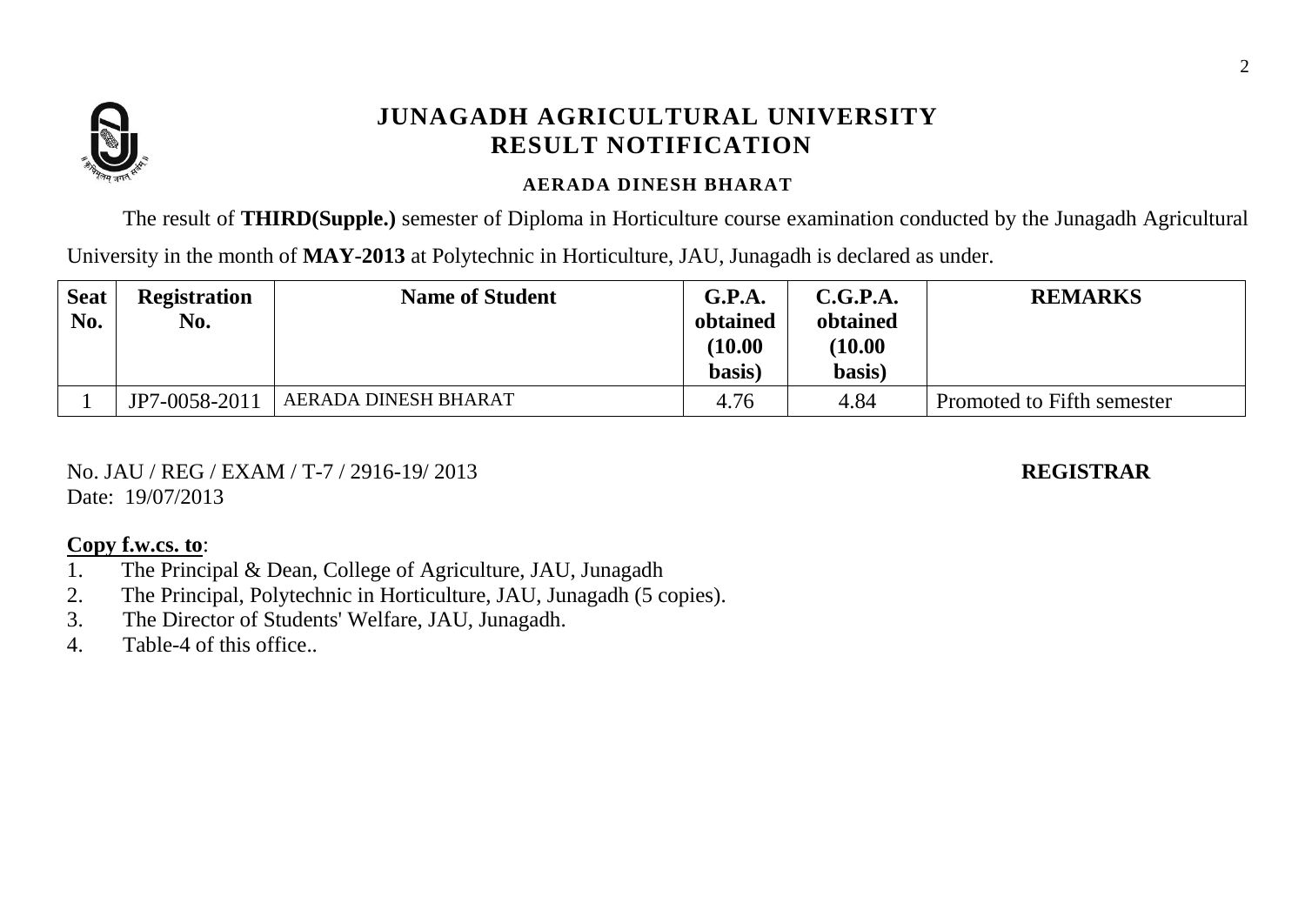

The result of **FOURTH(Regular)** semester of Diploma in Horticulture course examination conducted by the Junagadh Agricultural University in the month of **MAY-2013** at Polytechnic in Horticulture, JAU, Junagadh is declared as under.

| <b>Seat</b><br>No. | <b>Registration</b><br>No. | <b>Name of Student</b>            | G.P.A.<br>obtained<br>(10.00)<br>basis) | C.G.P.A.<br>obtained<br>(10.00)<br>basis) | <b>REMARKS</b>                                                                                                                 |
|--------------------|----------------------------|-----------------------------------|-----------------------------------------|-------------------------------------------|--------------------------------------------------------------------------------------------------------------------------------|
| $\mathbf{1}$       | JP7-0058-2011              | AERADA DINESH BHARAT              | 4.33                                    | 4.71                                      | 1. Promoted to Fifth semester<br>2. On academic probation to<br>clear the course(s) PHT.4.3<br>and NRM.4.3 by second<br>trial  |
| $\overline{2}$     | JP7-0059-2011              | <b>BAGIYA RAVIBHAI BHIKHUBHAI</b> | 6.00                                    | 5.96                                      | Promoted to Fifth semester                                                                                                     |
| 3                  | JP7-0060-2011              | BAJANIYA JAYDIPKUMAR ARJANBHAI    | 5.41                                    | 5.65                                      | Promoted to Fifth semester                                                                                                     |
| $\overline{4}$     | JP7-0064-2011              | CHAVADA RONAKKUMAR BHIMJIBHAI     | 5.28                                    | 5.30                                      | 1. Promoted to Fifth semester<br>2. On academic probation to<br>clear the course(s) $PHT.4.3$<br>by second trial               |
| 5                  | JP7-0065-2011              | DODIA PRADIPBHAI BHAMABHAI        | 6.51                                    | 6.19                                      | Promoted to Fifth semester                                                                                                     |
| 6                  | JP7-0067-2011              | <b>GAMI MEHUL MAGANBHAI</b>       | 4.74                                    | 5.10                                      | 1. Promoted to Fifth semester<br>2. On academic probation to<br>clear the course(s) PHT.4.3<br>and NRM.4.3, by second<br>trial |
| $\overline{7}$     | JP7-0068-2011              | JOTAVA BHAVESHKUMAR DEVABHAI      | 6.11                                    | 6.71                                      | Promoted to Fifth semester                                                                                                     |
| 8                  | JP7-0071-2011              | KARAMATA AJAYKUMAR RAMABHAI       | 5.28                                    | 5.87                                      | Promoted to Fifth semester                                                                                                     |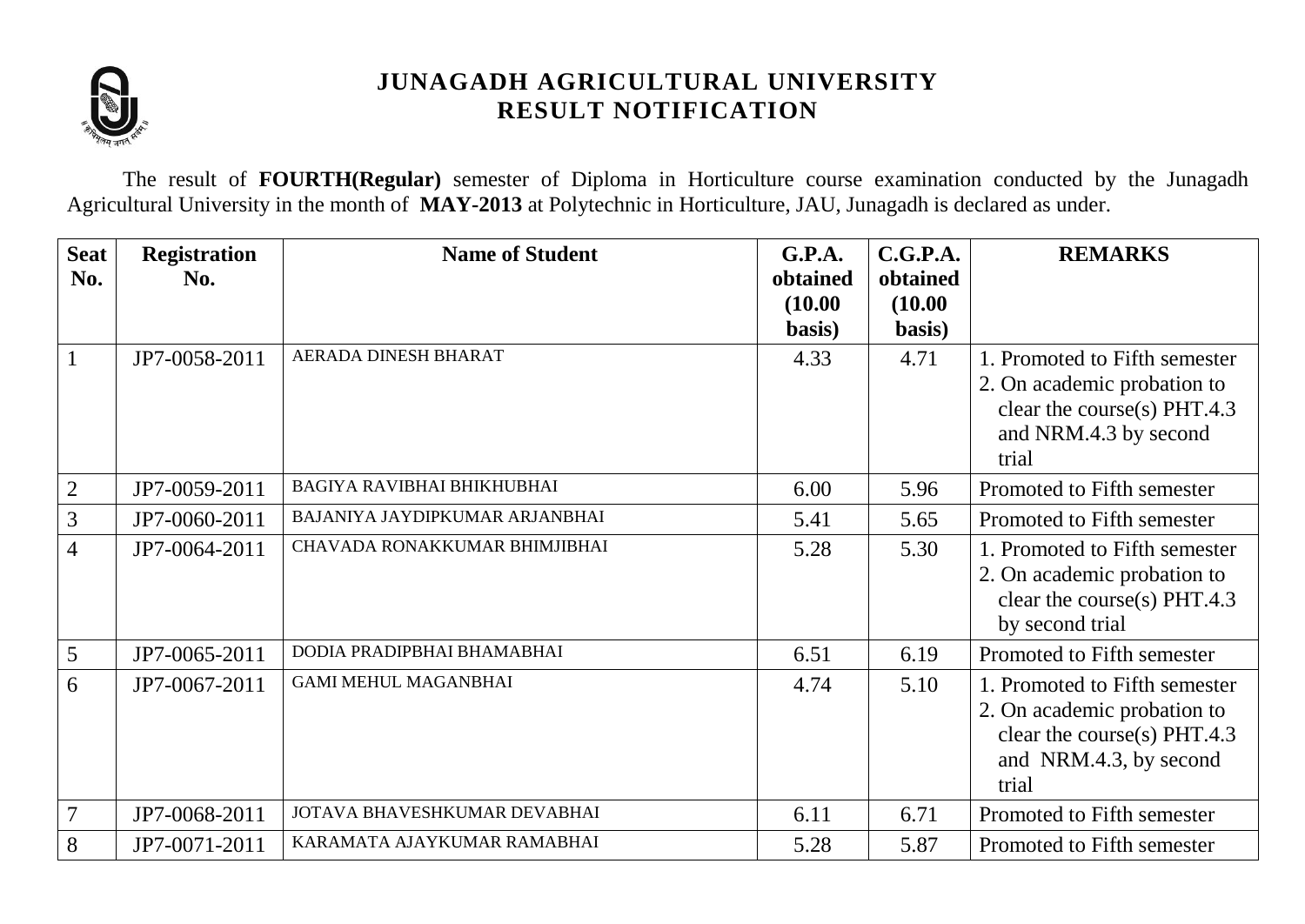|    |               |                                   |      |      | $\overline{2}$                                                                                                                |
|----|---------------|-----------------------------------|------|------|-------------------------------------------------------------------------------------------------------------------------------|
| 9  | JP7-0072-2011 | KATHAD DIPAKKUMAR BADHABHAI       | 8.38 | 8.10 | Promoted to Fifth semester                                                                                                    |
| 10 | JP7-0073-2011 | KAVAD CHETANKUMAR RANABHAI        | 5.08 | 5.38 | 1. Promoted to Fifth semester<br>2. On academic probation to<br>clear the course(s) NRM.4.3<br>by second trial                |
| 11 | JP7-0074-2011 | LUNAGARIYA BHARAT MANISH          | 8.76 | 8.61 | Promoted to Fifth semester                                                                                                    |
| 12 | JP7-0075-2011 | MAGRA MANISH NARANBHAI            | 8.22 | 7.94 | Promoted to Fifth semester                                                                                                    |
| 13 | JP7-0076-2011 | MAKWANA JAYESHKUMAR DHARAMSHIBHAI | 9.12 | 9.21 | Promoted to Fifth semester                                                                                                    |
| 14 | JP7-0077-2011 | MALAM HARDIKKUMAR RAMESHBHAI      | 6.20 | 6.07 | Promoted to Fifth semester                                                                                                    |
| 15 | JP7-0078-2011 | PARMAR DHARABEN BHUPATBHAI        | 6.71 | 6.50 | Promoted to Fifth semester                                                                                                    |
| 16 | JP7-0079-2011 | PATEL ANITAKUMARI CHAMPAKBHAI     | 7.83 | 7.63 | Promoted to Fifth semester                                                                                                    |
| 17 | JP7-0082-2011 | PATEL UNNATIKUMARI DILIPBHAI      | 6.46 | 6.83 | Promoted to Fifth semester                                                                                                    |
| 18 | JP7-0083-2011 | RATHOD AKASH BABUBHAI             | 4.71 | 5.23 | 1. Promoted to Fifth semester<br>2. On academic probation to<br>clear the course(s) PHT.4.3<br>and NRM.4.3 by second<br>trial |
| 19 | JP7-0085-2011 | SARVANI SAHIDKHAN UMARKHAN        | 7.88 | 7.33 | Promoted to Fifth semester                                                                                                    |
| 20 | JP7-0086-2011 | SAVLIYA HEMANGIBEN VIJAYBHAI      | 5.83 | 6.40 | Promoted to Fifth semester                                                                                                    |
| 21 | JP7-0087-2011 | SOLANKI BHARATKUMAR KARSHANBHAI   | 5.51 | 5.59 | Promoted to Fifth semester                                                                                                    |
| 22 | JP7-0089-2011 | VAJA JAYESHBHAI BHAGVANBHAI       | 7.49 | 7.18 | Promoted to Fifth semester                                                                                                    |
| 23 | JP7-0090-2011 | VALA DHIRUKUMAR ARJANBHAI         | 4.92 | 5.42 | 1. Promoted to Fifth semester<br>2. On academic probation to<br>clear the course(s) PHT.4.3<br>and NRM.4.3 by second<br>trial |
| 24 | JP7-0091-2011 | VALA HARESHKUMAR NARSINGBHAI      | 7.04 | 6.40 | Promoted to Fifth semester                                                                                                    |
| 25 | JP7-0092-2011 | VINZUDA VIJYA MANSUKHLAL          | 8.58 | 8.54 | Promoted to Fifth semester                                                                                                    |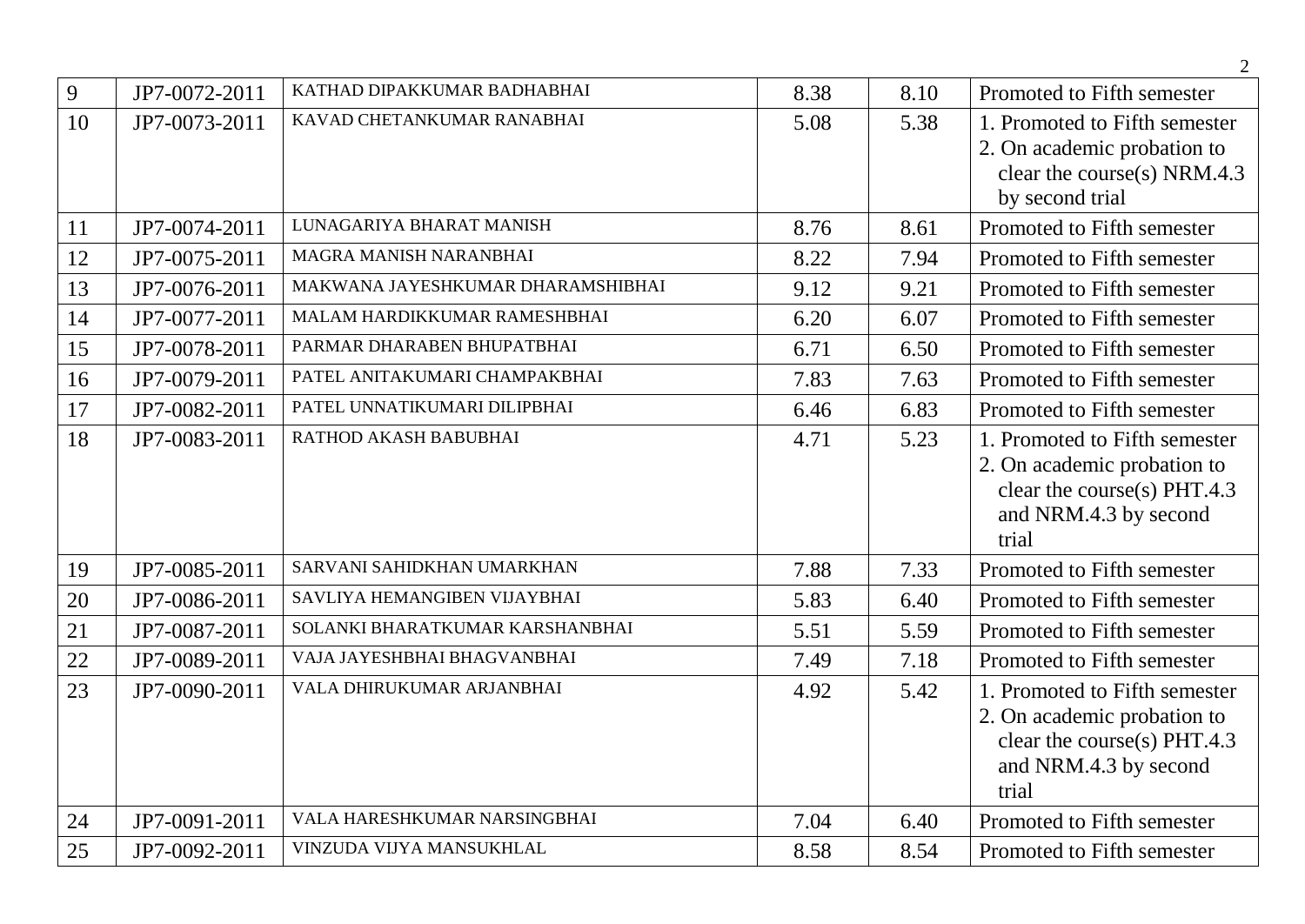| 26     | JP7-0036-2010       | ' JETHAVA RAVATKUMAR JIVABHAI | J.5 <sup>2</sup> | . 40 | Promoted to Fifth semester        |
|--------|---------------------|-------------------------------|------------------|------|-----------------------------------|
| $\sim$ | /-0039-2010<br>JP7. | KATHAD MAYUR JAYNTILAL        | 0.Sb             | J.JA | <b>Promoted to Fifth semester</b> |

No. JAU / REG / EXAM / T-7 / 2920-23 / 2013 **REGISTRAR** Date: 19/07/2013

- 1. The Principal & Dean, College of Agriculture, JAU, Junagadh<br>2. The Principal, Polytechnic in Horticulture, JAU, Junagadh (5 co
- 2. The Principal, Polytechnic in Horticulture, JAU, Junagadh (5 copies).
- 3. The Director of Students' Welfare, JAU, Junagadh.
- 4. Table-4 of this office.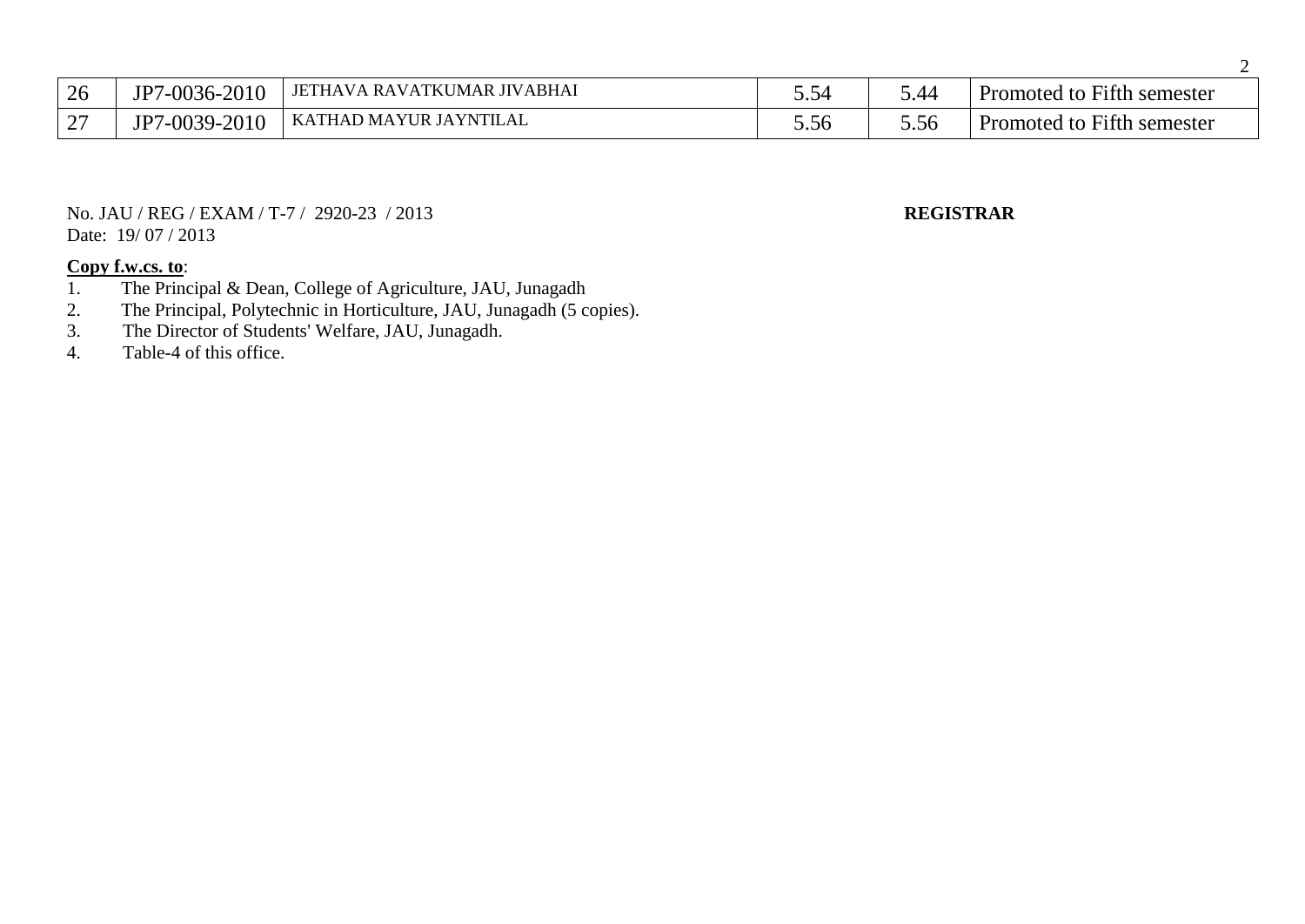

The result of **SIXTH(Regular)** semester of Diploma in Horticulture course examination conducted by the Junagadh Agricultural University in the month of **MAY-2013** at Polytechnic in Horticulture, JAU, Junagadh is declared as under.

| <b>Seat</b><br>No. | <b>Registration</b><br>No. | <b>Name of Student</b>           | G.P.A.<br>obtained | C.G.P.A.<br>obtained | <b>REMARKS</b>                      |
|--------------------|----------------------------|----------------------------------|--------------------|----------------------|-------------------------------------|
|                    |                            |                                  | (10.00)            | (10.00)              |                                     |
|                    |                            |                                  | basis)             | basis)               |                                     |
|                    | JP7-0027-2010              | ANTALA SANDIPKUMAR KESHAVBHAI    | 9.10               | 7.14                 | <b>First Class</b>                  |
| $\overline{2}$     | JP7-0028-2010              | BAMAROTIYA JAGADISHBHAI RAMBHAI  | 8.10               | 5.25                 | Pass Class                          |
| 3                  | JP7-0029-2010              | <b>BARAD VIJAYBHAI HAMIRBHAI</b> | 9.40               | 8.62                 | <b>First Class with Distinction</b> |
| $\overline{4}$     | JP7-0030-2010              | <b>CHANDERA MUKESH BHIMASHI</b>  | 8.80               | 8.21                 | <b>First Class with Distinction</b> |
| $5^{\circ}$        | JP7-0031-2010              | CHHATRODIYA BHAVESH VARJANGBHAI  | 8.70               | 7.74                 | <b>First Class with Distinction</b> |
| 6                  | JP7-0033-2010              | DONGA POOJABEN MANSUKHBHAI       | 8.80               | 7.19                 | <b>First Class</b>                  |
| $\overline{7}$     | JP7-0034-2010              | <b>GAJERA KINJALBEN BABUBHAI</b> | 8.50               | 7.59                 | First Class with Distinction        |
| 8                  | JP7-0035-2010              | JADAV UDAYKUMAR VRAJLAL          | 9.10               | 7.26                 | <b>First Class</b>                  |
| 9                  | JP7-0037-2010              | JOTAVA MENASIBHAI BHIMASIBHAI    | 8.20               | 6.73                 | <b>First Class</b>                  |
| 10                 | JP7-0038-2010              | JOTVA DILIPBHAI JADAVBHAI        | 5.70               | 5.23                 | Pass Class                          |
| 11                 | JP7-0040-2010              | KATHAD PRADIPKUMAR BABUBHAI      | 8.50               | 6.11                 | <b>Second Class</b>                 |
| 12                 | JP7-0041-2010              | MALAM MILANKUMAR SAMATBHAI       | 6.30               | 5.49                 | Pass Class                          |
| 13                 | JP7-0042-2010              | MARU ABHAY BHASKARBHAI           | 6.40               | 6.62                 | <b>First Class</b>                  |
| 14                 | JP7-0043-2010              | MATHUKIYA NISHABEN RAMESHBHAI    | 8.40               | 6.58                 | <b>First Class</b>                  |
| 15                 | JP7-0045-2010              | PARMAR HARESH BALU               | 9.20               | 8.19                 | First Class with Distinction        |
| 16                 | JP7-0048-2010              | <b>SOLANKI MAYUR VIRA</b>        | 8.80               | 7.90                 | <b>First Class with Distinction</b> |
| 17                 | JP7-0050-2010              | TADHA GOPALBHAI PREMJIBHAI       | 8.90               | 6.73                 | <b>First Class</b>                  |
| 18                 | JP7-0051-2010              | TANK CHIRAG VITTHALBHAI          | 7.70               | 5.84                 | Pass Class                          |
| 19                 | JP7-0052-2010              | TIMBADIYA SAHILKUMAR SURESHBHAI  | 7.10               | 5.97                 | Pass Class                          |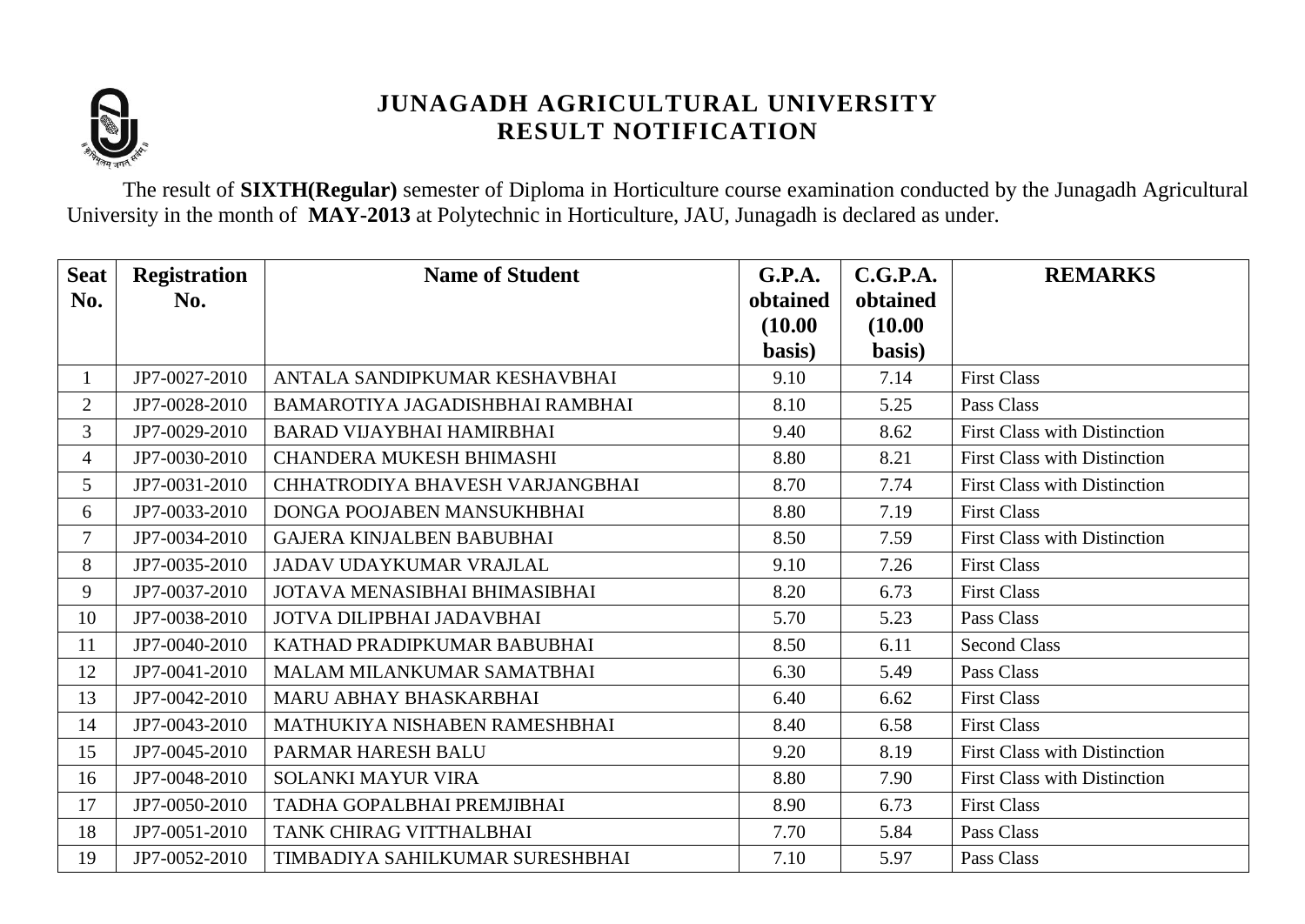| 20              | JP7-0053-2010 | VAISHNAV BHARATKUMAR LALJIBHAI | 8.70 | 7.33 | <b>First Class</b>  |
|-----------------|---------------|--------------------------------|------|------|---------------------|
| $\mathcal{D}$ 1 | JP7-0054-2010 | VALA KISHAN DANABHAI           | 8.90 | 6.52 | <b>First Class</b>  |
| 22              | JP7-0055-2010 | VALA NARANBHAI JAGMALBHAI      | 8.50 | 6.39 | <b>Second Class</b> |
| 23              | JP7-0056-2010 | VASAN TUSHARKUMAR BHIMJIBHAI   | 9.10 | 7.32 | <b>First Class</b>  |
| 24              | JP7-0057-2010 | ZALA DUSHYANTBHAI KALUBHAI     | 8.10 | 6.22 | <b>Second Class</b> |

No. JAU / REG / EXAM / T-7 1964-67 / 2013 Date: 12/06/2013

# **Copy f.w.cs. to:**<br>1. The Principa

- 1. The Principal & Dean, College of Agriculture, JAU, Junagadh
- 2. The Principal, Polytechnic in Horticulture, JAU, Junagadh (5 copies).
- 3. The Director of Students' Welfare, JAU, Junagadh.<br>4. Table-4 of this office.
- Table-4 of this office.

# **REGISTRAR**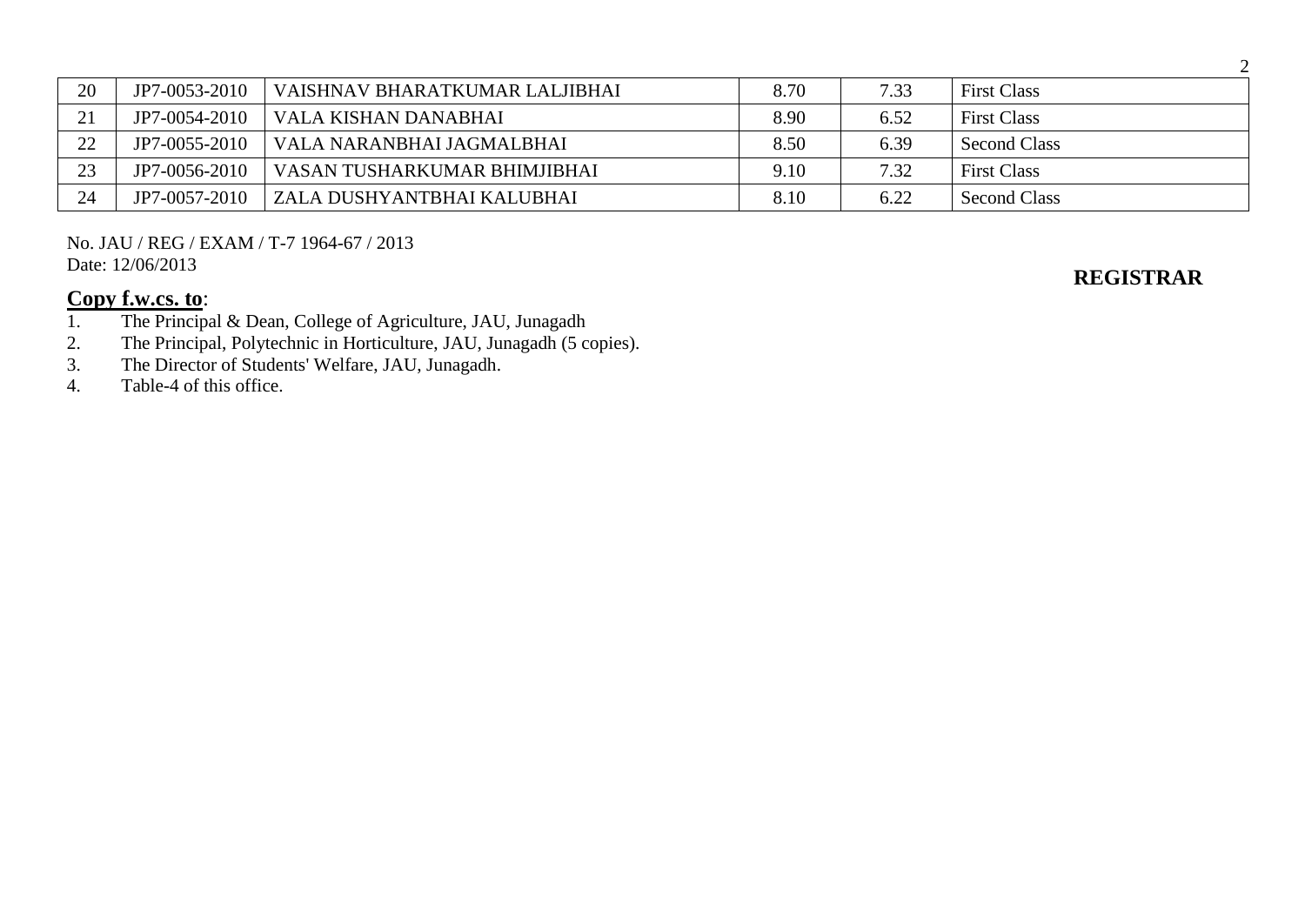

The result of **FIRST(Supple.)** semester of Diploma in Agriculture course examination conducted by the Junagadh Agricultural University in the month of **MAY-2013** at Polytechnic in Agriculture, J.A.U., Dhari is declared as under.

| <b>Seat</b>     | <b>Registration</b> | <b>Name of Student</b>       | G.P.A.   | C.G.P.A. | <b>REMARKS</b>                                                                                                                                                              |
|-----------------|---------------------|------------------------------|----------|----------|-----------------------------------------------------------------------------------------------------------------------------------------------------------------------------|
| No.             | No.                 |                              | obtained | obtained |                                                                                                                                                                             |
|                 |                     |                              | (10.00)  | (10.00)  |                                                                                                                                                                             |
|                 |                     |                              | basis)   | basis)   |                                                                                                                                                                             |
| $\mathbf 1$     | JP1-0093-2012       | BARAD JAYDEEPKUMAR RAMSIBHAI | 5.48     | 5.48     | Promoted to third semester                                                                                                                                                  |
| $\overline{2}$  | JP1-0096-2012       | DAMOR SANJAYKUMAR KANUBHAI   | 5.26     | 5.26     | Promoted to third semester                                                                                                                                                  |
| $\overline{3}$  | JP1-0097-2012       | DHANANI DARSHAK PRAVINBHAI   | 5.46     | 5.46     | Promoted to third semester                                                                                                                                                  |
| $\overline{4}$  | JP1-0107-2012       | PITHIYA GOPAL KARABHAI       | 5.09     | 5.09     | Promoted to third semester                                                                                                                                                  |
| $5\overline{)}$ | JP1-0108-2012       | RATHOD VIKAS RAJESHBHAI      | 5.11     | 5.11     | 1. Not promoted to third semester<br>2. He has to clear the course $(s)$<br>Agron.122, Ag.Chem.122, AENG.121,<br>Agron.123 and Ag.Eco.121 of second<br>sem. by second trial |
| 6               | JP1-0111-2012       | SAU JAYESHBHAI LAKHAMANBHAI  | 5.68     | 5.68     | Promoted to third semester                                                                                                                                                  |
| $\overline{7}$  | JP1-0114-2012       | SOLANKI VIJAYKUMAR SAMATBHAI | 5.34     | 5.34     | Promoted to third semester                                                                                                                                                  |
| 8               | JP1-0119-2012       | VANAVI ROHITKUMAR PUNJABHAI  | 5.13     | 5.13     | Promoted to third semester                                                                                                                                                  |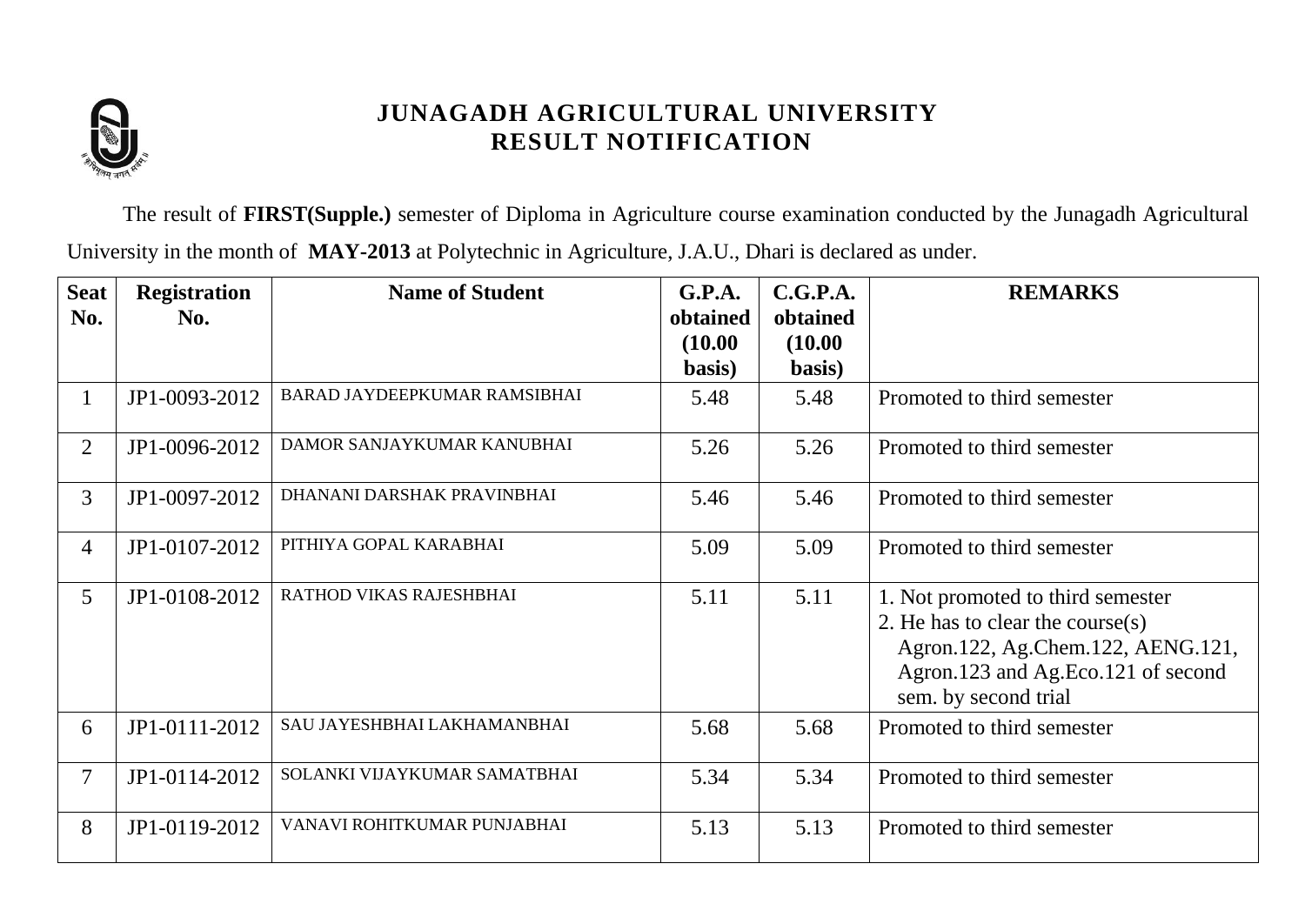| $-1 - 201$ <sup>2</sup><br>JP1<br>$\bigcap$ 1.1 | ZALA RAVI KANABHAI | ∼⊥<br>ັ້ | $\rightarrow$<br>ن ر | Promoted to third semester |
|-------------------------------------------------|--------------------|----------|----------------------|----------------------------|
|                                                 |                    |          |                      |                            |

No. JAU / REG / EXAM / T-7 / **2896-99** / 2013 **REGISTRAR** Date: 19/06/2013

## **Copy f.w.cs. to**:

- 1. The Principal & Dean, College of Agriculture, JAU, Junagadh
- 2. The Principal, Polytechnic in Agriculture, JAU, Dhari (5 copies).<br>3. The Director of Students' Welfare, JAU, Junagadh. 4. T

The Director of Students' Welfare, JAU, Junagadh. 4. Table-4 of this office.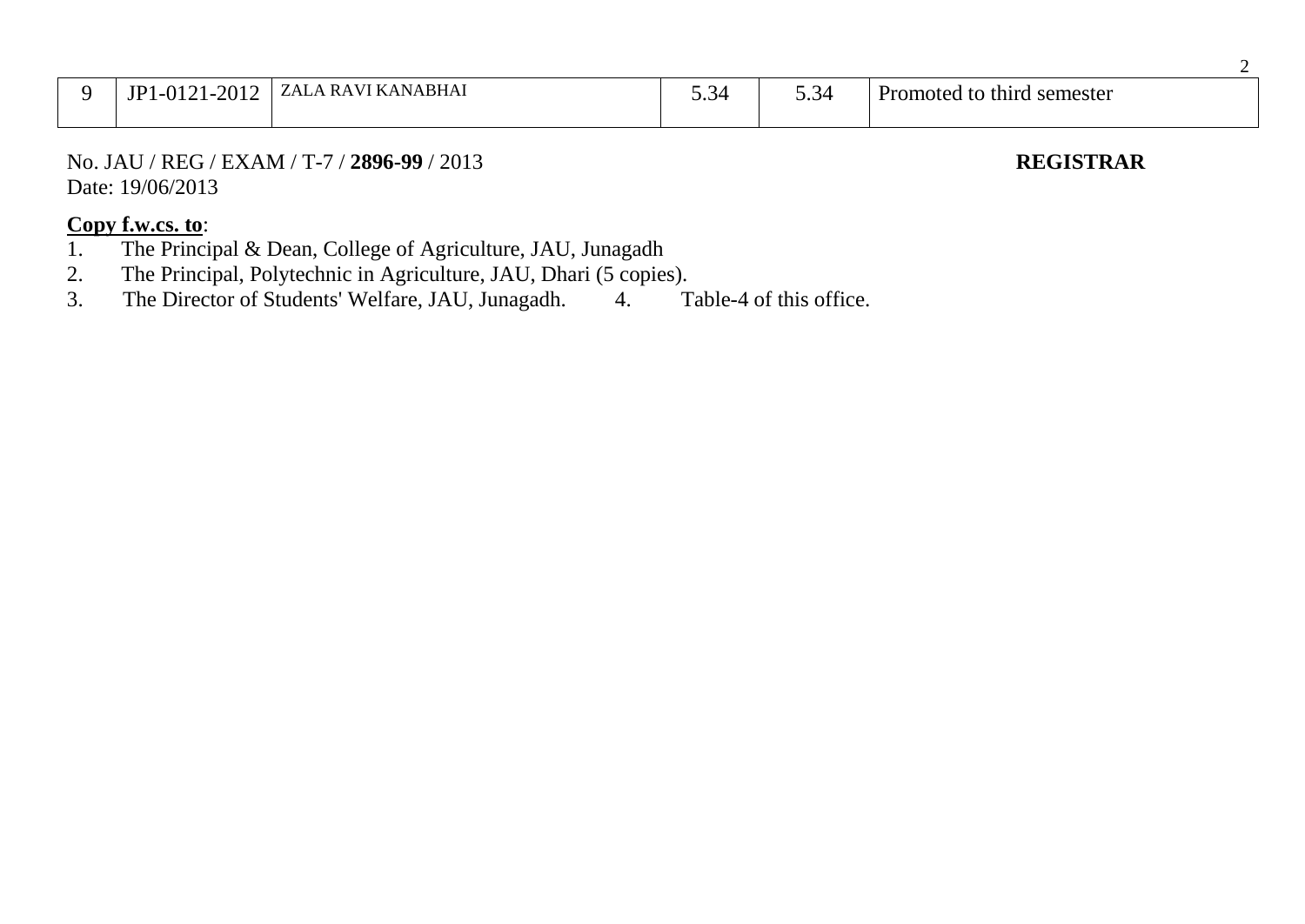

The result of **SECOND(Regular)** semester of Diploma in Agriculture course examination conducted by the Junagadh Agricultural University in the month of **MAY-2013** at Polytechnic in Agriculture, J.A.U., Dhari is declared as under.

| <b>Seat</b>    | <b>Registration</b> | <b>Name of Student</b>             | G.P.A.   | C.G.P.A. | <b>REMARKS</b>                        |
|----------------|---------------------|------------------------------------|----------|----------|---------------------------------------|
| No.            | No.                 |                                    | obtained | obtained |                                       |
|                |                     |                                    | (10.00)  | (10.00)  |                                       |
|                |                     |                                    | basis)   | basis)   |                                       |
| $\mathbf{I}$   | JP1-0090-2012       | <b>BABARIYA JAYDEEP DINESHBHAI</b> | 5.27     | 5.42     | 1. Promoted to third semester         |
|                |                     |                                    |          |          | 2. On academic probation to clear the |
|                |                     |                                    |          |          | $course(s)$ Agron.122 by second trial |
| $\overline{2}$ | JP1-0091-2012       | <b>BALDHA HIREN ARAVINDBHAI</b>    | 6.56     | 6.71     | Promoted to third semester            |
| 3              | JP1-0092-2012       | BAMAROTIYA MAHESHKUMAR AMARABHAI   | 5.88     | 6.02     | Promoted to third semester            |
| $\overline{4}$ | JP1-0093-2012       | BARAD JAYDEEPKUMAR RAMSIBHAI       | 5.16     | 5.32     | 1. Promoted to third semester         |
|                |                     |                                    |          |          | 2. On academic probation to clear the |
|                |                     |                                    |          |          | course(s) Ag.Eco.121 by second trial  |
| 5 <sup>5</sup> | JP1-0094-2012       | CHUDASAMA HARSHAL MOHANLAL         | 5.46     | 5.97     | 1. Promoted to third semester         |
|                |                     |                                    |          |          | 2. On academic probation to clear the |
|                |                     |                                    |          |          | course(s) Ag.Eco.121 by second trial  |
| 6              | JP1-0095-2012       | CHUDASAMA SAGARKUMAR CHANDUBHAI    | 5.54     | 5.94     | 1. Promoted to third semester         |
|                |                     |                                    |          |          | 2. On academic probation to clear the |
|                |                     |                                    |          |          | course(s) Ag.Chem.122 and Ag.Eco.121  |
|                |                     |                                    |          |          | by second trial                       |
| $\tau$         | JP1-0096-2012       | DAMOR SANJAYKUMAR KANUBHAI         | 4.84     | 5.04     | 1. Promoted to third semester         |
|                |                     |                                    |          |          | 2. On academic probation to clear the |
|                |                     |                                    |          |          | course(s) Ag.Chem.122 and Ag.Eco.121  |
|                |                     |                                    |          |          | by second trial                       |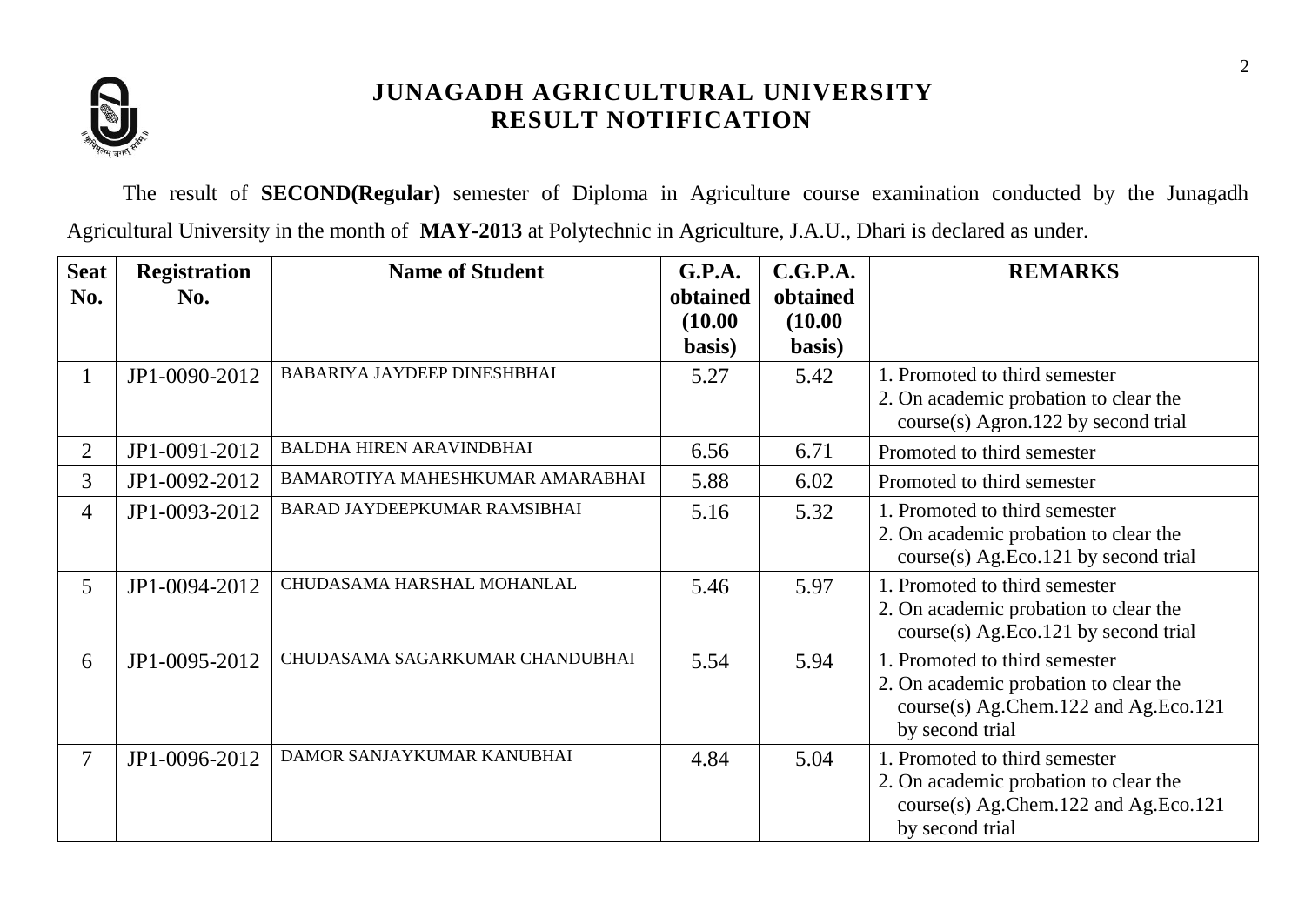|    |               |                                  |      |      | $\overline{2}$                                                                                                                                                           |
|----|---------------|----------------------------------|------|------|--------------------------------------------------------------------------------------------------------------------------------------------------------------------------|
| 8  | JP1-0097-2012 | DHANANI DARSHAK PRAVINBHAI       | 4.41 | 4.92 | 1. Promoted to third semester<br>2. On academic probation to clear the<br>course(s) Agron.122, Ag.Chem.122,<br>AENG.121 and Ag.Eco.121 by second trial                   |
| 9  | JP1-0098-2012 | DOBARIYA KEVINKUMAR HARASUKHBHAI | 5.47 | 5.63 | Promoted to third semester                                                                                                                                               |
| 10 | JP1-0099-2012 | HIRPARA BHAVESH KISHORBHAI       | 5.99 | 6.09 | Promoted to third semester                                                                                                                                               |
| 11 | JP1-0100-2012 | KALARIYA KISHANKUMAR SURESHKUMAR | 6.19 | 6.08 | Promoted to third semester                                                                                                                                               |
| 12 | JP1-0101-2012 | KESHAVALA VIJAYKUMAR GOVINDBHAI  | 6.40 | 6.67 | Promoted to third semester                                                                                                                                               |
| 13 | JP1-0102-2012 | MEGHANATHI YOGESHGIRI KISHORGIRI | 7.28 | 7.26 | Promoted to third semester                                                                                                                                               |
| 14 | JP1-0103-2012 | MUCHHAL GOVINDBHAI LAKHMANBHAI   | 6.63 | 6.60 | Promoted to third semester                                                                                                                                               |
| 15 | JP1-0104-2012 | NANDANIYA PARTHKUMAR RAMBHAI     | 6.08 | 6.16 | Promoted to third semester                                                                                                                                               |
| 16 | JP1-0105-2012 | NANDANIYA SUBHASH ARJANBHAI      | 5.89 | 5.97 | Promoted to third semester                                                                                                                                               |
| 17 | JP1-0106-2012 | PARMAR UJASKUMAR DAYABHAI        | 5.77 | 5.51 | Promoted to third semester                                                                                                                                               |
| 18 | JP1-0107-2012 | PITHIYA GOPAL KARABHAI           | 5.06 | 5.07 | 1. Promoted to third semester<br>2. On academic probation to clear the<br>course(s) Ag.Chem.122, AENG.121 and<br>Agron.123 by second trial                               |
| 19 | JP1-0108-2012 | RATHOD VIKAS RAJESHBHAI          | 4.23 | 4.66 | 1. Not Promoted to third semester<br>2. On academic probation to clear the<br>course(s) Agron.122, Ag.Chem.122,<br>AENG.121, Agron.123 and Ag.Eco.121 by<br>second trial |
| 20 | JP1-0109-2012 | ROJASARA JIGNESHKUMAR MANAJIBHAI | 6.81 | 6.53 | Promoted to third semester                                                                                                                                               |
| 21 | JP1-0110-2012 | SANGHANI GOPAL JAGDISHBHAI       | 6.81 | 6.39 | Promoted to third semester                                                                                                                                               |
| 22 | JP1-0111-2012 | SAU JAYESHBHAI LAKHAMANBHAI      | 5.88 | 5.78 | Promoted to third semester                                                                                                                                               |
| 23 | JP1-0112-2012 | SAVALIYA RAHULKUMAR JAMNADAS     | 8.39 | 8.32 | Promoted to third semester                                                                                                                                               |
| 24 | JP1-0113-2012 | SHAMLA DIVYESHKUMAR VIRABHAI     | 5.63 | 5.59 | Promoted to third semester                                                                                                                                               |
| 25 | JP1-0114-2012 | SOLANKI VIJAYKUMAR SAMATBHAI     | 5.51 | 5.43 | Promoted to third semester                                                                                                                                               |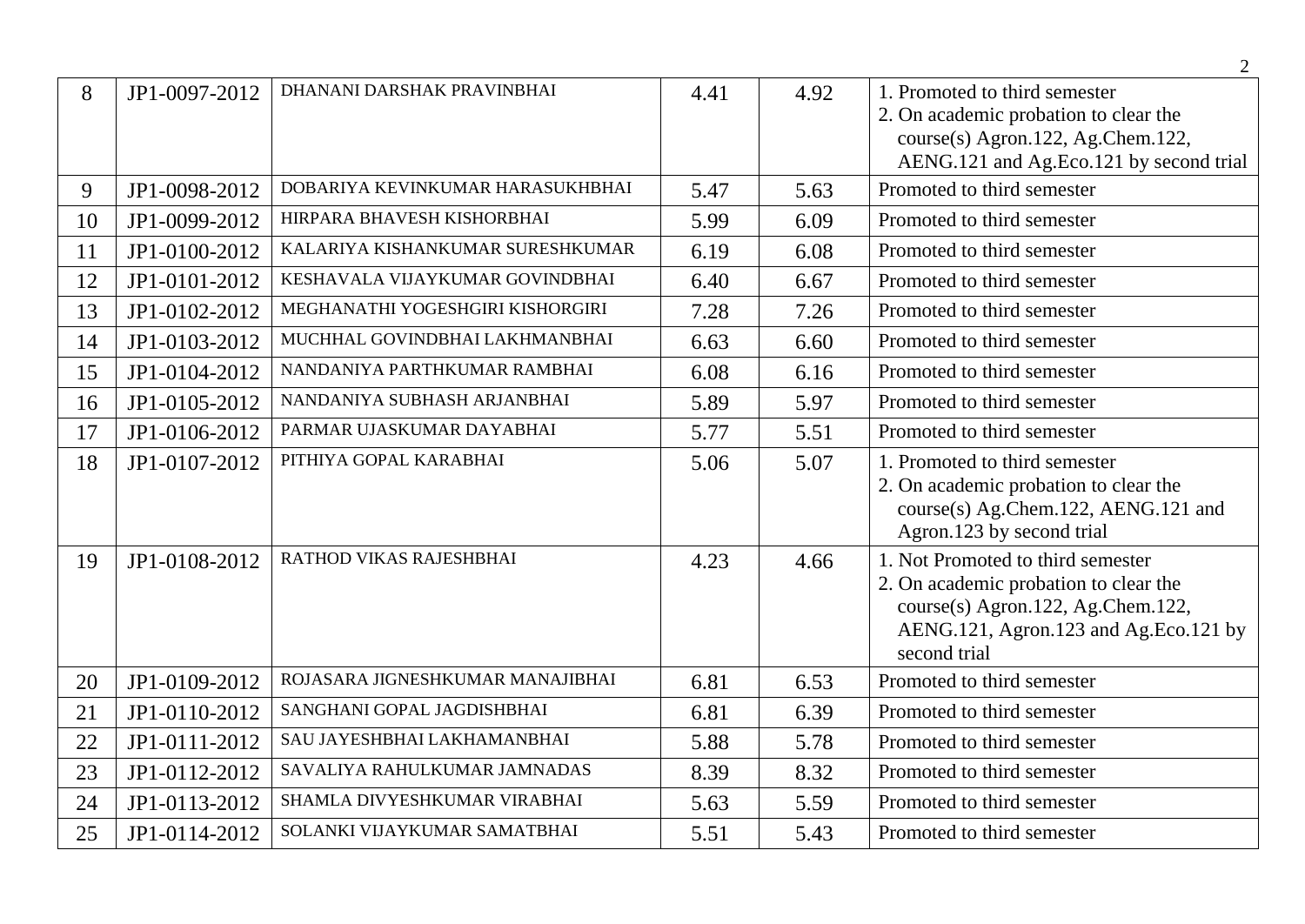| 26 | JP1-0115-2012 | TALAVIYA HARDIK NARANBHAI    | 6.01 | 5.80 | Promoted to third semester                                                                                                  |
|----|---------------|------------------------------|------|------|-----------------------------------------------------------------------------------------------------------------------------|
| 27 | JP1-0116-2012 | THUMMAR TEJAS PRAVINBHAI     | 7.76 | 7.63 | Promoted to third semester                                                                                                  |
| 28 | JP1-0117-2012 | TILAVA UTSAV RAMESHBHAI      | 6.25 | 6.75 | Promoted to third semester                                                                                                  |
| 29 | JP1-0118-2012 | VAGHELA YASHKUMAR RAMESHBHAI | 6.12 | 6.32 | Promoted to third semester                                                                                                  |
| 30 | JP1-0119-2012 | VANAVI ROHITKUMAR PUNJABHAI  | 5.18 | 5.16 | 1. Promoted to third semester<br>2. On academic probation to clear the<br>course(s) AENG.121 by second trial                |
| 31 | JP1-0120-2012 | VASAN VIRENKUMAR DAYALAL     | 6.57 | 6.63 | Promoted to third semester                                                                                                  |
| 32 | JP1-0121-2012 | ZALA RAVI KANABHAI           | 5.14 | 5.24 | 1. Promoted to third semester<br>2. On academic probation to clear the course<br>AENG.121 and Ag.Eco.121 by second<br>trial |

No. JAU / REG / EXAM / T-7 / **2900-03**/ 2013 **REGISTRAR** Date: 19/07/2013

- 1. The Principal & Dean, College of Agriculture, JAU, Junagadh
- 2. The Principal, Polytechnic in Agriculture, JAU, Dhari (5 copies).<br>3. The Director of Students' Welfare, JAU, Junagadh.
- The Director of Students' Welfare, JAU, Junagadh.
- 4. Table-4 of this office.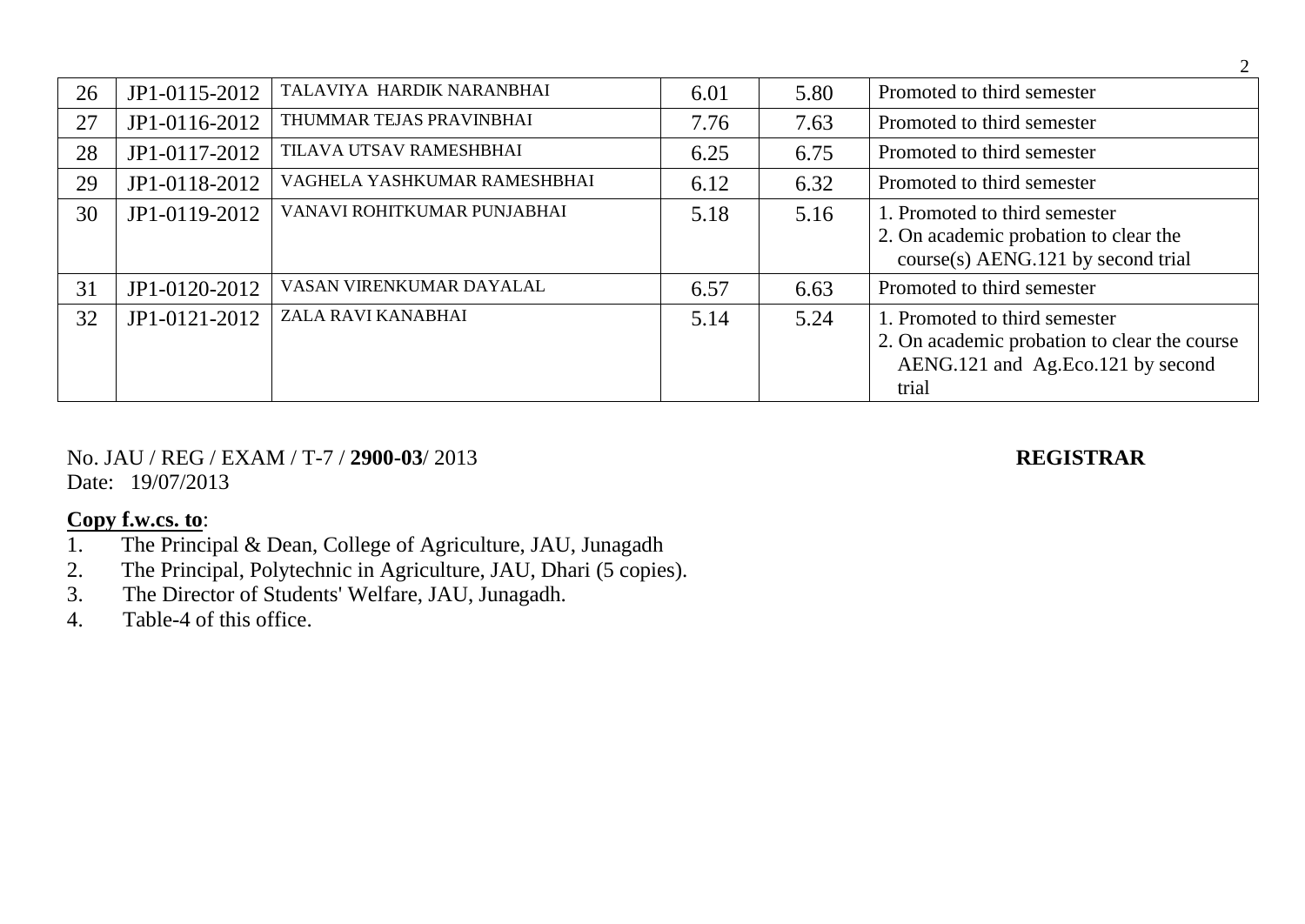

The result of **FOURTH(Regular)** semester of Diploma in Agriculture course examination conducted by the Junagadh Agricultural University in the month of **MAY-2013** at Polytechnic in Agriculture, J.A.U., Dhari is declared as under.

| <b>Seat</b>    | <b>Registration No.</b> | <b>Name of Student</b>             | <b>G.P.A.</b> | C.G.P.A. | <b>REMARKS</b>                                                                                                                                     |
|----------------|-------------------------|------------------------------------|---------------|----------|----------------------------------------------------------------------------------------------------------------------------------------------------|
| No.            |                         |                                    | obtained      | obtained |                                                                                                                                                    |
|                |                         |                                    | (10.00)       | (10.00)  |                                                                                                                                                    |
|                |                         |                                    | basis)        | basis)   |                                                                                                                                                    |
|                | JP1-0059-2011           | <b>BALAS MANOJKUMAR NEBHABHAI</b>  | 9.10          | 7.64     | Promoted to fifth semester                                                                                                                         |
| $\overline{2}$ | JP1-0060-2011           | <b>BANDHIYA GOPAL NARANBHAI</b>    | 8.87          | 7.65     | Promoted to fifth semester                                                                                                                         |
| $\overline{3}$ | JP1-0061-2011           | <b>BARAD JAYSINH PRATAPBHAI</b>    | 7.11          | 6.10     | Promoted to fifth semester                                                                                                                         |
| $\overline{4}$ | JP1-0062-2011           | <b>BHALANI NIKUNJ RATILAL</b>      | 6.83          | 6.33     | Promoted to fifth semester                                                                                                                         |
| 5              | JP1-0063-2011           | BOGHARA CHETAN KESHAVBHAI          | 6.88          | 6.23     | Promoted to fifth semester                                                                                                                         |
| 6              | JP1-0064-2011           | CHAVADA SAGARKUMAR JAGDISHBHAI     | 6.05          | 6.10     | Promoted to fifth semester                                                                                                                         |
| 7              | PAD01-220-2011          | DHADUK PARTHKUMAR NARESHBHAI       | 4.47          | 5.14     | 1. Promoted to fifth semester<br>2. On academic probation to<br>clear the courses Agron.227,<br>Agron.228, PBR.223 and<br>Hort.223 by second trial |
| 8              | JP1-0066-2011           | DHURKA KAMLESHBHAI RAMESHBHAI      | 5.86          | 5.84     | 1. Promoted to fifth semester<br>2. On academic probation to<br>clear the courses PBR.223 by<br>second trial                                       |
| 9              | JP1-0067-2011           | DOBARIYA BHADRESHKUMAR HARSUKHBHAI | 8.24          | 7.53     | Promoted to fifth semester                                                                                                                         |
| 10             | JP1-0068-2011           | JETHAVA KAMALESH KHUMANBHAI        | 6.69          | 6.02     | Promoted to fifth semester                                                                                                                         |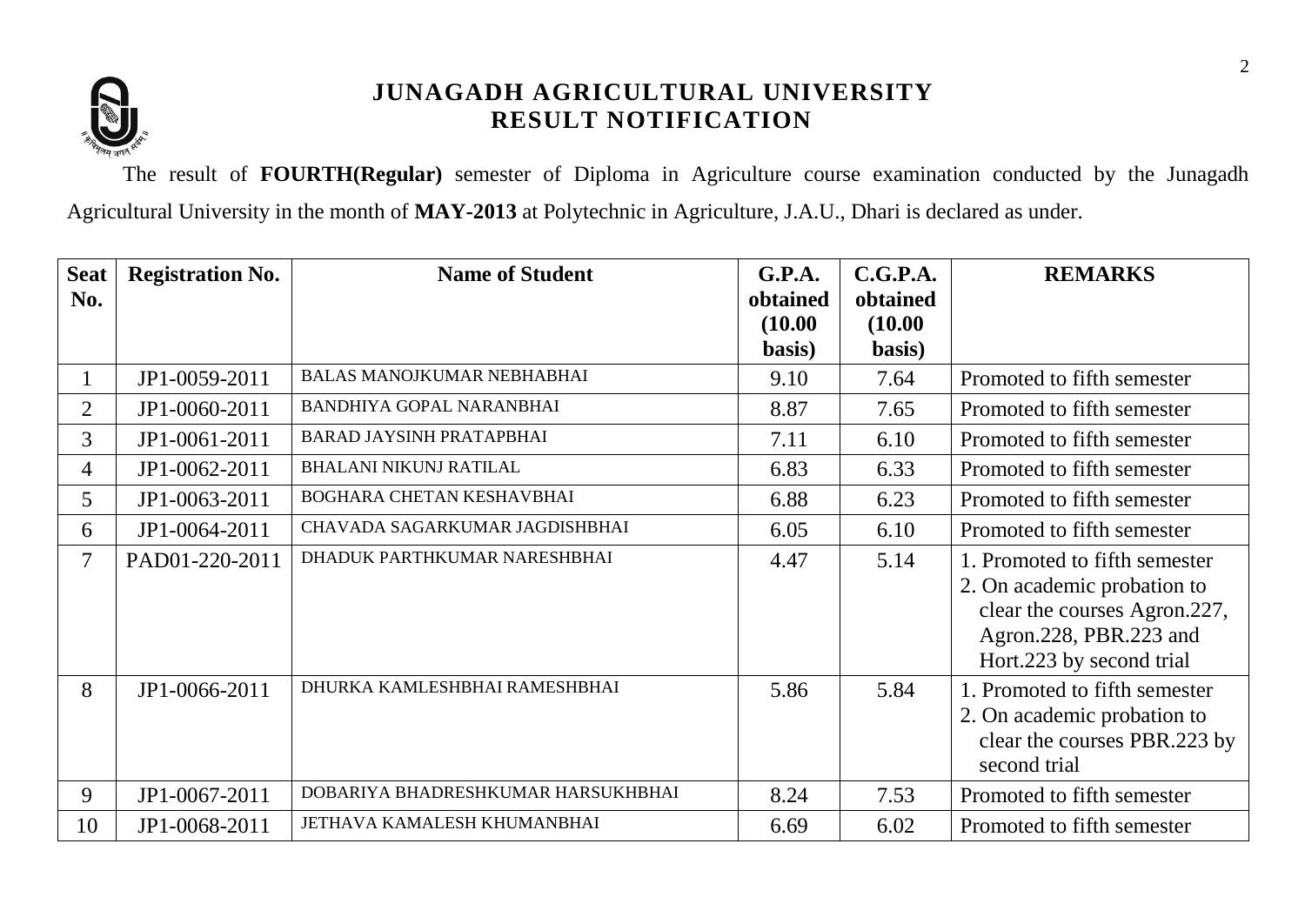|    |               |                                  |      |      | 2                                                                                                                                                  |
|----|---------------|----------------------------------|------|------|----------------------------------------------------------------------------------------------------------------------------------------------------|
| 11 | JP1-0069-2011 | JETHAVA KANAKSINH DEVAYAT        | 5.59 | 5.40 | 1. Promoted to fifth semester<br>2. On academic probation to<br>clear the courses Hort.223 by<br>second trial                                      |
| 12 | JP1-0070-2011 | KAKANI ROMILKUMAR ASHOKBHAI      | 7.19 | 6.12 | Promoted to fifth semester                                                                                                                         |
| 13 | JP1-0071-2011 | KARAMTA SARMAN RAMA              | 9.12 | 7.44 | Promoted to fifth semester                                                                                                                         |
| 14 | JP1-0072-2011 | KATESIYA VIJAY RAMESHBHAI        | 8.55 | 7.11 | Promoted to fifth semester                                                                                                                         |
| 15 | JP1-0073-2011 | MAKAVANA SAGAR BHAGVANJIBHAI     | 9.23 | 8.43 | Promoted to fifth semester                                                                                                                         |
| 16 | JP1-0074-2011 | MAKVANA JAYSUKHBHAI RAVJIBHAI    | 8.62 | 7.65 | Promoted to fifth semester                                                                                                                         |
| 17 | JP1-0076-2011 | MUNIYA ASHOKBHAI MANASINGBHAI    | 6.51 | 6.14 | Promoted to fifth semester                                                                                                                         |
| 18 | JP1-0077-2011 | PITHIYA MAHESHKUMAR MALDEBHAI    | 7.18 | 6.69 | Promoted to fifth semester                                                                                                                         |
| 19 | JP1-0078-2011 | RAMU HARESHKUMAR RAMBHAI         | 7.35 | 6.45 | Promoted to fifth semester                                                                                                                         |
| 20 | JP1-0052-2010 | <b>SHAMLA ANAND AMARJEE</b>      | 4.62 | 5.17 | 1. Promoted to fifth semester<br>2. On academic probation to<br>clear the courses Agron.227,<br>PBR.223, and Hort.223 by<br>second trial           |
| 21 | JP1-0079-2011 | SHINGAL JAYESHKUMAR KISHORBHAI   | 5.96 | 5.90 | Promoted to fifth semester                                                                                                                         |
| 22 | JP1-0080-2011 | SUVAGIYA VISHALKUMAR VALLABHBHAI | 7.35 | 6.67 | Promoted to fifth semester                                                                                                                         |
| 23 | JP1-0081-2011 | TANK RAVI CHANDULAL              | 4.86 | 5.42 | 1. Promoted to fifth semester<br>2. On academic probation to<br>clear the courses Agron.227,<br>Agron.228, PBR.223 and<br>Hort.223 by second trial |
| 24 | JP1-0082-2011 | TILVA YASHKUMAR VIJAYBHAI        | 6.01 | 6.26 | 1. Promoted to fifth semester<br>2. On academic probation to<br>clear the courses PBR.223 by<br>second trial                                       |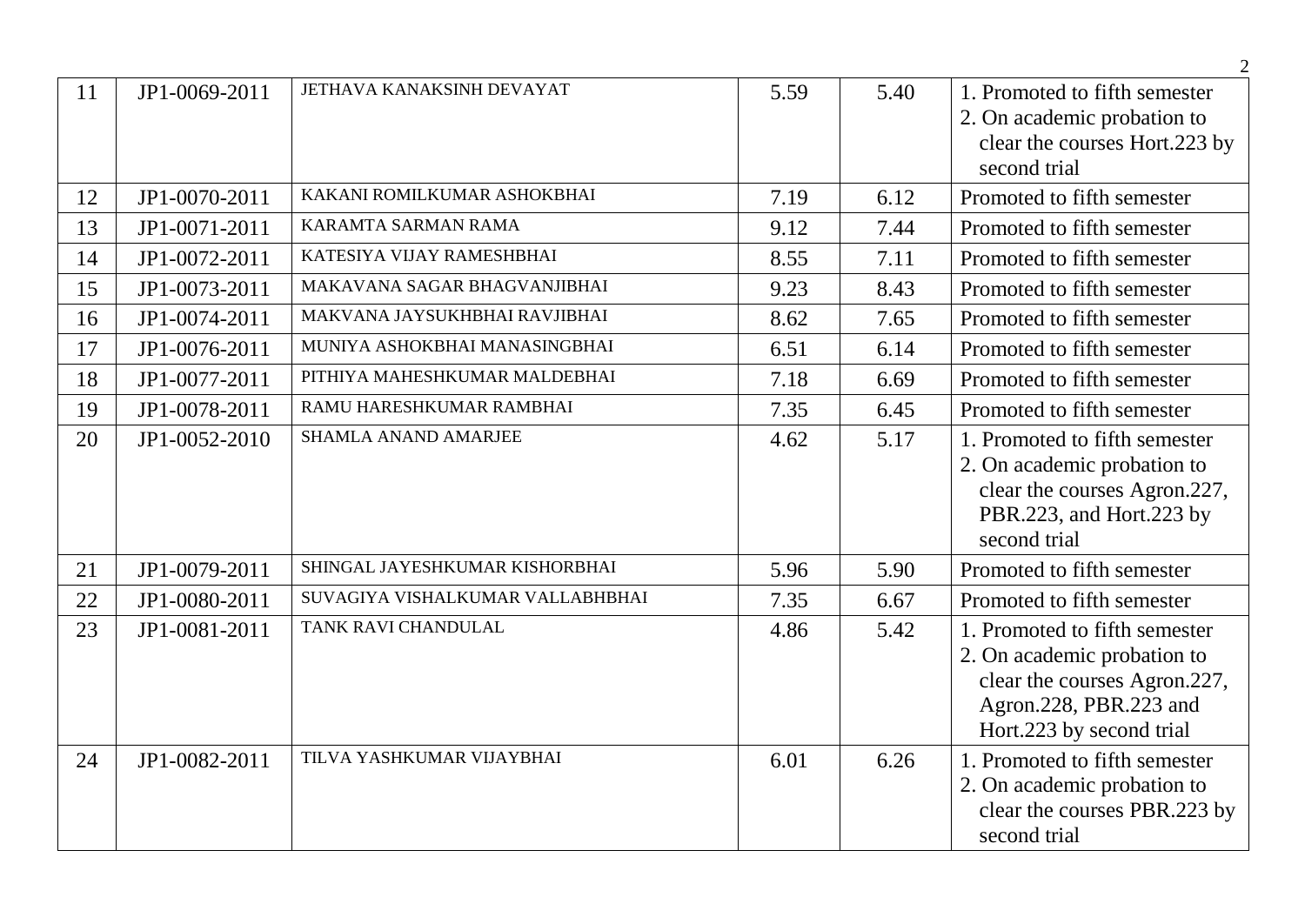| 25 | JP1-0083-2011 | TIMBADIYA MEHULKUMAR MANSUKHBHAI | 4.65 | 5.18 | 1. Promoted to fifth semester                               |
|----|---------------|----------------------------------|------|------|-------------------------------------------------------------|
|    |               |                                  |      |      | 2. On academic probation to<br>clear the courses Agron.227, |
|    |               |                                  |      |      | Agron.228, PBR.223 and                                      |
|    |               |                                  |      |      | Hort.223 by second trial                                    |
| 26 | JP1-0084-2011 | VADDORIYA PRAKASHBHAI GOVINDBHAI | 6.53 | 6.05 | Promoted to fifth semester                                  |
| 27 | JP1-0086-2011 | VAGHELA SAURABH KESHAVBHAI       | 6.03 | 6.15 | Promoted to fifth semester                                  |
| 28 | JP1-0087-2011 | VAISHNAV GAUTAM VINODRAI         | 6.18 | 6.00 | Promoted to fifth semester                                  |
| 29 | JP1-0089-2011 | ZORA SURESHKUMAR KALABHAI        | 9.08 | 8.18 | Promoted to fifth semester                                  |

No. JAU / REG / EXAM / T-7 / 2904-07/ 2013 **REGISTRAR** Date: 19/07/2013

- 1. The Principal & Dean, College of Agriculture, JAU, Junagadh
- 2. The Principal, Polytechnic in Agriculture, JAU, Dhari (5 copies).<br>3. The Director of Students Welfare, JAU, Junagadh.
- The Director of Students Welfare, JAU, Junagadh.
- 4. Table-4 of this office.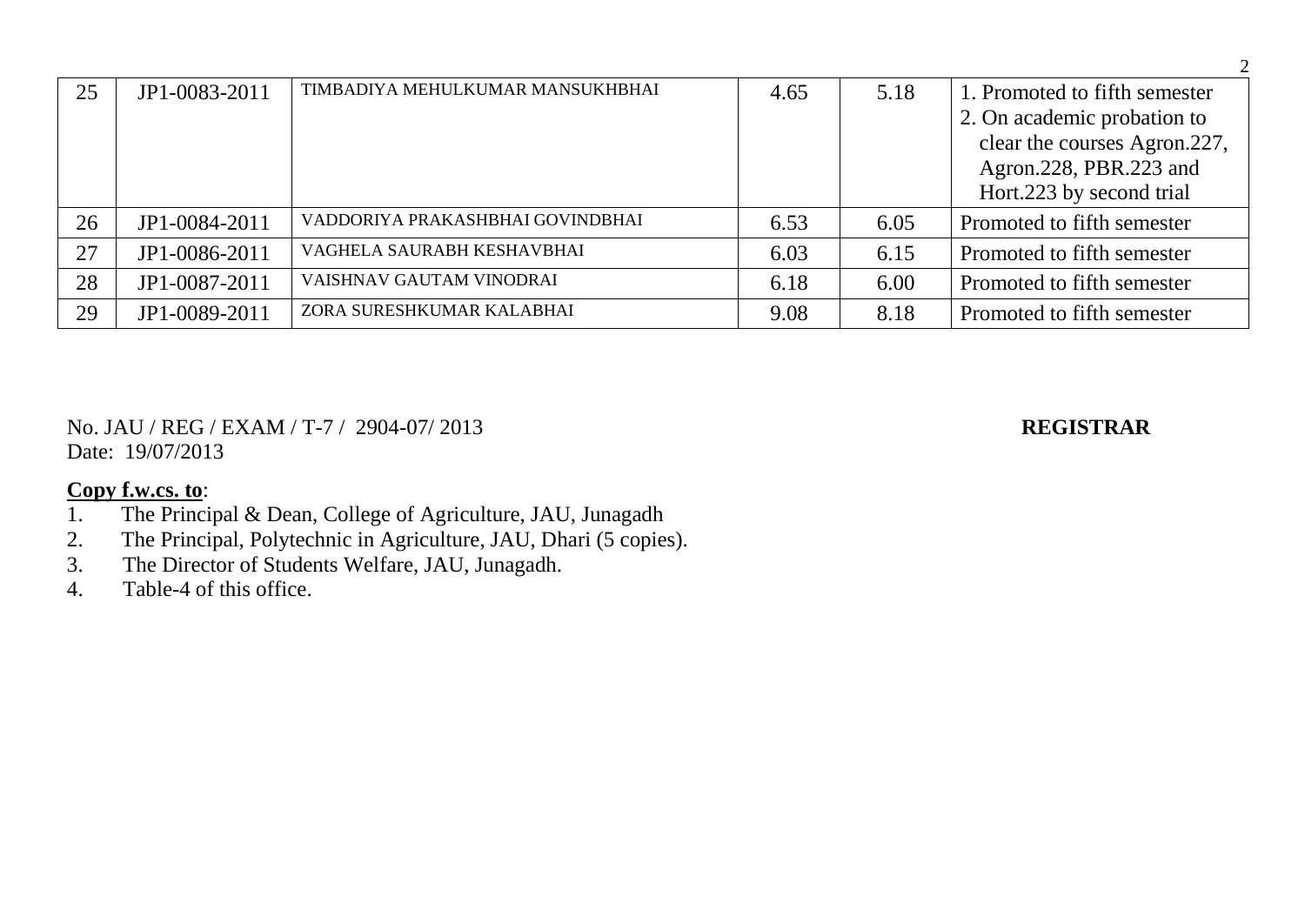

The result of **SIXTH(Regular)** semester of Diploma in Agriculture course examination conducted by the Junagadh Agricultural University in the month of **MAY-2013** at Polytechnic in Agriculture, JAU, Dhari is declared as under.

| <b>Seat</b><br>No. | <b>Registration No.</b> | <b>Name of Student</b>            | G.P.A.<br>obtained<br>(10.00) | C.G.P.A.<br>obtained<br>(10.00) | <b>REMARKS</b>                      |
|--------------------|-------------------------|-----------------------------------|-------------------------------|---------------------------------|-------------------------------------|
|                    |                         |                                   | basis)                        | basis)                          |                                     |
| $\mathbf{1}$       | JP1-0026-2010           | ADROJA VIMAL NARANBHAI            | 6.10                          | 6.45                            | <b>Second Class</b>                 |
| $\overline{2}$     | JP1-0028-2010           | BAMBHANIYA BALUKUMAR RAJABHAI     | 5.68                          | 6.01                            | <b>Second Class</b>                 |
| 3                  | JP1-0029-2010           | BAMBHANIYA BHAVESHKUMAR PITHABHAI | 5.90                          | 6.17                            | <b>Second Class</b>                 |
| 4                  | JP1-0031-2010           | <b>BHUTIYA DINESH JIVA</b>        | 6.98                          | 6.98                            | <b>First Class</b>                  |
| 5                  | JP1-0032-2010           | BORAD MAYUR GORADHANBHAI          | 7.52                          | 7.62                            | <b>First Class with Distinction</b> |
| 6                  | JP1-0033-2010           | CHANDPA BHARATKUMAR BACHUBHAI     | 6.92                          | 6.89                            | <b>First Class</b>                  |
| 7                  | JP1-0034-2010           | CHHATRODIYA VISHALKUMAR RAMBHAI   | 5.88                          | 5.95                            | Pass Class                          |
| 8                  | JP1-0035-2010           | DANGI HASMUKHBHAI SENABHAI        | 5.60                          | 5.71                            | Pass Class                          |
| 9                  | PAA01-079-2010          | DAVARA UTTAMKUMAR SHIVALAL        | 6.22                          | 6.53                            | <b>First Class</b>                  |
| 10                 | JP1-0036-2010           | DODIYA DIGVIJAYSINH ASHOKBHAI     | 7.48                          | 7.76                            | <b>First Class with Distinction</b> |
| 11                 | JP1-0037-2010           | GHODASARA PARIMALBHAI MANSUKHBHAI | 7.96                          | 7.83                            | <b>First Class with Distinction</b> |
| 12                 | JP1-0038-2010           | <b>GUJJAR PRAVIN NAGJIBHAI</b>    | 6.98                          | 7.00                            | <b>First Class</b>                  |
| 13                 | JP1-0040-2010           | HIRAPARA AJAY NANUBHAI            | 7.58                          | 8.07                            | <b>First Class with Distinction</b> |
| 14                 | JP1-0041-2010           | JETHAVA LAKHUBHAI MALABHAI        | 5.74                          | 5.90                            | Pass Class                          |
| 15                 | JP1-0042-2010           | <b>JORA SANDIP BHANABHAI</b>      | 6.32                          | 6.43                            | <b>Second Class</b>                 |
| 16                 | JP1-0043-2010           | JOTANGIYA KARTIKKUMAR SHAMBHUBHAI | 7.86                          | 7.69                            | <b>First Class with Distinction</b> |
| 17                 | JP1-0044-2010           | KACHHOT LAXMAN MIYATBHAI          | 7.32                          | 7.39                            | <b>First Class</b>                  |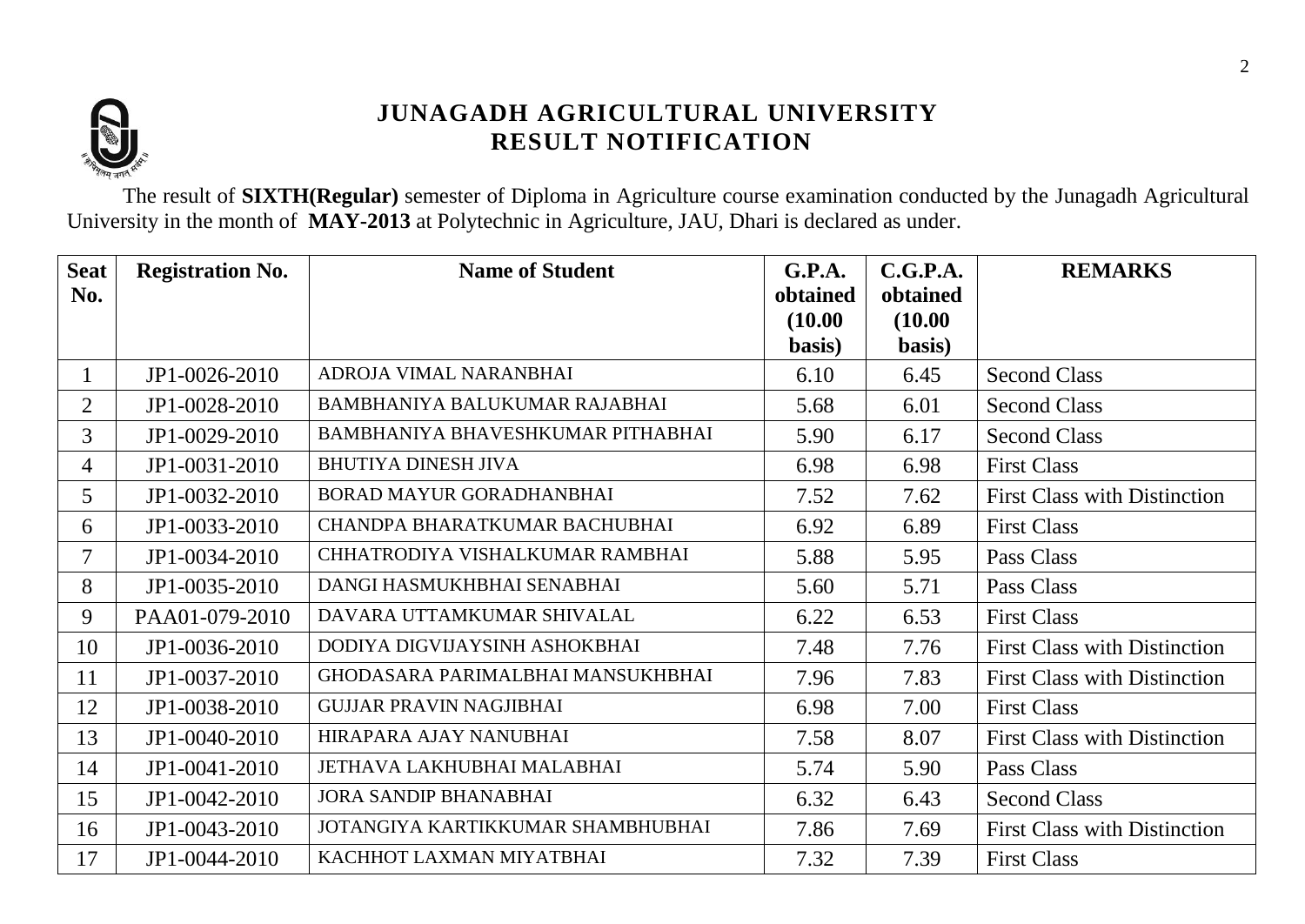| 18 | JP1-0045-2010  | KATHROTIYA SANJAYKUMAR BALUBHAI   | 6.64 | 6.74 | <b>First Class</b>                  |
|----|----------------|-----------------------------------|------|------|-------------------------------------|
| 19 | JP1-0046-2010  | KHER ASHWINKUMAR UKABHAI          | 6.02 | 6.29 | <b>Second Class</b>                 |
| 20 | JP1-0047-2010  | KHER BHARAT RASHINGBHAI           | 6.80 | 7.00 | <b>First Class</b>                  |
| 21 | JP1-0048-2010  | LIMBASIYA CHIRAGKUMAR ARVINDBHAI  | 6.88 | 7.40 | <b>First Class</b>                  |
| 22 | JP1-0050-2010  | MAKWANA KALPESHKUMAR LAKHAMANBHAI | 6.74 | 7.07 | <b>First Class</b>                  |
| 23 | JP1-0051-2010  | MEGHANATHI DIVYESHGIRI GULABGIRI  | 6.66 | 6.91 | <b>First Class</b>                  |
| 24 | PAD01-135-2010 | SHERATHIYA PALAKKUMAR RASIKBHAI   | 5.80 | 6.40 | <b>Second Class</b>                 |
| 25 | JP1-0053-2010  | THUMMAR MITESHKUMAR RAVJIBHAI     | 6.98 | 7.49 | <b>First Class</b>                  |
| 26 | JP1-0054-2010  | VAGHASIYA MILANBHAI ARVINDBHAI    | 7.42 | 6.89 | <b>First Class</b>                  |
| 27 | JP1-0055-2010  | VAJA ASHVINKUMAR ARASHIBHAI       | 7.48 | 7.50 | <b>First Class with Distinction</b> |
| 28 | JP1-0056-2010  | VAJA KALABHAI NARANBHAI           | 7.02 | 6.89 | <b>First Class</b>                  |
| 29 | JP1-0057-2010  | ZALA DIPAKKUMAR MERAMAN           | 6.00 | 6.05 | <b>Second Class</b>                 |
| 30 | JP1-0058-2010  | ZANKAT BHAGIRATHSINH SUBHASHBHAI  | 6.38 | 6.53 | <b>First Class</b>                  |

### No. JAU / REG / EXAM / T-7 / 1968-71 / 2013 **REGISTRAR** Date:12/06/2013

- 1. The Principal & Dean, College of Agriculture, JAU, Junagadh
- 2. The Principal, Polytechnic in Agriculture, Dhari (5 copies).
- 3. The Director of Students' Welfare, JAU, Junagadh.
- 4. Table-4 of this office.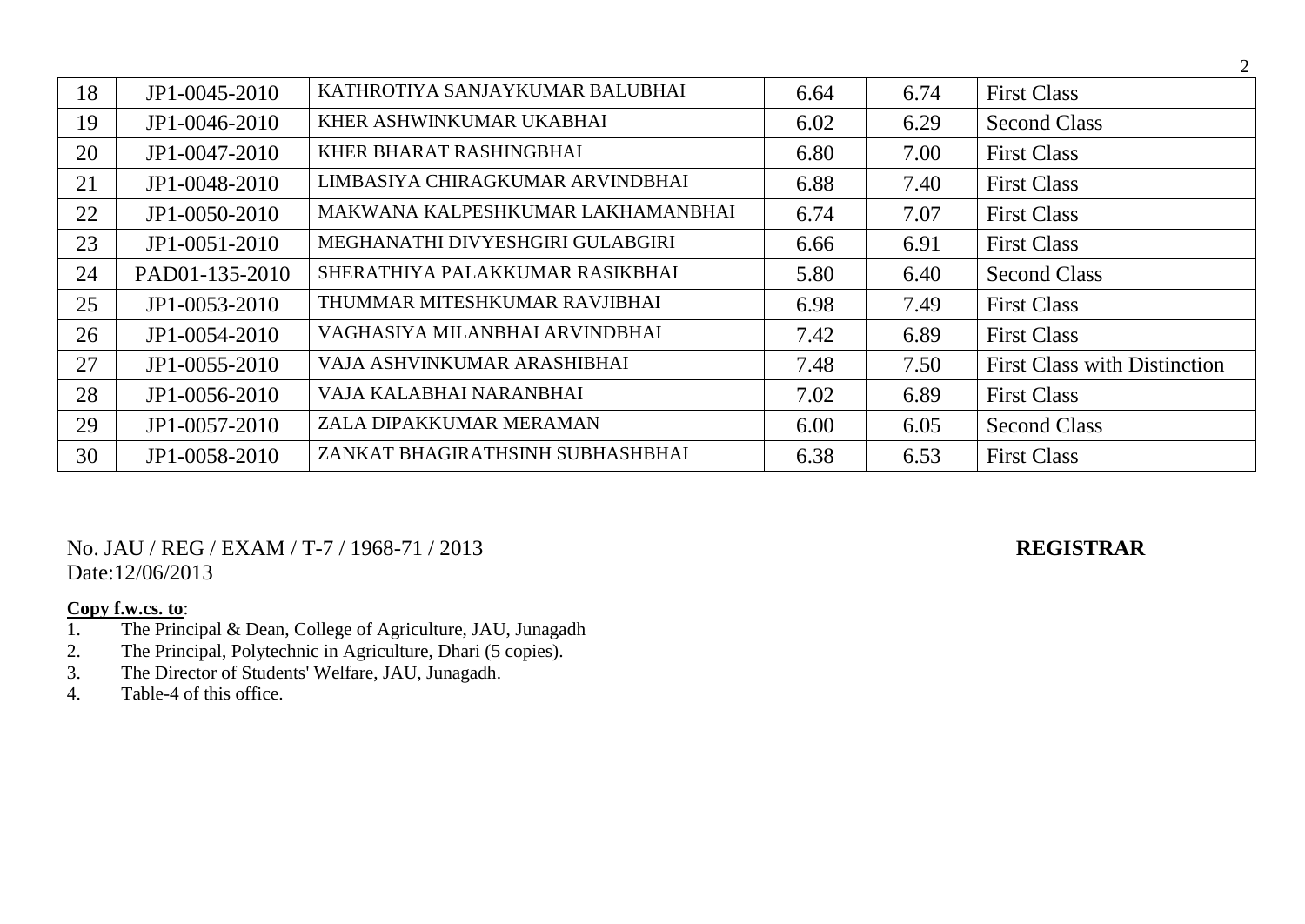

The result of **SECOND(Regular)** semester of Diploma in Home Science course examination conducted by the Junagadh Agricultural University in the month of **MAY-2013** at Polytechnic in Home Science, JAU, Amreli is declared as under.

| <b>Seat</b>              | <b>Registration</b> | <b>Name of Student</b>              | G.P.A.              | C.G.P.A.            | <b>REMARKS</b>             |
|--------------------------|---------------------|-------------------------------------|---------------------|---------------------|----------------------------|
| No.                      | No.                 |                                     | obtained<br>(10.00) | obtained<br>(10.00) |                            |
|                          |                     |                                     | basis)              | basis)              |                            |
| $\mathbf{1}$             | JP6-0085-2012       | <b>BHABHOR MANISHABEN BACHUBHAI</b> | 7.20                | 6.88                | Promoted to third semester |
| $\overline{2}$           | JP6-0086-2012       | CHODVADIYA ARSHITA LABHUBHAI        | 7.56                | 7.51                | Promoted to third semester |
| $\overline{3}$           | JP6-0087-2012       | GAUSWAMI SHRADDHABEN PRATAPGIRI     | 6.80                | 6.50                | Promoted to third semester |
| 4                        | JP6-0089-2012       | JADEJA MAHESHWARIBA KIRITSHINH      | 7.82                | 7.35                | Promoted to third semester |
| 5                        | JP6-0090-2012       | JETHAVA KRISHNABEN SURESHBHAI       | 8.86                | 8.96                | Promoted to third semester |
| 6                        | JP6-0091-2012       | KACHCHOT SIMABEN KANABHAI           | 9.00                | 8.98                | Promoted to third semester |
| $\overline{\mathcal{I}}$ | JP6-0092-2012       | KACHHADIYA SARIKABEN SAVJIBHAI      | 7.84                | 7.51                | Promoted to third semester |
| 8                        | JP6-0093-2012       | KURESHI TASLIM HANIFBHAI            | 7.88                | 7.70                | Promoted to third semester |
| 9                        | JP6-0094-2012       | LAKHNOTRA SUMITRABEN RAMBHAI        | 7.38                | 7.08                | Promoted to third semester |
| 10                       | JP6-0095-2012       | MORI RINABAHEN BHANABHAI            | 7.90                | 7.61                | Promoted to third semester |
| 11                       | JP6-0096-2012       | RAJANI CHANDANIBEN MAHESHBHAI       | 7.18                | 6.57                | Promoted to third semester |
| 12                       | JP6-0097-2012       | SAVALIYA DHARABAHEN BHAVESHBHAI     | 8.26                | 8.16                | Promoted to third semester |
| 13                       | JP6-0098-2012       | SHIYAL DAYABEN JIVARAJBHAI          | 7.92                | 7.59                | Promoted to third semester |
| 14                       | JP6-0099-2012       | SHIYAL VAISHALIBEN KESHUBHAI        | 7.28                | 6.70                | Promoted to third semester |
| 15                       | JP6-0100-2012       | SOLANKI SANGEETA DHANA              | 8.16                | 8.03                | Promoted to third semester |
| 16                       | JP6-0101-2012       | TAVDE ARCHNA PANKAJKUMAR            | 8.26                | 8.09                | Promoted to third semester |
| 17                       | JP6-0102-2012       | TAVDE ASVINI HARISHCHANDRA          | 6.62                | 6.44                | Promoted to third semester |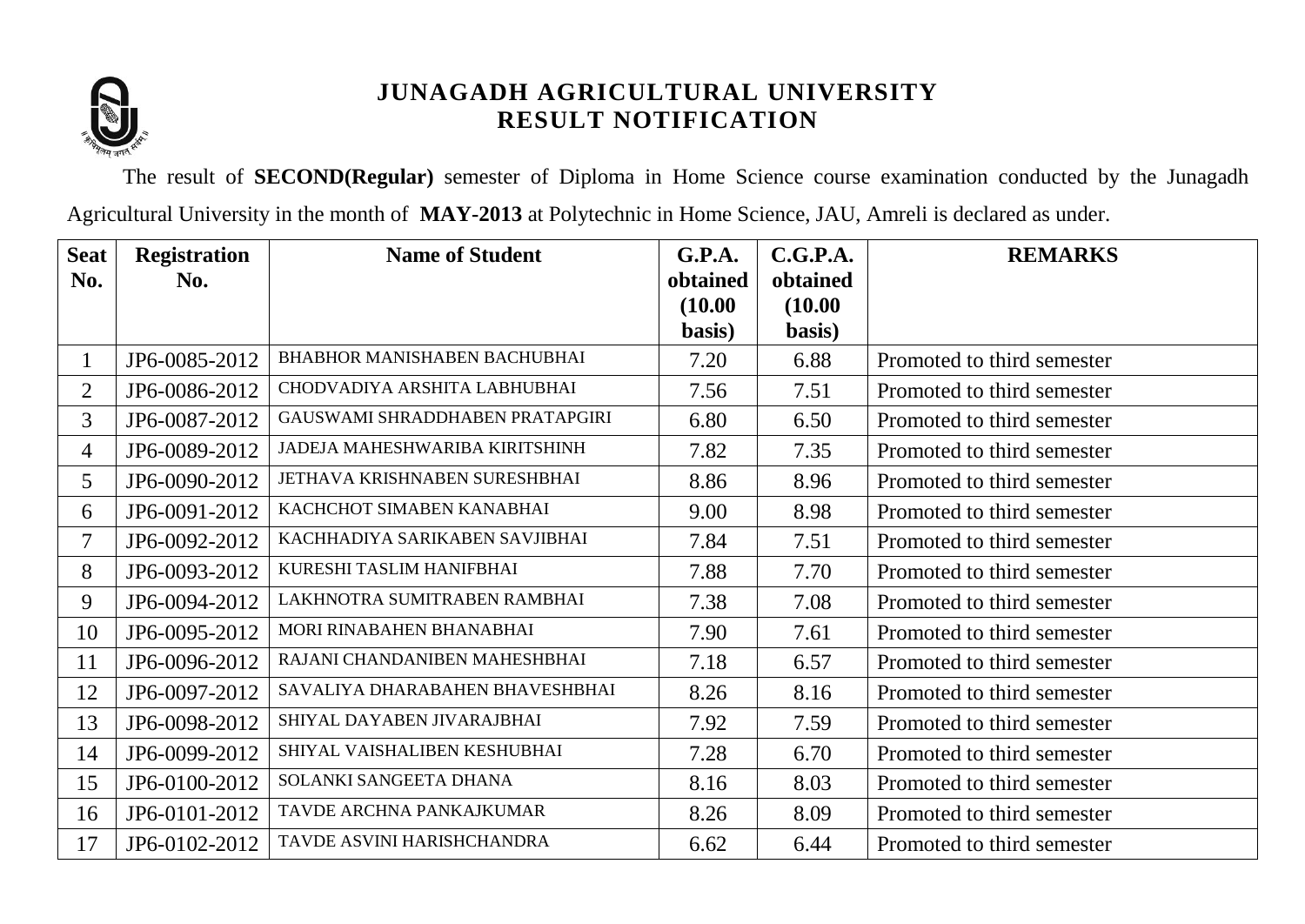| 1 O<br>10 | JP6-0103-2012        | <b>THUMMAR</b><br><b>I RAMESHBHAI</b><br><b>IPTIBEN</b><br>TRU | 5.94        |               | third semester<br><b>Promoted to</b> |
|-----------|----------------------|----------------------------------------------------------------|-------------|---------------|--------------------------------------|
|           | 2012<br>$JP6-0104-2$ | : SURABHI RASIKBHAI<br><b>VADHER</b>                           | - -<br>8.00 | $\sim$ $\sim$ | semester<br>third<br>Promoted to     |

### No. JAU / REG / EXAM / T-7 / 2884-87/2013 **REGISTRAR** Date: 19/ 07/ 2013

- 1. The Principal & Dean, College of Agril. Engineering and Tech. JAU, Junagadh 2. The Principal, Polytechnic in Home Science, JAU, Amreli (5 copies).
- The Principal, Polytechnic in Home Science, JAU, Amreli (5 copies).
- 3. The Director of Students' Welfare, JAU, Junagadh.
- 4. Table-4 of this office.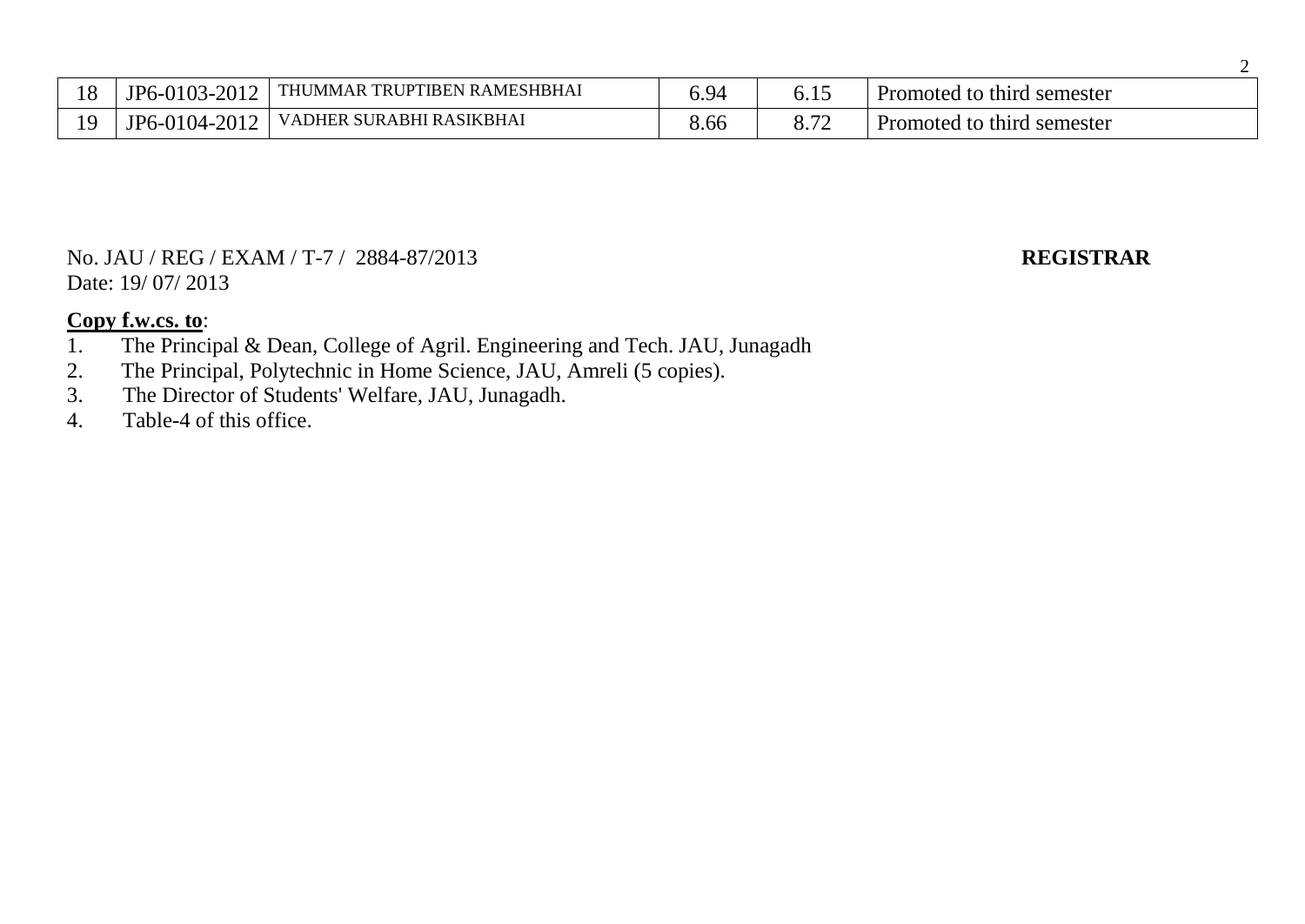

The result of **THIRD(Supple.)** semester of Diploma in Home Science course examination conducted by the Junagadh Agricultural University in the month of **MAY-2011** at Polytechnic in Home Science, JAU, Amreli is declared as under.

| <b>Seat</b><br>No. | <b>Registration</b><br>No. | <b>Name of Student</b>              | G.P.A.<br>obtained | C.G.P.A.<br>obtained | <b>REMARKS</b>             |
|--------------------|----------------------------|-------------------------------------|--------------------|----------------------|----------------------------|
|                    |                            |                                     | (10.00)<br>basis)  | (10.00)<br>basis)    |                            |
|                    | JP6-0056-2011              | <b>BHABHOR RADHABEN SAVSINGBHAI</b> | 5.61               | 5.48                 | Promoted to fifth semester |
| 2                  | JP6-0057-2011              | <b>BHABHOR VARSHABEN MUKESHBHAI</b> | 5.90               | 5.74                 | Promoted to fifth semester |
| 3                  | JP6-0059-2011              | DAMOR SHANTABEN LAXMANBHAI          | 5.51               | 5.54                 | Promoted to fifth semester |
| $\overline{4}$     | JP6-0061-2011              | GONDALIYA KRUPA CHIMANBHAI          | 5.98               | 5.82                 | Promoted to fifth semester |
|                    | JP6-0062-2011              | KAMLIYA SHILPABEN JIVANBHAI         | 5.11               | 5.06                 | Promoted to fifth semester |
| 6                  | JP6-0066-2011              | KHANIYA RITABEN DEVASHIBHAI         | 6.16               | 6.02                 | Promoted to fifth semester |
|                    | JP6-0067-2011              | KOTADIYA KINJAL PARSOTAMBHAI        | 5.60               | 5.77                 | Promoted to fifth semester |

No. JAU / REG / EXAM / T-7 / 2888-91/ 2013 **REGISTRAR** Date: 19/07/2013

- 1. The Principal & Dean, College of Agril. Engineering and Tech. JAU, Junagadh
- 2. The Principal, Polytechnic in Home Science, JAU, Amreli (5 copies).
- 3. The Director of Students' Welfare, JAU, Junagadh.
- 4. Table-4 of this office.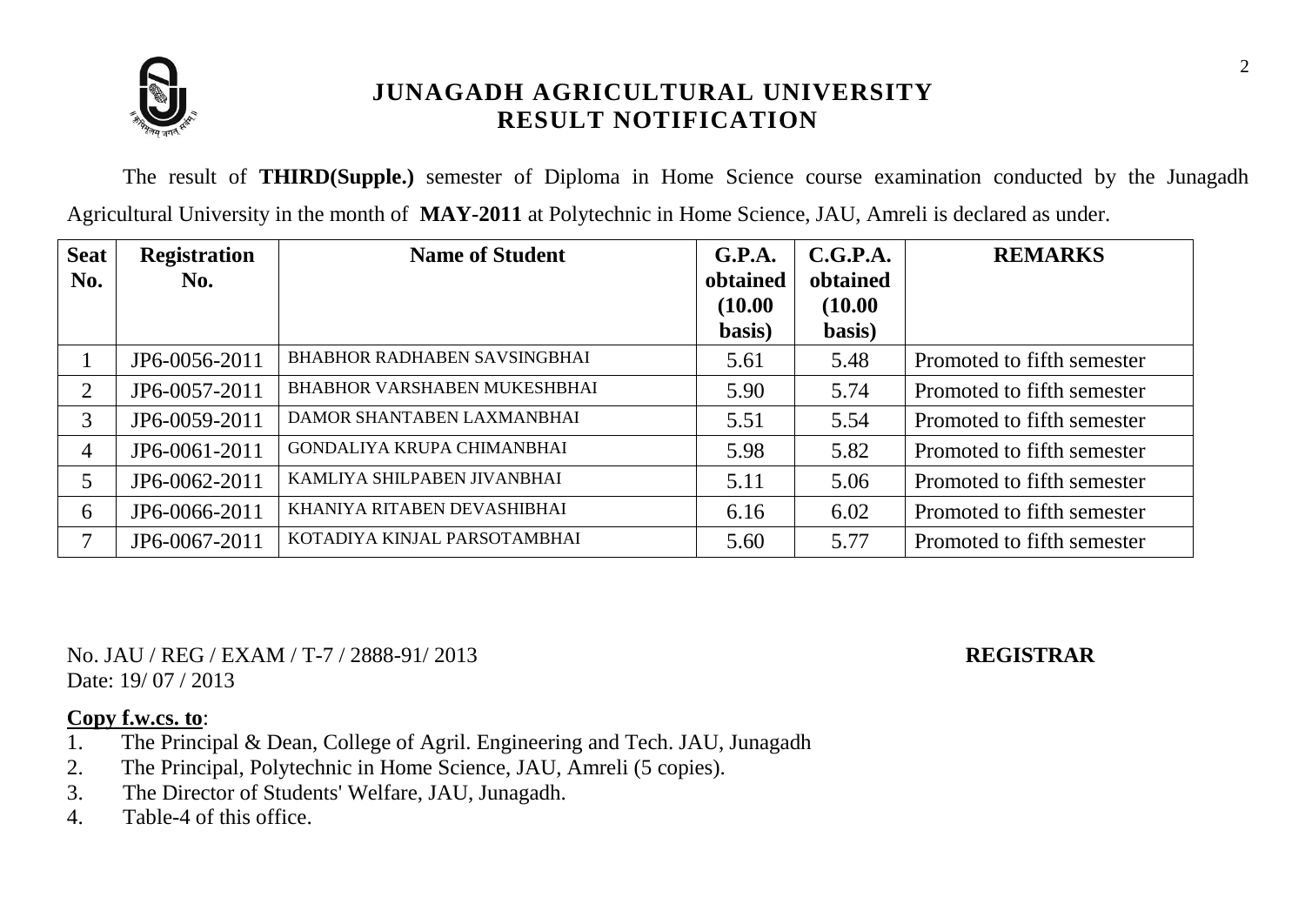

The result of **FOURTH (Regular)** semester of Diploma in Home Science course examination conducted by the Junagadh

Agricultural University in the month of **MAY-2013** at Polytechnic in Home Science, JAU, Amreli is declared as under.

| <b>Seat</b>    | <b>Registration</b> | <b>Name of Student</b>              | <b>G.P.A.</b>                       | C.G.P.A.                            | <b>REMARKS</b>                                                                                                                            |
|----------------|---------------------|-------------------------------------|-------------------------------------|-------------------------------------|-------------------------------------------------------------------------------------------------------------------------------------------|
| No.            | No.                 |                                     | obtained<br>$(10.00 \text{ basis})$ | obtained<br>$(10.00 \text{ basis})$ |                                                                                                                                           |
| 1              | JP6-0052-2011       | <b>BARIA PRIYANKABEN KIRITKUMAR</b> | 5.64                                | 6.05                                | Promoted to fifth semester                                                                                                                |
|                |                     |                                     |                                     |                                     |                                                                                                                                           |
| $\overline{2}$ | JP6-0053-2011       | <b>BARIA VIJYABEN ARATSINH</b>      | 7.16                                | 7.26                                | Promoted to fifth semester                                                                                                                |
| 3              | JP6-0055-2011       | BAVISHI TEJASVEETABEN KISHORBHAI    | 7.43                                | 7.70                                | Promoted to fifth semester                                                                                                                |
| $\overline{4}$ | JP6-0056-2011       | <b>BHABHOR RADHABEN SAVSINGBHAI</b> | 5.69                                | 5.53                                | Promoted to fifth semester                                                                                                                |
| 5              | JP6-0057-2011       | <b>BHABHOR VARSHABEN MUKESHBHAI</b> | 5.49                                | 5.68                                | Promoted to fifth semester                                                                                                                |
| 6              | JP6-0059-2011       | DAMOR SHANTABEN LAXMANBHAI          | 5.51                                | 5.53                                | Promoted to fifth semester                                                                                                                |
| 7              | JP6-0061-2011       | <b>GONDALIYA KRUPA CHIMANBHAI</b>   | 5.16                                | 5.66                                | Promoted to fifth semester                                                                                                                |
| 8              | JP6-0062-2011       | KAMLIYA SHILPABEN JIVANBHAI         | 4.63                                | 4.95                                | Promoted to fifth semester                                                                                                                |
| 9              | JP6-0063-2011       | KANPARIYA ASHABEN KISHORBHAI        | 1.50                                | 6.24                                | 1. Promoted to fifth semester<br>2. On academic probation to<br>clear the courses HS.402,<br>HS.403, HS.404 and HS.405<br>by second trial |
| 10             | JP6-0065-2011       | KASAVALA HETALBEN RAMESHBHAI        | 8.72                                | 8.74                                | Promoted to fifth semester                                                                                                                |
| 11             | JP6-0066-2011       | KHANIYA RITABEN DEVASHIBHAI         | 5.52                                | 5.89                                | Promoted to fifth semester                                                                                                                |
| 12             | JP6-0067-2011       | KOTADIYA KINJAL PARSOTAMBHAI        | 5.21                                | 5.63                                | Promoted to fifth semester                                                                                                                |
| 13             | JP6-0068-2011       | MACWAN NIRALIBEN GIRISHBHAI         | 6.49                                | 7.05                                | Promoted to fifth semester                                                                                                                |
| 14             | JP6-0070-2011       | MORI NILAMBEN BHANABHAI             | 7.43                                | 7.64                                | Promoted to fifth semester                                                                                                                |
| 15             | JP6-0072-2011       | PATEL FALGUNIBAHEN JITUBHAI         | 7.31                                | 7.37                                | Promoted to fifth semester                                                                                                                |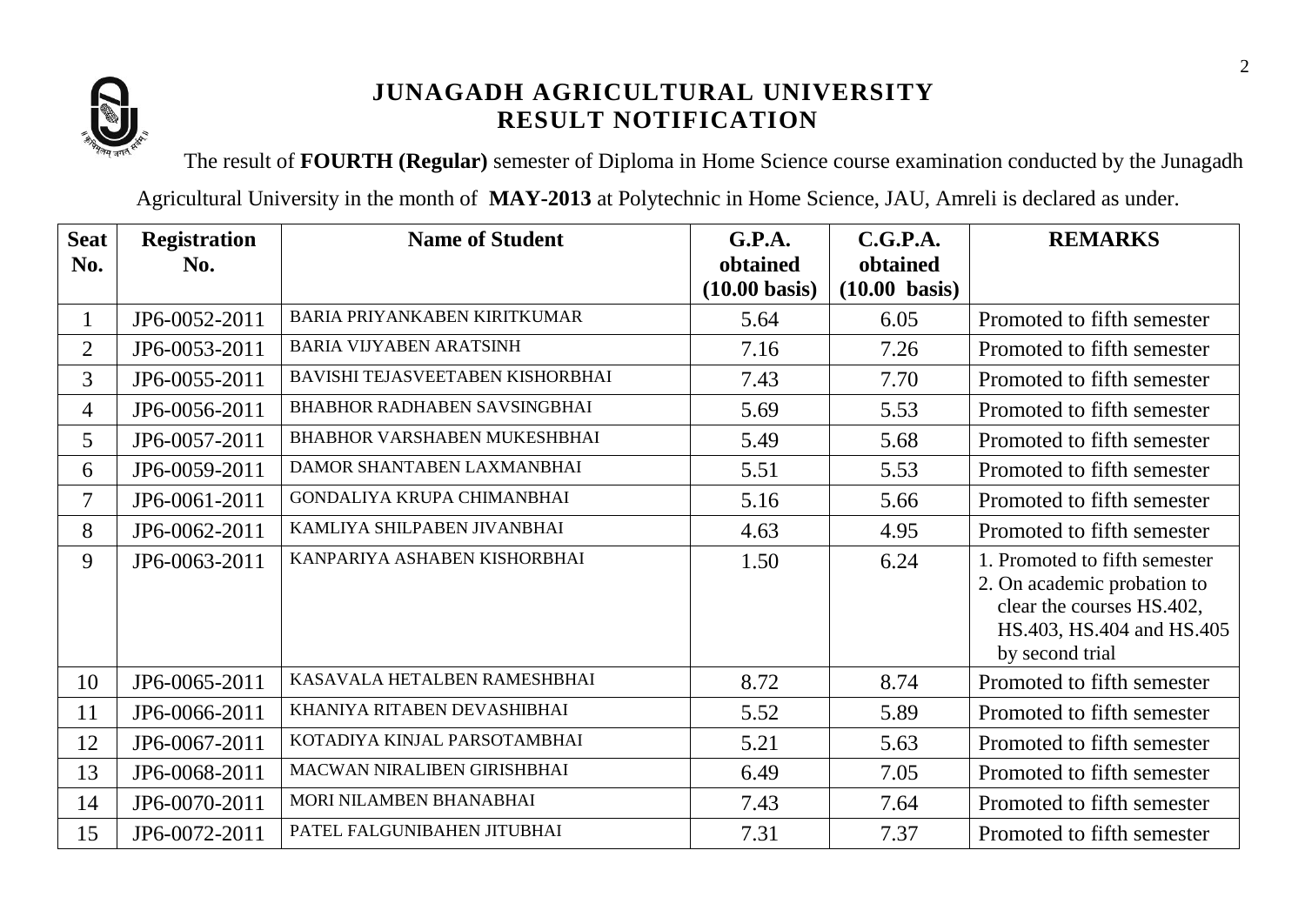| 16 | JP6-0073-2011 | PATEL HETALBAHEN SURESHBHAI  | 7.69 | 8.15 | Promoted to fifth semester |
|----|---------------|------------------------------|------|------|----------------------------|
| 17 | JP6-0075-2011 | PATEL MAMTABEN NAGINBHAI     | 8.16 | 8.23 | Promoted to fifth semester |
| 18 | JP6-0076-2011 | PATEL VAISHALI RANJITSINH    | 8.46 | 8.72 | Promoted to fifth semester |
| 19 | JP6-0077-2011 | PATHAR CHANDRIKA NANJIBHAI   | 8.55 | 9.08 | Promoted to fifth semester |
| 20 | JP6-0078-2011 | RAM KAVITABEN ARJANBHAI      | 5.91 | 6.57 | Promoted to fifth semester |
| 21 | JP6-0079-2011 | RAM SHANTIBEN ARJANBHAI      | 6.52 | 6.99 | Promoted to fifth semester |
| 22 | JP6-0080-2011 | RATHOD ARTIKUMARI MUKESHBHAI | 6.42 | 6.95 | Promoted to fifth semester |
| 23 | JP6-0081-2011 | SAVALIYA BHUMIKA DHIRUBHAI   | 7.48 | 7.69 | Promoted to fifth semester |
| 24 | JP6-0082-2011 | VASAVA HINABEN PARSING       | 8.34 | 8.65 | Promoted to fifth semester |
| 25 | JP6-0083-2011 | VASAVA RINABEN CHHANABHAI    | 7.16 | 7.19 | Promoted to fifth semester |
| 26 | JP6-0084-2011 | VINDHANI SALIMABEN AKBARALI  | 5.47 | 6.20 | Promoted to fifth semester |

No. JAU / REG / EXAM / T-7 / 2892-95 / 2013 **REGISTRAR** Date: 19/07/ 2013

- 1. The Principal & Dean, College of Agril. Engineering and Tech. JAU, Junagadh
- 2. The Principal, Polytechnic in Home Science, JAU, Amreli (5 copies).
- 3. The Director of Students' Welfare, JAU, Junagadh. 4. Table-4 of this office.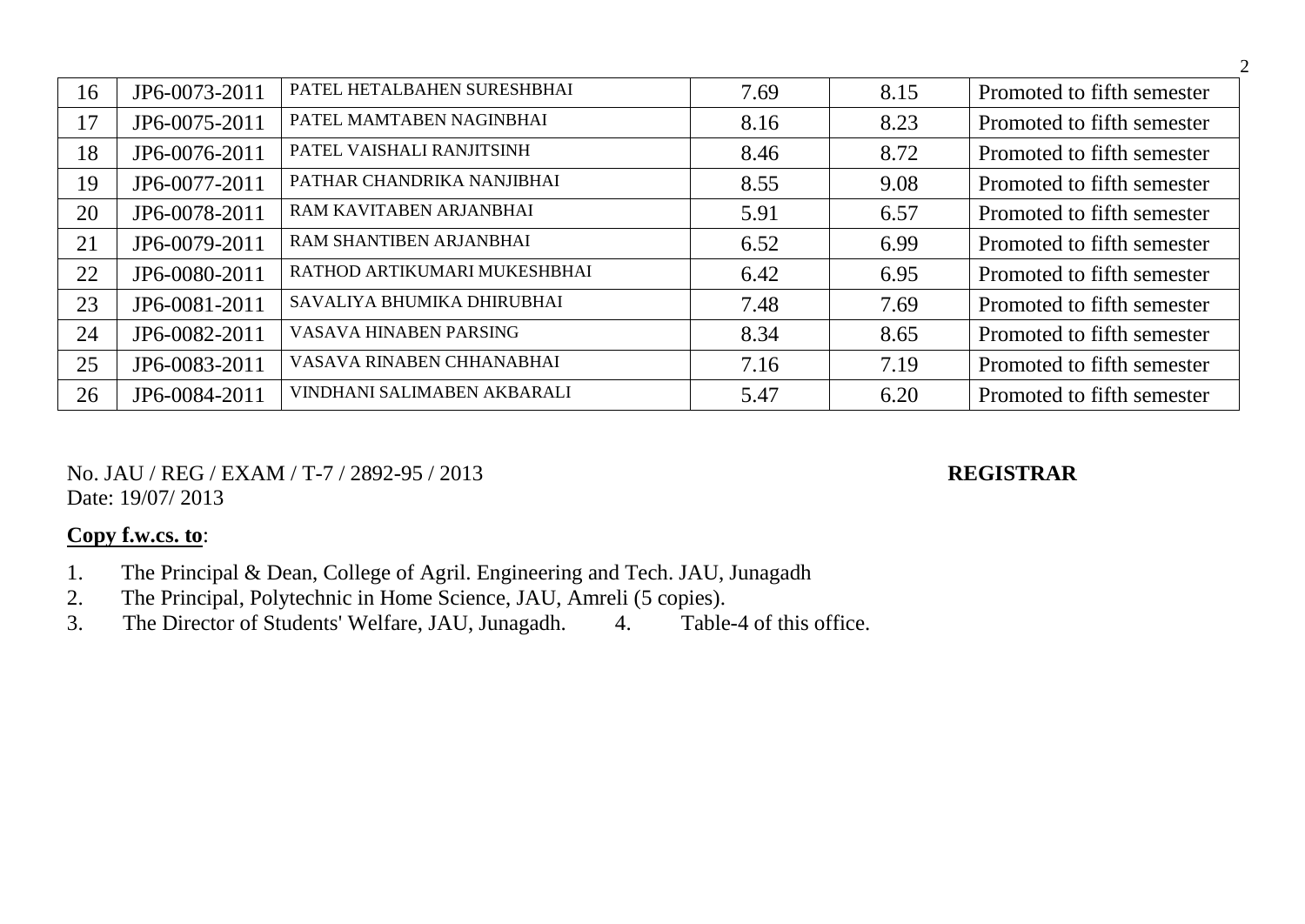

The result of **SIXTH (Regular)** semester of Diploma in Home Science course examination conducted by the Junagadh Agricultural University in the month of **MAY-2013** at Polytechnic in Home Science, JAU, Amreli is declared as under.

| <b>Seat</b><br>No. | <b>Registration</b><br>No. | <b>Name of Student</b>              | G.P.A.<br>obtained      | C.G.P.A.<br>obtained    | <b>REMARKS</b>                                                                                                   |
|--------------------|----------------------------|-------------------------------------|-------------------------|-------------------------|------------------------------------------------------------------------------------------------------------------|
|                    |                            |                                     | $(10.00 \text{ basis})$ | $(10.00 \text{ basis})$ |                                                                                                                  |
|                    | JP6-0026-2010              | AGRAVAT DAYABAHEN BHIKHARAM         | 6.74                    | 6.82                    | <b>First Class</b>                                                                                               |
| $\overline{2}$     | JP6-0027-2010              | BAGADA BHAVANABEN BHAGAVANBHAI      | 7.38                    | 7.39                    | <b>First Class</b>                                                                                               |
| $\overline{3}$     | JP6-0030-2010              | <b>GOHIL PARITABEN BABUBHAI</b>     | 6.35                    | 5.57                    | Pass Class                                                                                                       |
| 4                  | JP6-0033-2010              | <b>JUVALIYA DAXABEN MAHADEVBHAI</b> | 6.22                    | 5.74                    | Pass Class                                                                                                       |
| 5                  | JP6-0034-2010              | <b>JUVALIYA RASILABEN MERUBHAI</b>  | 7.41                    | 8.15                    | <b>First Class with Distinction</b>                                                                              |
| 6                  | JP6-0035-2010              | KARKAR BHUMIKABEN GHANSHYAMBHAI     | 7.95                    | 8.06                    | <b>First Class with Distinction</b>                                                                              |
| $\tau$             | JP6-0037-2010              | KOTADIA SANGITABEN VALJIBHAI        | 5.99                    | 5.95                    | Pass Class                                                                                                       |
| 8                  | JP6-0039-2010              | NIMBARK AVANIBEN RAMESHKUMAR        | 7.02                    | 6.63                    | <b>First Class</b>                                                                                               |
| 9                  | JP6-0042-2010              | PATEL BHUMIKABEN AMRUTBHAI          | 7.79                    | 8.05                    | <b>First Class with Distinction</b>                                                                              |
| 10                 | JP6-0043-2010              | PATEL POOJABEN BHAGVANBHAI          | 7.22                    | 6.94                    | <b>First Class</b>                                                                                               |
| 11                 | JP6-0046-2010              | RAVAT PUSHPABEN KALUBHAI            | 6.32                    | 6.45                    | <b>Second Class</b>                                                                                              |
| 12                 | JP6-0048-2010              | SHIYANI NIKITABEN LALJIBHAI         | 1.57                    | 5.15                    | 1. Fail<br>2. On academic probation to<br>clear the course(s) $HS.601$ ,<br>HS.602 and HS.607 by<br>second trial |
| 13                 | JP6-0050-2010              | TAVIYAD MUNNIBEN VALABHAI           | 5.92                    | 5.51                    | Pass Class                                                                                                       |